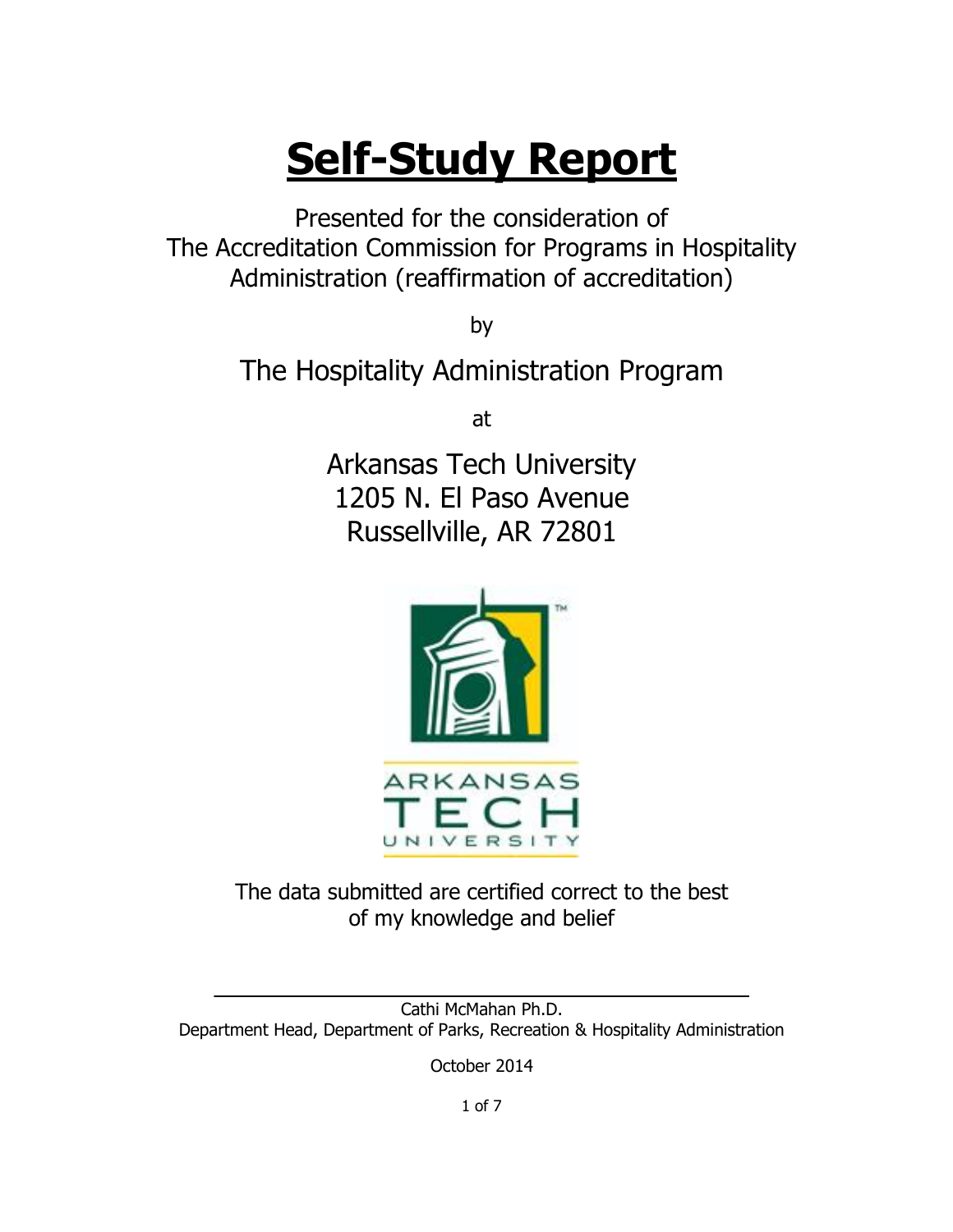Department of Parks, Recreation, and Hospitality Administration

Arkansas Tech University

# Accreditation Self-Study Report

for the Accreditation Commission for Programs in Hospitality Administration

> Dr. Robin Bowen, President Arkansas Tech University

Dr. Willy Hoefler, Dean College of Applied Science

Dr. Cathi McMahan, Department Head Department of Parks, Recreation, & Hospitality Administration

Accreditation Self-Study Faculty Committee

Dr. Dong Soo Lee Dr. Seung suk Lee Ms. Susan West Dr. Cathi McMahan

Assistant Professor Assistant Professor Assistant Professor Associate Professor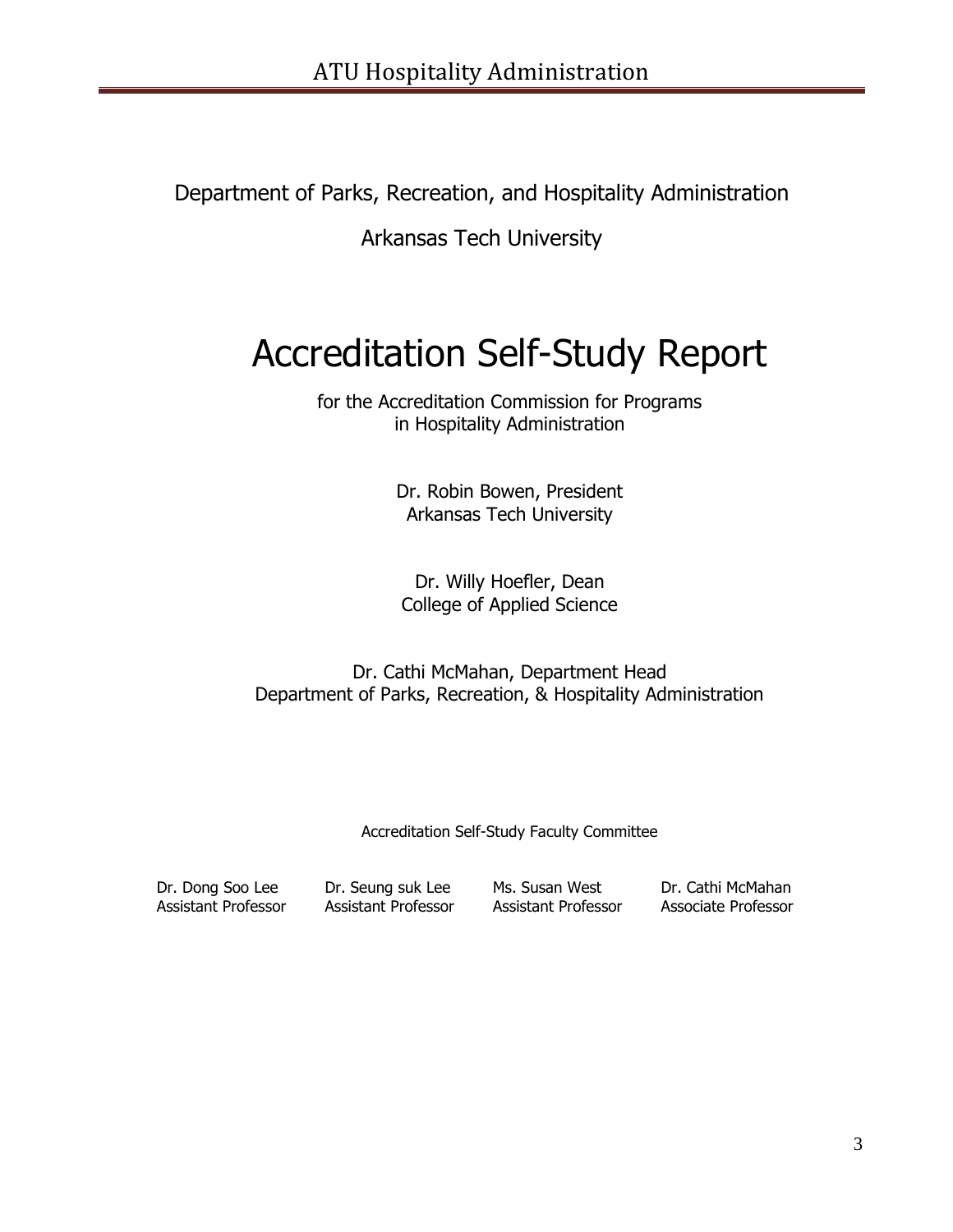# **Table of Contents**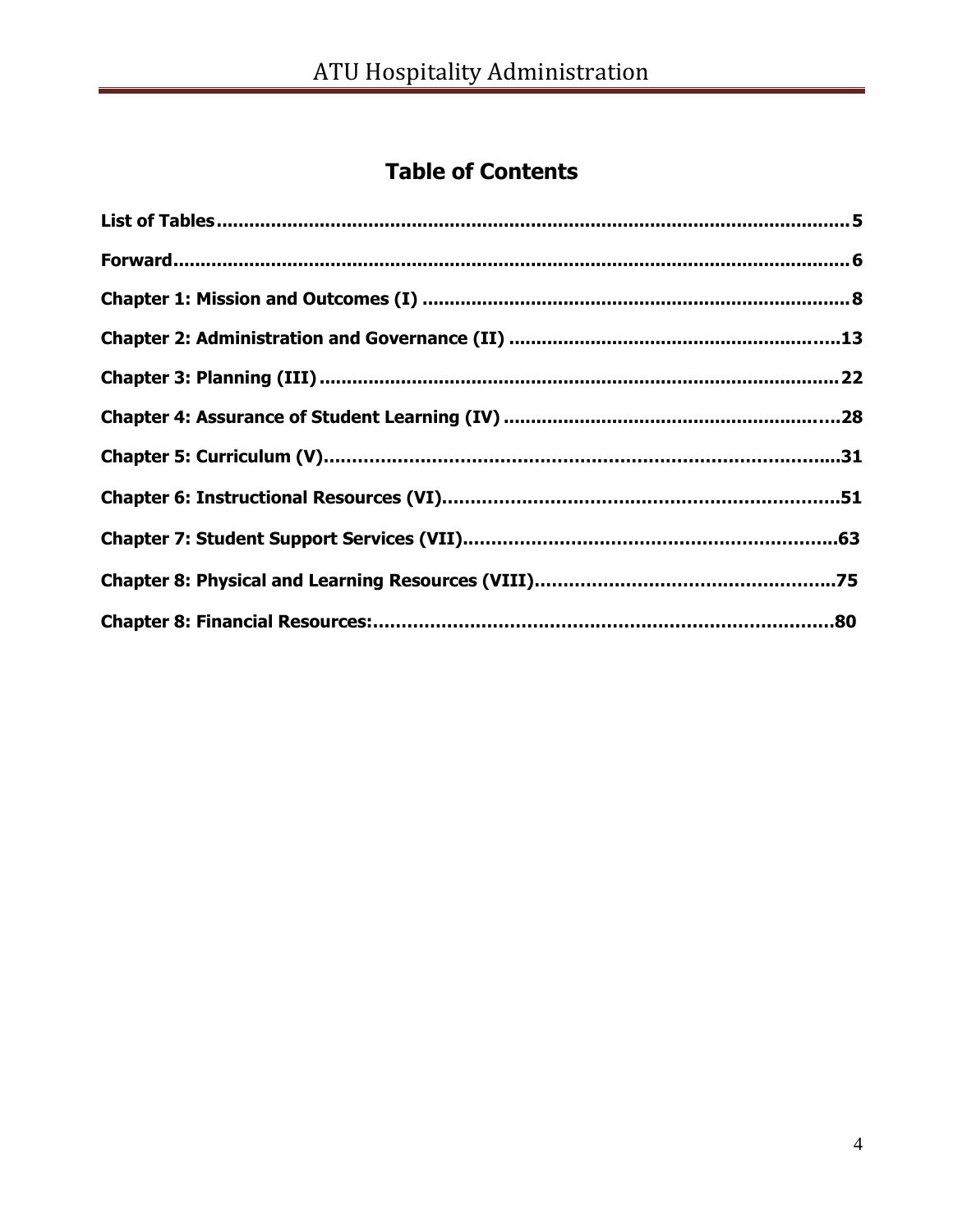# **List of Tables**

| Table 5.1 Identification of Required Content Areas in the Curriculum33 |
|------------------------------------------------------------------------|
|                                                                        |
|                                                                        |
|                                                                        |
|                                                                        |
|                                                                        |
|                                                                        |
|                                                                        |
|                                                                        |
|                                                                        |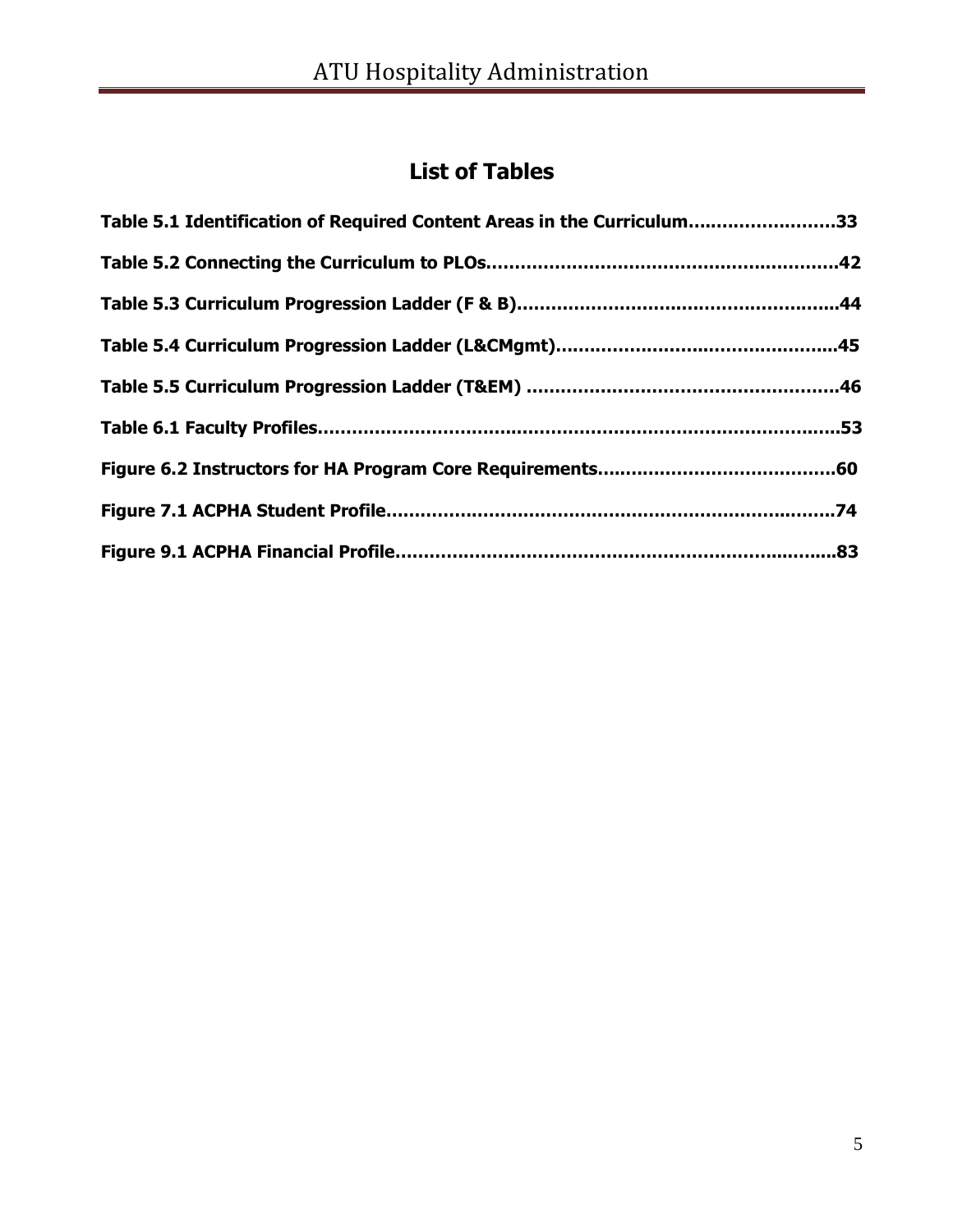## **Forward**

## **Arkansas Tech University**

Arkansas Tech University was founded by Act 100 of the 37<sup>th</sup> Arkansas General Assembly. The act was signed into law by Governor George Donaghey on April 1, 1901. The action created four agricultural schools to be placed around the state. It was announced on February 10, 1910, that Russellville would be home to the Second District Agriculture School. On the first day of classes, October 26, 1910, the fledgling school had nine faculty members and 186 students.

The changing mission of the institution (transforming from a high school curriculum to a college curriculum) led to a new name for the Russellville campus. The name was changed to Arkansas Polytechnic College on February 10, 1925. Twenty students earned a bachelor's degree from Arkansas Polytechnic College in the spring of 1925, but the four-year curriculum was soon phased out and the campus offered two-year associate degrees until after World War II.

In May 1948, the Tech Board of Trustees approved a recommendation that Arkansas Polytechnic College should become a four-year, degree granting institution. The first four-year college graduating class of the post-World War II era received degrees in May 1950, and the four-year college program at Arkansas Polytechnic College was accredited by North Central Association of Colleges and Secondary Schools in March 1951.

In 1976, Arkansas Polytechnic College began offering work toward a master's degree. In accordance with the evolving mission of the College, the name was changed to Arkansas Tech University on July 1, 1976. The evolving mission was reflected once more on July 1, 2003, when Arkansas Tech University merged with Arkansas Valley Technical Institute in Ozark.

The addition of the Ozark Campus is just one example of the leadership that Arkansas Tech University experienced under the leadership of President Robert C. Brown. Dr. Robert Brown retired from the presidency on June 20, 2014 after 21 years in office. Arkansas Tech University formally welcomed Dr. Robin Bowen as its 12<sup>th</sup> president on July 1, 2014.

Arkansas Tech University recorded a record enrollment of 12,003 students in the fall of 2014, which with this increase ATU became the third largest institution of higher learning in the state. Enrollment at Arkansas Tech has increased by 183 percent since 1997. This fall (2014) marks the 16<sup>th</sup> consecutive year that Arkansas Tech established a new institutional record for largest enrollment.

Overall, Arkansas Tech University offers more than 100 programs of study, including 25 masters' degrees, in the Colleges of Engineering and Applied Sciences, Arts and Humanities, Business, Education, Natural and Health Sciences, Professional Studies and Community Outreach and the Graduate College. All of the academic programs that can be individually accredited have been accredited or are seeking accreditation.

Arkansas Tech University is a state-supported institution of higher education with a small student-faculty ratio (18:1), high average ACT test scores, and high retention rates (the highest in the state). Arkansas Tech University employs over 350 qualified and experienced faculty members, offers amazing campus facilities, and boasts over 100 exciting student organizations.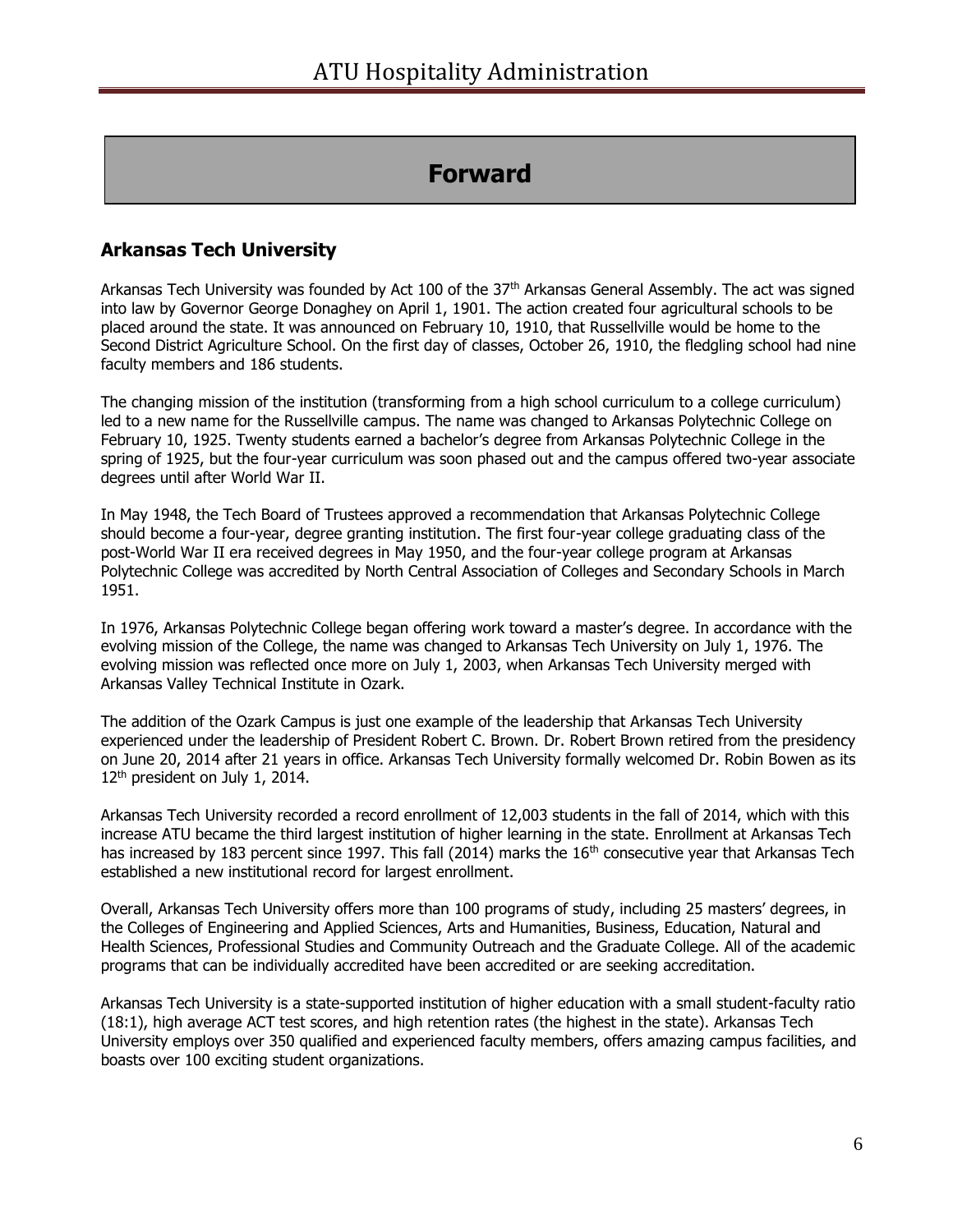The mission of Arkansas Tech University is:

#### **Arkansas Tech University, a state supported institution of higher education, is dedicated to nurturing scholastic development, integrity, and professionalism. The University offers a wide range of traditional and innovative programs which provide a solid educational foundation for life-long learning to a diverse community of learners.**

More information on the university Strategic Planning Process, which began in 2006 and is still in process is available at this link:

<http://www.atu.edu/strategicplanning/>

#### **The Hospitality Administration Program**

On July 18, 1980, the Arkansas Department of Higher Education approved the degree Bachelor of Science in Hotel and Restaurant Management (HRM) at Arkansas Tech University. The curriculum first appeared in the 1984-85 catalog and the first students graduated in 1985.

Hotel and Restaurant Management was part of the School of Business until 1994 when it merged with the Department of Recreation and park Administration. The HRM curriculum was revised and named Hospitality Administration (HA) to reflect the broader scope of the program. The course work still concentrated on general business, management, finance, accounting, law and basic foods, but courses in resort management, tourism, dining service management, and convention/meeting management were added. HA became an integral part of the Department of Parks, Recreation, and Hospitality Administration within the School of Systems Science.

Since the initial accreditation of the Hospitality Administration Program, the college, the department, and the program have made several changes. The PRHA Department is now housed in the College of Engineering and Applied Sciences (previously known as the School of Systems Science). Dr. Willy Hoefler, now serves as the Dean of the College of Engineering and Applied Sciences and Dr. John Watson, previous Dean of the College, now serves as the Vice-President for Academic Affairs. Dr. Theresa Herrick stepped down as the Department Head of Parks, Recreation, and Hospitality Administration and returned to full-time teaching in June of 2009. Dr. Cathi McMahan, Associate Professor of RPA, was appointed Interim Department Head in 2009 and served in that capacity until she was awarded the position of Department Head in July of 2011.

The HA curriculum was revised in 2009 and now offers a Bachelor of Science in Hospitality Administration with an emphasis in one of the following: food and beverage management, lodging and club management, and tourism and event management. Ms. Susan West was hired as an Assistant Professor (specialization in lodging) in 2008, Dr. Seung suk Lee was hired as an Assistant Professor (specialization in food preparation) in fall of 2009, Dr. Dong Soo Lee was hired as an Assistant Professor (specialization in finance/technology) in fall of 2012, and Ms. Capen-Housley was hired as an Instructor/Event Coordinator in Fall 2014. Dr. Brenda Montgomery passed away in summer 2014. Dr. Chen, Dr. Huh, Mr. Moll, and Ms. Mitchell are no longer on staff for the Hospitality Administration Program.

The Hospitality Administration program has been recognized by the ATU Administration as one of the top 10 academic programs on the ATU campus. It was the first baccalaureate program in Hospitality in Arkansas.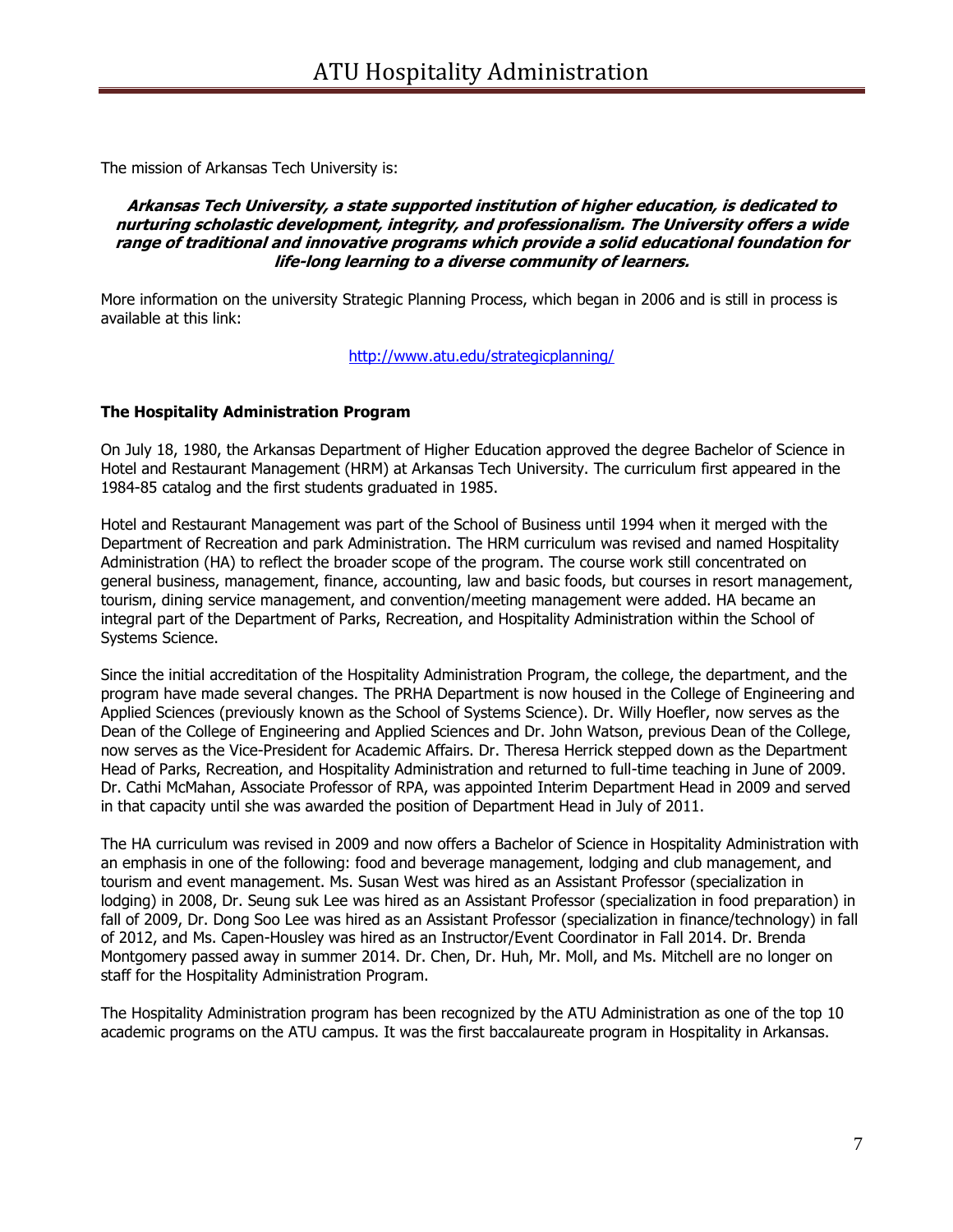# **I. Mission and Outcomes**

## **Standards**

**I a. A clearly stated mission statement for the program exists, is aligned with the mission(s) of the School/college and the parent institution and is publicly available.** 

- **State the University/College/School and Program mission statements.**
- **Is the program mission statement appropriate for higher education?**
- **Demonstrate how the program mission flows from the institutional mission.**
- **Is the program mission statement documented in printed materials or electronic domain?**

#### Evidence of Compliance:

The mission, vision, and values of the Hospitality Administration Program have been reexamined and either reaffirmed or revised every five years. In summer of 2013 we revised the HA program mission, vision, and values as part of our strategic planning process. These statements are available at this link:

## <http://www.atu.edu/prha/hamission.php>

We do believe that our HA program mission statement is appropriate for higher education.

The overall mission of the Hospitality Administration Program is to educate professionals for careers in the hospitality industry. Besides offering specialized education in the following areas; lodging and club management, food and beverage management, and tourism and event management, the HA faculty are preparing students with skills in business, accounting, management, marketing, guest services, written and oral communication, critical thinking, problem solving, abstract thinking, and logical reasoning. Graduates of the program should also have an understanding of scientific inquiry, global issues, historical perspectives, literary and philosophical ideas, social and governmental processes, development of ethical perspectives, and an appreciation of fine arts.

The HA program's vision, mission, and values flow from and align with those of Arkansas Tech University and the College of Engineering and Applied Sciences. The mission statement and core values for the College of Engineering and Applied Sciences are available at this link:

## <http://www.atu.edu/appliedsci/information.php>

The mission statement for Arkansas Tech University is available at this link:

<http://www.atu.edu/appliedsci/information.php>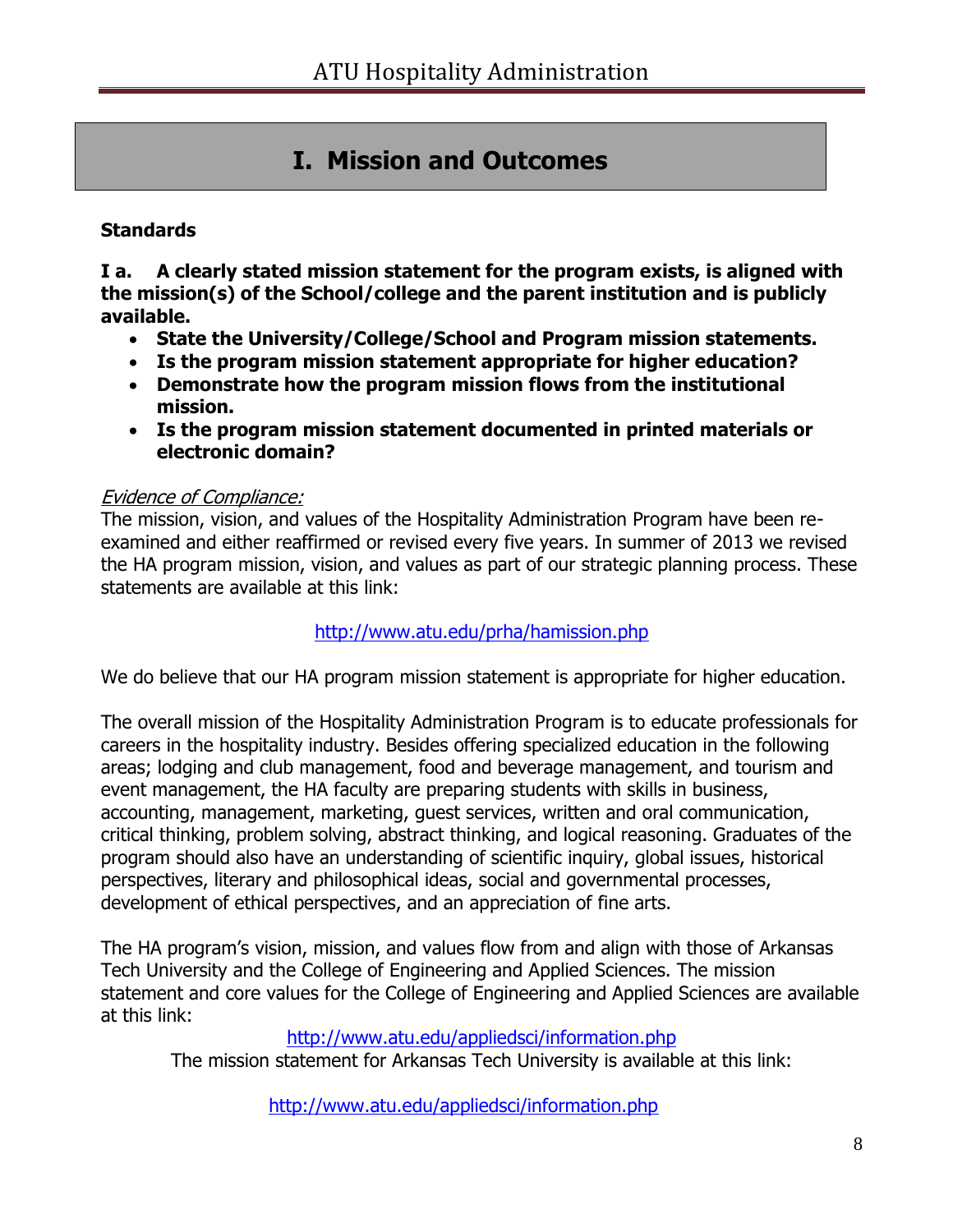The mission statement is posted in the Parks, Recreation, and Hospitality Administration Department, is on all course syllabi, and is in the undergraduate catalogue. It is also on the department's website.

## **I b. There are identifiable and measureable program learning outcomes (PLO's)**

- **State the program learning outcomes.**
- **Are the program learning outcomes written in measurable terms?**
- **Do the program learning outcomes clearly state what knowledge, skills, and abilities (KSA's) graduates should have attained at the completion of the degree program?**
- **Are the program learning outcomes documented in printed materials or electronic domains?**

## Evidence of Compliance:

The program learning outcomes are stated below. The HA program goals directly correspond to the University goals. The Strategic Plan for Arkansas Tech University including University goals is available at this link:

#### <http://www.atu.edu/strategicplanning/goals.php>

The program learning outcomes are posted in the parks, Recreation, and Hospitality Administration Department, are on all course syllabi, and are posted on the department website.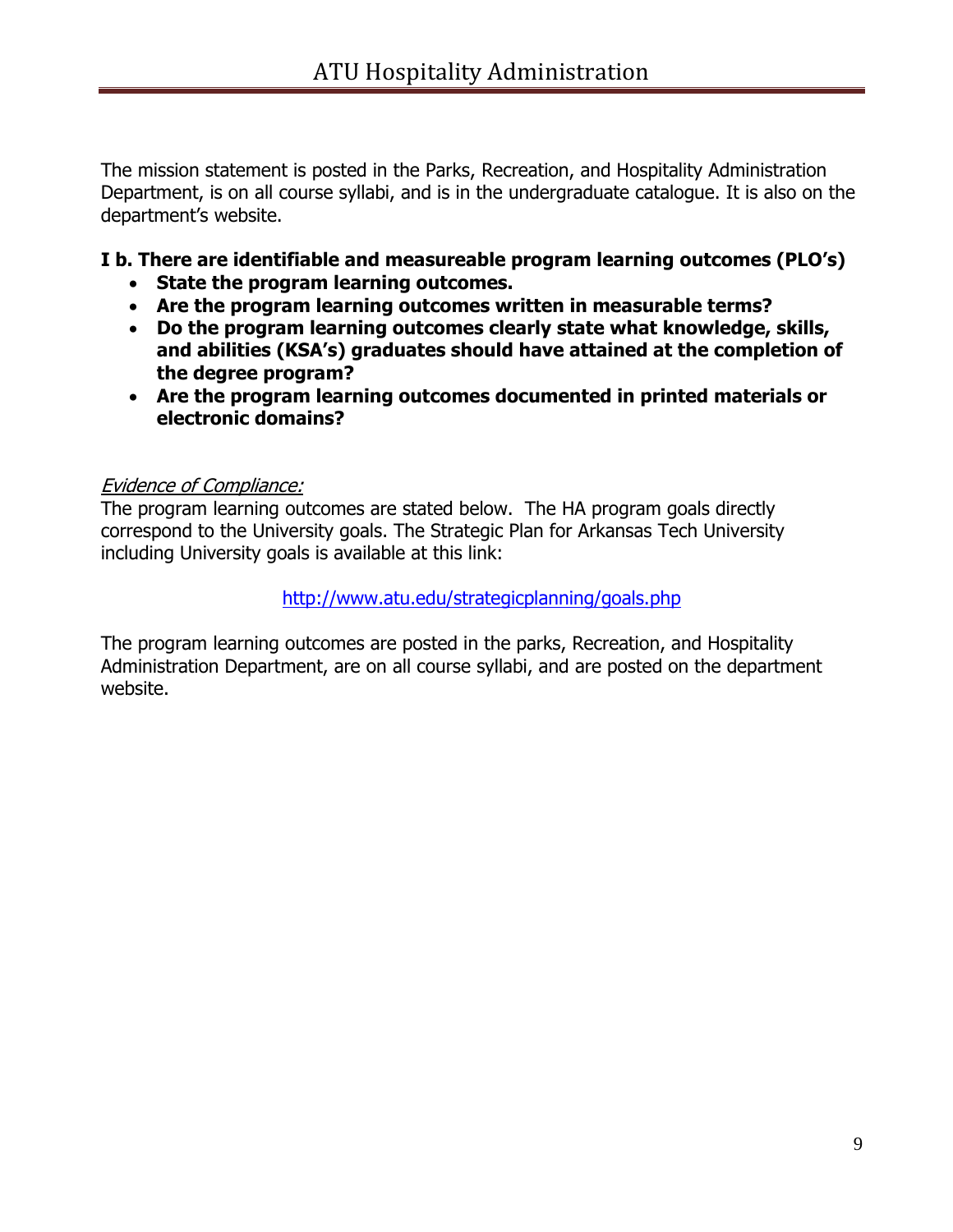## **HA Program Learning Outcomes**

At the conclusion of the program, students will be able to:

- 1. Exhibit professional hospitality administration knowledge, skills, and abilities.
- 2. Synthesize and evaluate core management concepts in the areas of hospitality accounting, finance, human resources, marketing, operations, and technology.
- 3. Describe the fundamental principles of leadership and demonstrate successful leadership skills.
- 4. Utilize critical thinking, problem solving, written and oral communication, and investigate skills specific to hospitality administration.
- 5. Apply experiential learning experiences acquired through courses, work experience, and internship to become a successful professional.
- 6. Demonstrate best practices to meet ever changing guest needs and expectations.

**I c.There are separate identifiable and measureable program learning outcomes (PLO's) for areas of concentration, specialization, or emphasis that are within the control of the program, if applicable. Differentiate these outcomes from the program learning outcomes.** 

## Evidence of Compliance:

## **Lodging and Club Management Emphasis Learning Outcomes**

At the conclusion of the program, students will be able to:

- 1. Understand and analyze the functions of lodging and club operations.
- 2. Distinguish guest needs specific to operational settings.

## **Tourism and Event Management Emphasis Learning Outcomes**

At the conclusion of the program, students will be able to:

- 1. Understand and analyze the role of tourism and event management.
- 2. Plan, organize, coordinate, develop, and evaluate the issues related to tourism planning and event management.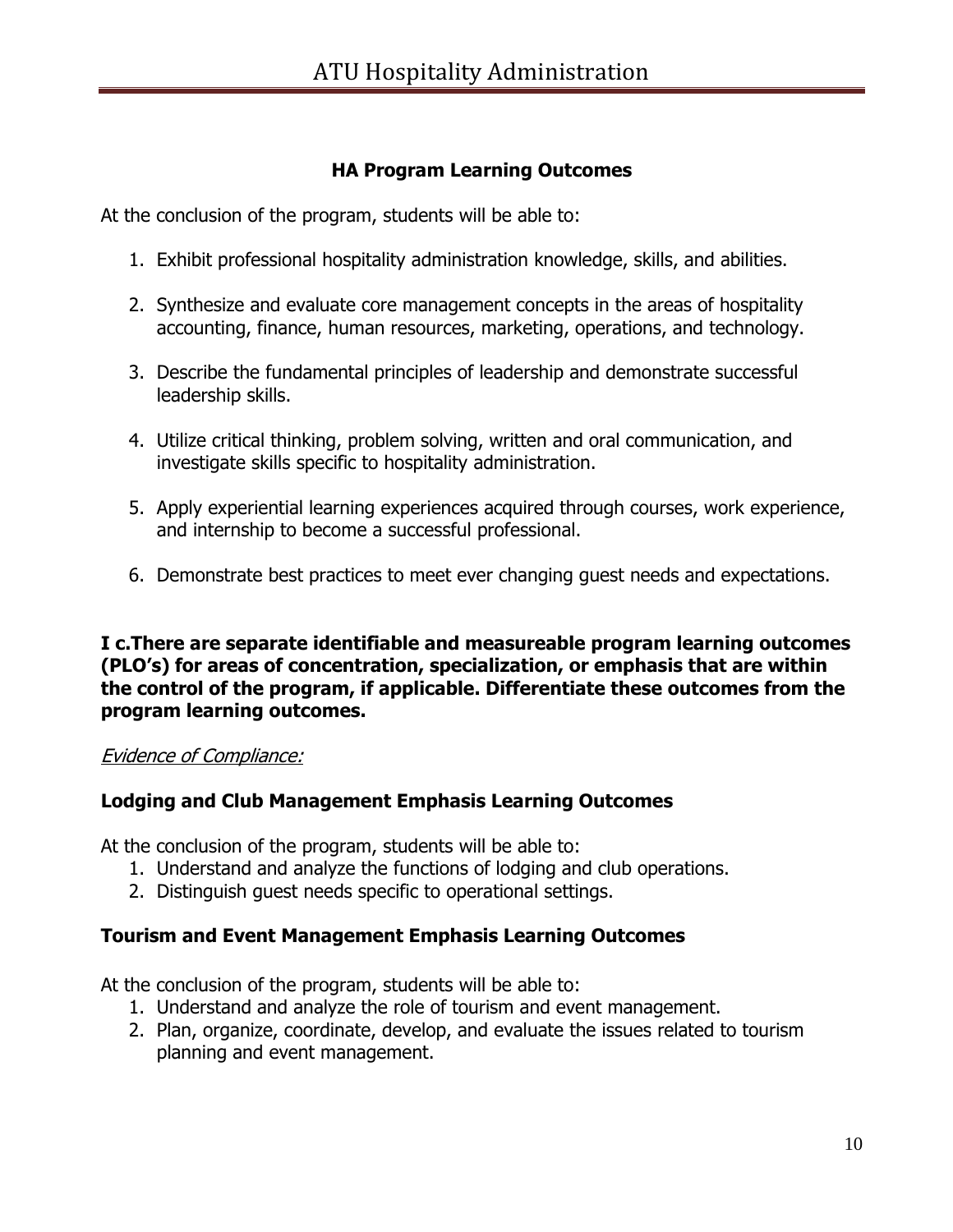## **Food and Beverage Management Emphasis Learning Outcomes**

At the conclusion of the program, students will be able to:

- 1. Understand and analyze the function of food and beverage operations.
- 2. Manage the entire operation; coordinate and evaluate all aspects of food and beverage services.

## **Strengths and Weaknesses of Mission and Outcomes**

In appraising the program in terms of Mission and Outcomes, we found the following strengths:

- 1. The Hospitality Administration Program has been recognized by ATU Administration as one of the top 10 degree programs on campus.
- 2. ATU is primarily a teaching institution and values student learning.
- 3. ATU, the College of Engineering and Applied Science, and the PRHA Department value scholarly activity, especially as it relates to the enhancement of teaching and its positive impact on student learning.
- 4. ATU, the College of Engineering and Applied Sciences, and PRHA Department value service to the University, the local community, the state, and the Hospitality profession.
- 5. The College of Engineering and Applied Science and the HA Program demonstrate to students, and instill in them, high ethical standards pertaining to personal and professional conduct.
- 6. The HA Program provides teaching laboratories for foodservice and guest service management.
- 7. Curriculum has strong management/business support courses.
- 8. Comprehensive Hospitality core curriculum includes courses in all aspects of hospitality management, including food and beverage management, hotel and lodging management, and tourism and event management.
- 9. Require all HA majors to complete a 12-14 week, 560 hour, supervised internship after all other courses have been completed.
- 10.Diverse faculty with degrees from some of the most respected hospitality programs at major universities and expertise in a variety of areas including lodging, food and beverage management, tourism, and business.
- 11.Arkansas Tech University is centrally located in the state.
- 12.Strong support from Arkansas Hospitality Association and local community that provide scholarships, technical and advisory support for the program.
- 13.Strong relationship with campus managed food service provider.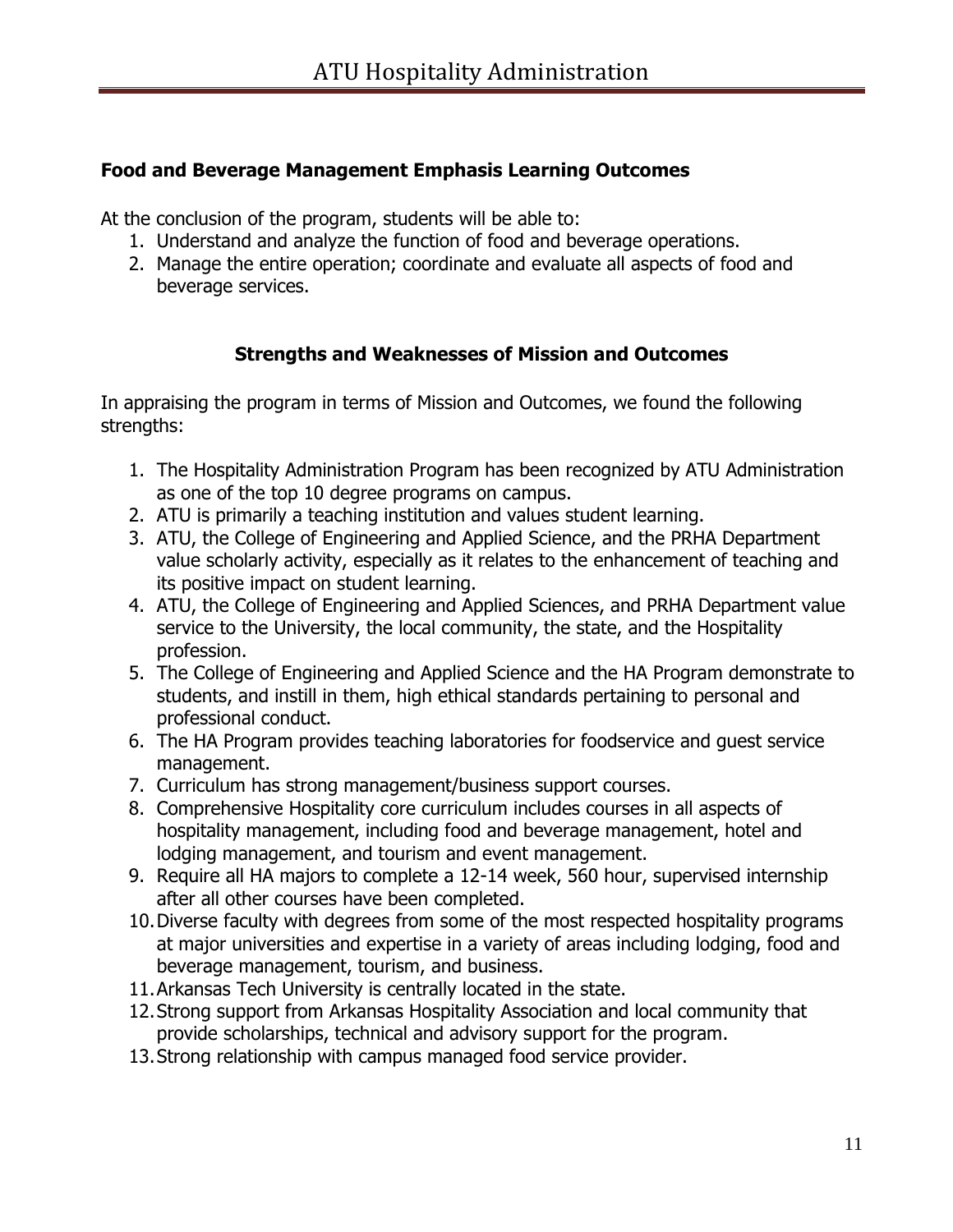Some weaknesses of the hospitality program as it relates to the Mission and Outcomes are noted:

- 1. Lack of lodging resources.
- 2. No faculty release time for research or service (all faculty members carry a full teaching load).
- 3. Inadequate departmental funds for faculty travel to attend professional conferences or workshops.
- 4. Low faculty salaries which makes it difficult to recruit, hire, and retain quality faculty in the areas of expertise needed for our HA Program.
- 5. Lack of funding for maintenance and replacement of equipment no capital equipment budget.
- 6. Location of ATU is in a dry county at this time, which presents difficulty with teaching dining services and beverage management is a challenge.
- 7. Building needs renovations and upgrades (out of date building).
- 8. Lack of marketing for program.

## **Plan of Action**

A plan of action to address weaknesses is outlined below:

- 1. Develop more lodging resources for the HA Program
	- The HA Program would like to acquire the Crabaugh House here on campus and maintain the day-to-day operation of the facility.
	- Continue to work on the partnership with Arkansas State Parks to utilize some of their facilities/lodges for learning labs for our students.
	- Purchase hotel operations software.
- 2. Reduce teaching loads from 12 hours to 9 hours per semester for faculty engaged in an active research project.
	- Encourage HA faculty to have an active research project
	- Encourage HA faculty to secure University or outside research grants
- 3. Continue to request additional faculty travel funds to cover expenses for faculty to attend national, regional, and/or state conferences/professional development.
- 4. Continue to seek higher salaries for HA faculty
- 5. Establish a fund for the addition, maintenance, and replacement of furniture for Williamson Dining room, equipment for the kitchen and classrooms.
- 6. Develop partnerships with entities in which would best serve as learning labs for the beverage management class.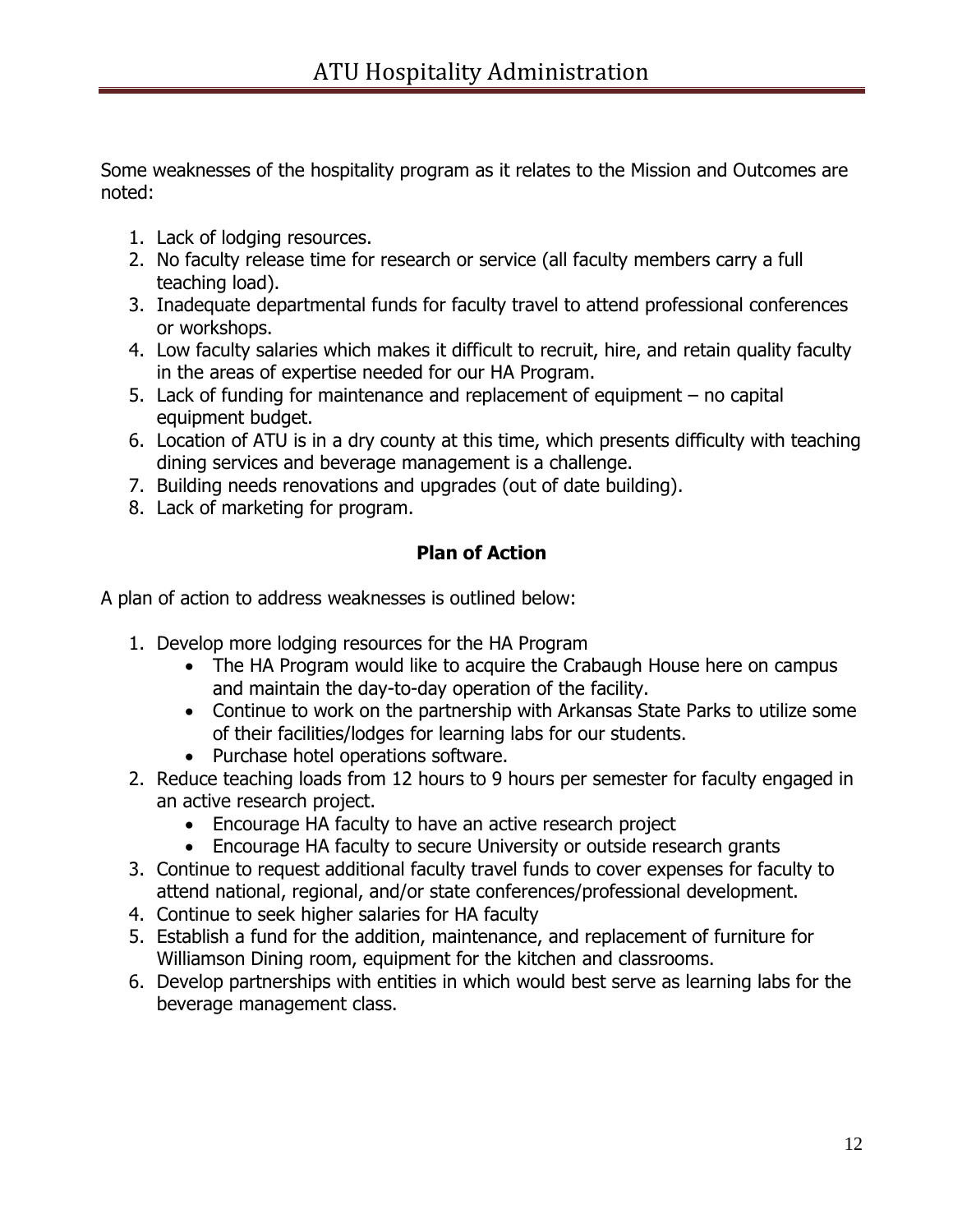# **II. Administration and Governance**

## **Standards**

**II a. The program is structured with sufficient operational independence, consistent with the mission and objectives of the institution, to enable the program to achieve its mission successfully.** 

#### o **Does the organizational structure and administrative chain of command allow the program sufficient operational independence to function efficiently and operate effectively?**

## Evidence of Compliance:

Arkansas Tech University is governed by a Board of Trustees whose members are selected by the Governor of Arkansas with approval of the Arkansas General Assembly. The Arkansas Department of Higher Education is an advisory body for all public universities in Arkansas. The coordinating Board for Higher Education, appointed by the General Assembly and Governor, also serves the state's public universities in an advisory role.

The organizational chart for Arkansas Tech University is located at this link:

<http://www.atu.edu/academics/docs/entirehandbook2014.pdf>

Arkansas Tech University is organized into 6 colleges:

- College of Engineering and Applied Science
- College of Arts and Humanities
- College of Business
- College of Natural and Health Sciences
- College of Professional Studies and Community Outreach
- College of Education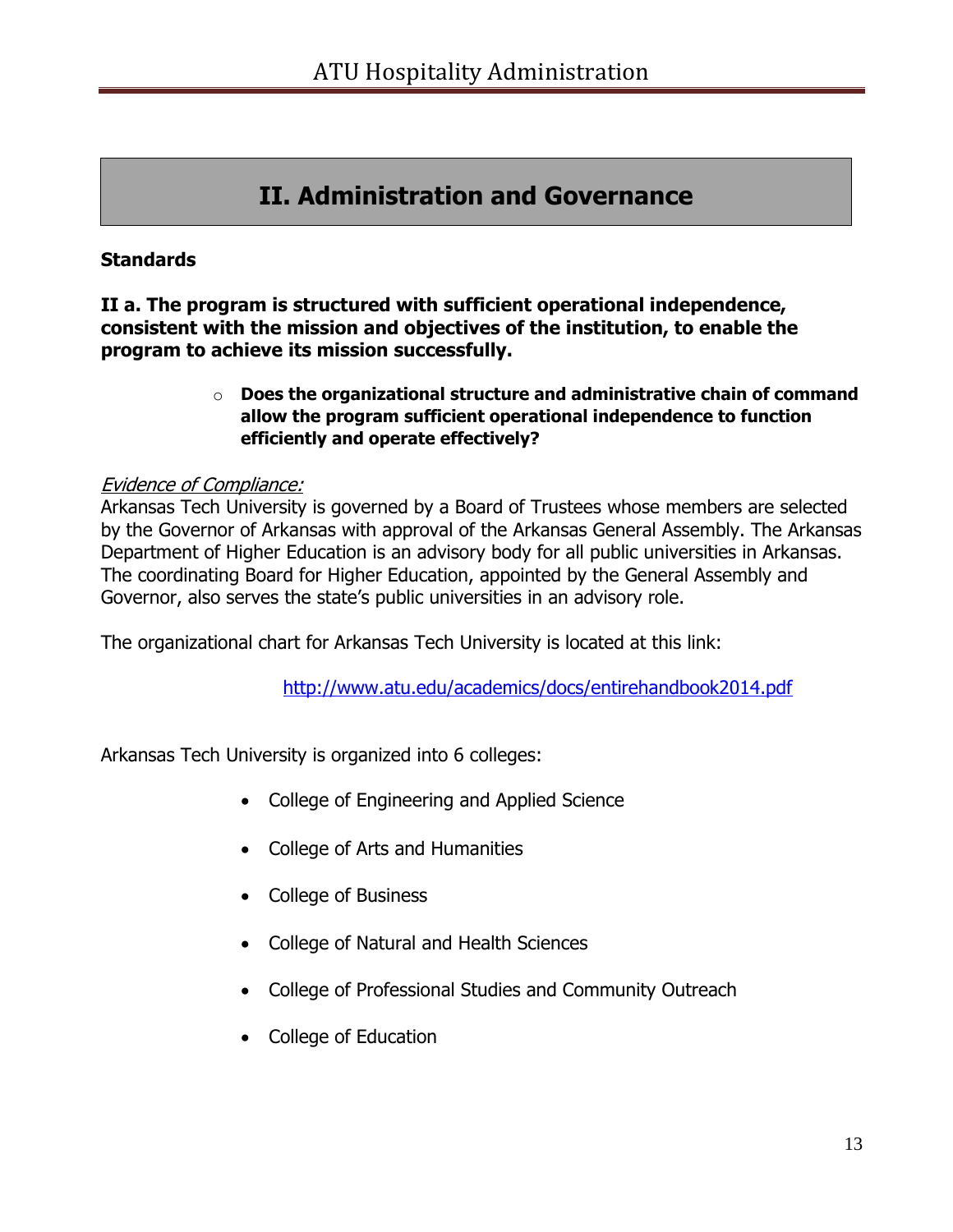The College of Engineering and Applied Sciences is composed of 6 departments:

- Agriculture
- Computer and Information Science
- Electrical Engineering
- Mechanical Engineering
- Emergency Management
- Parks, Recreation, and Hospitality Administration

The Hospitality Administration Program is one of three academic programs within the Department of Parks, Recreation, and Hospitality Administration.

The administrative duties of the Hospitality Administration Program are assigned to the Department Head of Parks, Recreation, and Hospitality Administration. The PRHA Department Head is ultimately responsible for developing and managing all aspects of the department, including, but not limited to: personnel, management of teaching, research, public service functions, and budgets.

The organizational structure does allow the HA program sufficient operational independence to function efficiently and operate effectively.

## **II b. The structure of the programmatic unit provides opportunity for effective leadership that promotes the objectives of the programmatic unit.**

## o **Does the organizational structure allow and encourage effective leadership in promoting the objectives of the programmatic unit?**

## Evidence of Compliance:

The administrative duties of the Hospitality Administration Program are assigned to the Department Head of Parks, Recreation, and Hospitality Administration. The PRHA Department Head is ultimately responsible for developing and managing all aspects of the department, including personnel, management of teaching, research, public service functions, and budgets. The PRHA Department Head reports to the Dean of the College of Applied Sciences, and ultimately to the Vice-President for Academic Affairs and President of the University.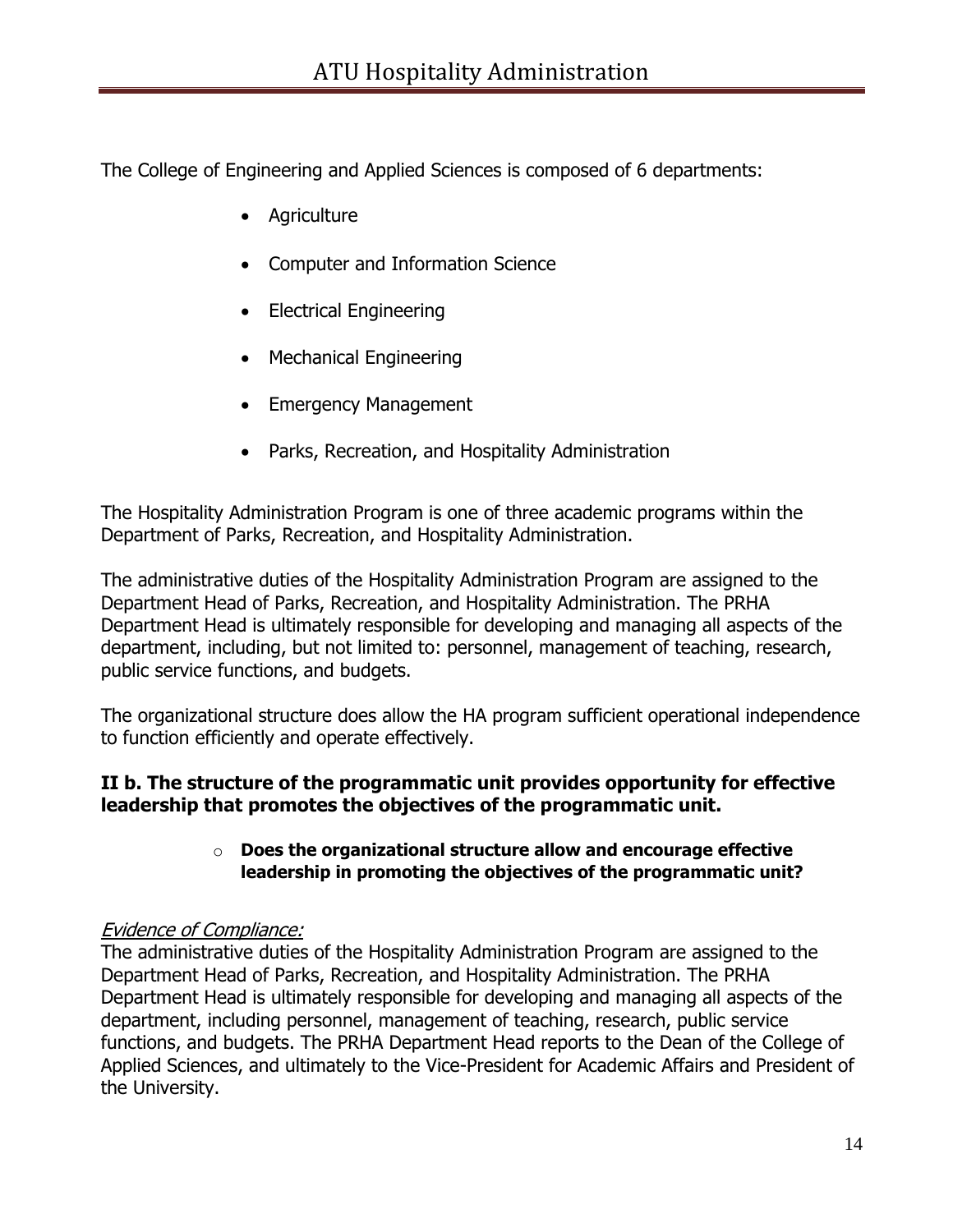An organizational chart at this link delineates the lines of reporting.

#### <http://www.atu.edu/academics/docs/entirehandbook2014.pdf>

The current Department Head began her appointment on July 1, 2011. At the time of writing this self-study, she has found that institutional practice has for the most part afforded the Department Head the opportunity to succeed in the mission of the department.

The Department Head has both budget and personnel authority, although, like in most other colleges and universities, special policies exist that establish and affirm authority in the promotion and tenure process. In general, the PRHA Department Head, in collaboration with the faculty of the department, is able to make decisions related to resources.

**Adequacy of financial resources**: The Department of Parks, Recreation, and Hospitality Administration maintains a separate operating budget with the College of Applied Sciences. The PRHA Department Head submits an annual budget request for the department to the Budget Advisory Committee and is ultimately responsible for monitoring expenditures during the fiscal year.

Operating Budget: The PRHA Department Operating Budget has essentially remained the same over the past few years. The total of the Operating Budget for 2014-2015 is \$600,813; this amount includes faculty, staff, and student worker salaries. The PRHA Department's Supplies and Services budget is \$22,810, which is comparable to other departments in the College of Applied Sciences.

Capital Equipment Budget: We have been able to procure larger equipment/items such as new convection oven for the kitchen and few other necessary items, through the capital equipment budget administered by the Dean of the College of Applied Sciences. However, at the department level we have no funds allocated for capital equipment. As indicated in Table 2.1 only 4 academic departments within the College of Applied Science received capital outlay funds budgeted specifically to their departments.

Computers and Other Technology: Classroom and computer lab technology has remained current in the past in part due to a replacement process that is administered by the Associate Vice President for Academic Affairs. However, it is becoming more difficult to secure replacement computers for classrooms and lab technology due to the high demand on campus.

Travel: Travel has remained flat for several years. The PRHA Department's Operating Budget includes \$1,990 for travel. However, this amount is split among 7 full-time faculty members, which comes out to approximately \$285.00 per person. Faculty members do have the opportunity to apply for and receive travel funds through the Dean of Applied Science's office. Faculty also have the opportunity to apply for internal grants such as the Professional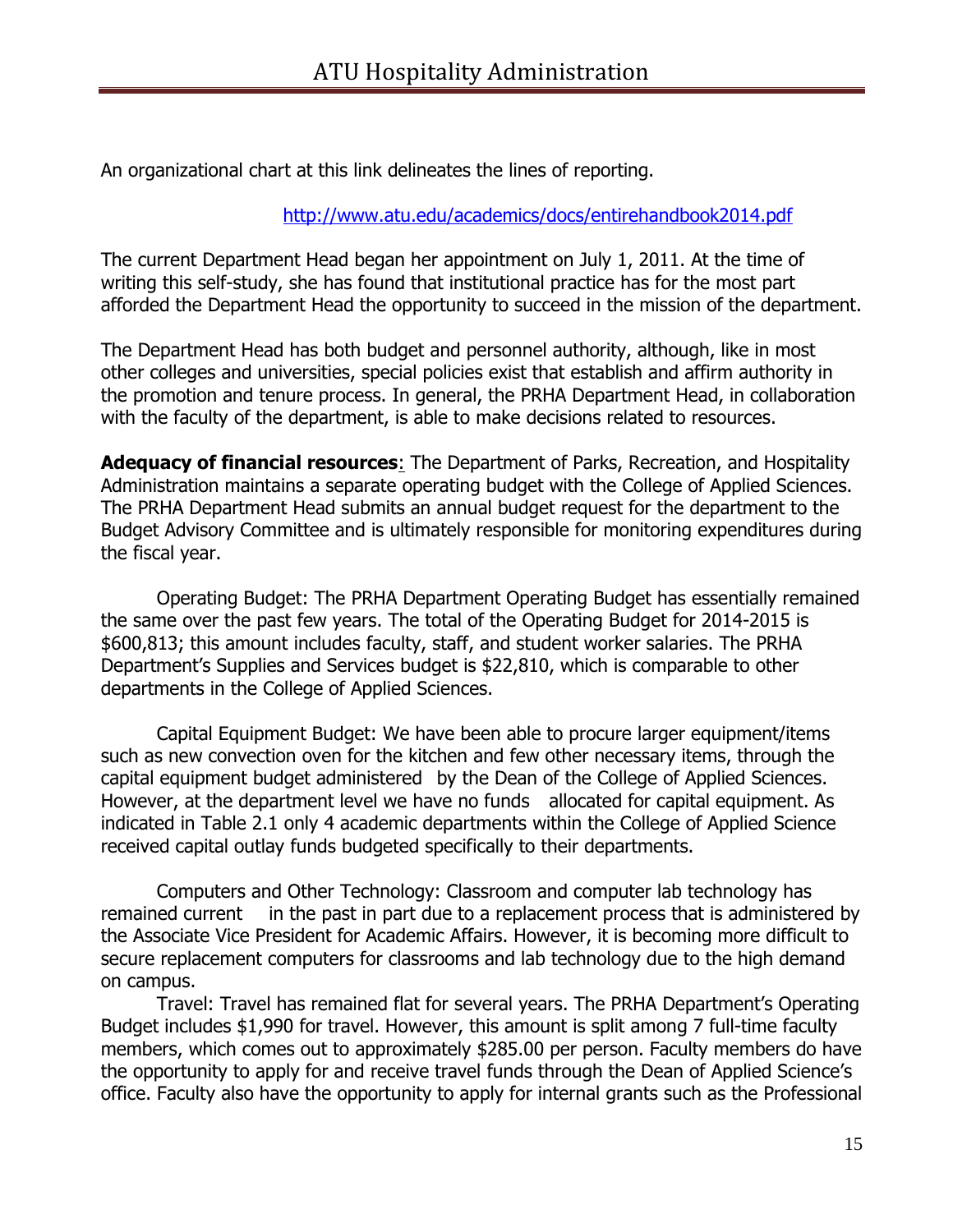Development Grants, which help offset travel costs to conferences and workshops. More information on Professional Development Grants is available at this link:

## [http://www.atu.edu/research/faculty\\_dev.shtml](http://www.atu.edu/research/faculty_dev.shtml)

Implementation of Personnel Policies and Procedures: The PRHA Department Head is responsible for implementing the policies and procedures related to personnel. The Arkansas Tech University Faculty Handbook serves as the policy and procedures manual for all personnel. The Arkansas Tech University Faculty Handbook can be accessed at the following website:

## <http://www.atu.edu/academics/docs/entirehandbook2014.pdf>

Academic Policies and Procedures: Faculty and the department chair set policies and procedures within the department. The PRHA Department Head is responsible for implementing these policies and procedures. Examples of policies and procedures would include waiver and/or substitution of major courses, the process of handling incomplete grades, and internship and work experience guidelines. Policies and procedures affecting the PRHA Department are typically discussed in faculty meetings.

Faculty Senate is also a venue for developing and implementing academic polies and procedures. There is routinely at least one member of the PRHA Faculty on the Faculty Senate.

The Arkansas Tech University Faculty Handbook is the policy manual for the college and is available at this link:

## <http://www.atu.edu/academics/docs/entirehandbook2014.pdf>

Faculty Selection: When faculty vacancies occur or new faculty positions are approved, the Department Head appoints a Faculty Search Committee which consists of some or all of the HA faculty members, along with at least one search committee member that is not governed by the Dean of the College of Engineering and Applied Science. The Faculty Search Committee prepares the vacancy announcement which then must be approved by the Dean of the College of Engineering and Applied Sciences, the Vice-President for Academic Affairs and the Affirmative Action Officer for ATU.

The Faculty Search Committee screens applicants and submits the names of applicants they wish to interview. The Faculty Search Committee, the Dean, and the Vice-President for Academic Affairs and usually the President of the University interview candidates for faculty positions. Students typically participate in the faculty selection process during the interviewing phase. The Search Committee makes recommendations for hiring, rank, and salary to the Dean, who then makes recommendations to the Vice-President.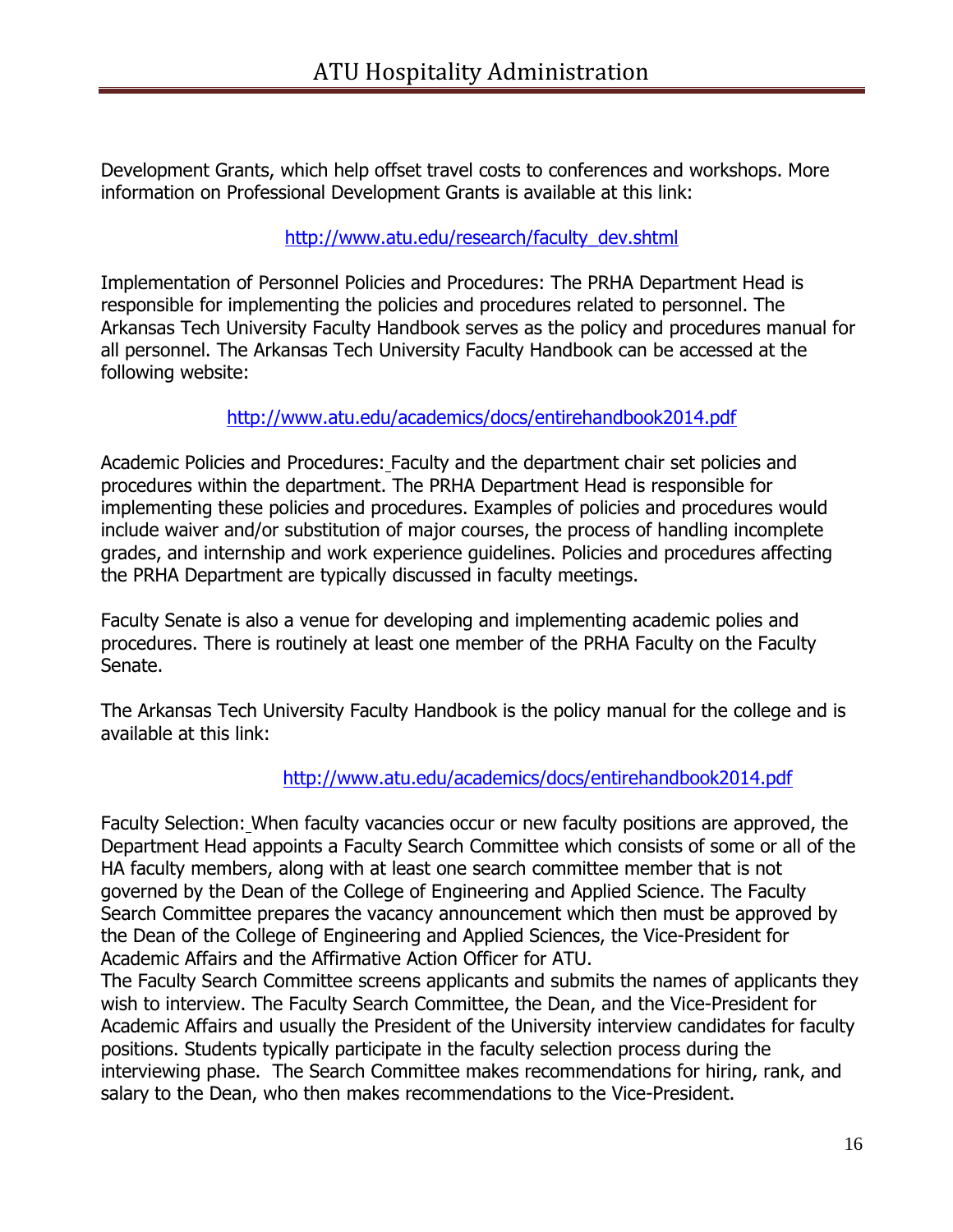The PRHA Department Head conducts negotiations with the candidates regarding rank and salary. The Vice-President for Academic Affairs makes recommendations to the President. Final approval for hiring, rank and salary is made by the Board of Trustees.

Additional information for filling faculty and administrative positions can be found at this link:

## <http://www.atu.edu/affaction/docs/Guidelinesrevision2012.pdf>

Promotion: Recommendations for promotion are based on overall professional attainment and expectation of further professional growth at Arkansas Tech University. For teaching faculty, service in three broad areas is considered: teaching, scholarly/creative activity, and university service.

Those faculty members who are eligible and wish to be considered are responsible for presenting evidence of their qualifications for submission. Criteria for promotion to Assistant Professor, Associate Professor, and Professor are outline in the Arkansas Tech University Faculty Handbook and can be found at this link:

## <http://www.atu.edu/academics/docs/entirehandbook2014.pdf>

Tenure: According to the ATU Faculty Handbook the process of review for those faculty members seeking tenure will be the same at that outlined for promotion. The information pertaining to tenure can be found at this link:

## <http://www.atu.edu/academics/docs/entirehandbook2014.pdf>

Curriculum: Curricular decisions for courses in the major area of study (i.e., Hospitality Administration) begin at the Program level with a recommendation by a faculty member or members who then submit their curricular proposal to the PRHA Department Head who then submits the proposal to the Dean of the College of Engineering and Applied Science who submits it to the Registrar's Office. Curriculum proposals are due in the Registrar's Office no later than July 1 of each year. Once the curriculum proposal is reviewed by the Register's Office it is submitted to the Curriculum Committee. If approved by the Curriculum Committee it is then submitted for recommendation to the Faculty Senate. The curricular item then becomes part of the Program curriculum during the next academic year and appears in the catalog for the next academic year.

Additional information pertaining curricular decisions can be found at this link:

[http://www.atu.edu/registrar/curriculum\\_forms.php](http://www.atu.edu/registrar/curriculum_forms.php)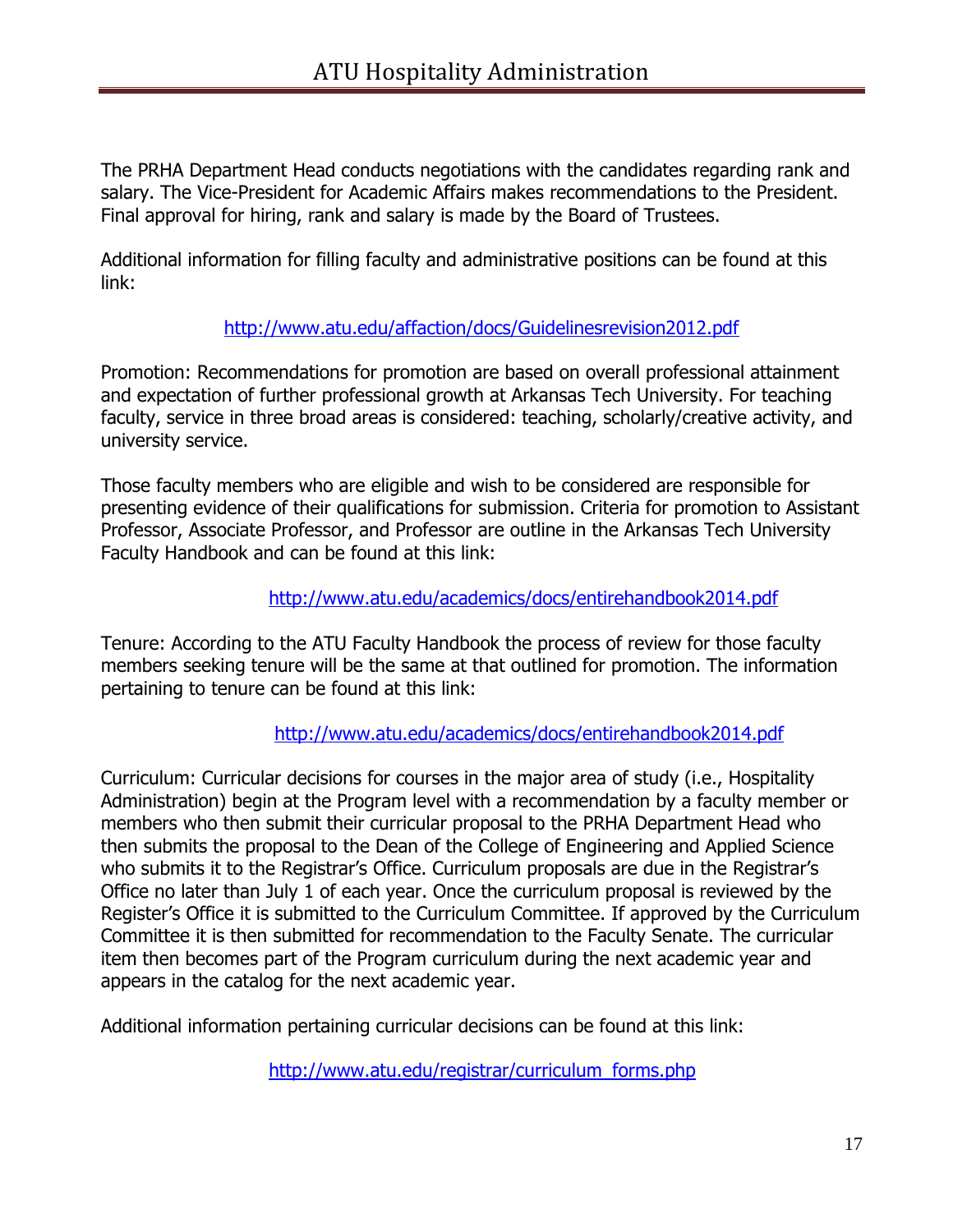Methods of Instruction: Methods of instruction are usually the prerogative of individual faculty members. However, methods of instruction are discussed at faculty meetings and retreats to determine what might work best for various classes.

#### o **Is there evidence that the institution understands and supports the objectives of the program?**

## Evidence of Compliance:

Yes, the HA Program Learning Outcomes are shared with the Dean and the Assessment Coordinator/Committee. The HA Program goals and objectives can be found in the HA Strategic Plan which is readily available to the Dean and other Administrative officers of the university, as well as students, alumni, student services, HA Advisory Committee members, recruiting personnel and staff in the development office, and is readily available to be viewed at the following link:

## [http://www.atu.edu/prha/docs/HA\\_Stratgetic\\_Plan.pdf](http://www.atu.edu/prha/docs/HA_Stratgetic_Plan.pdf)

Additional evidence of institutional support includes: support and opportunities for professional development for students and faculty, fiscal support to replace or repair damaged/broken equipment in labs/classrooms, fiscal support for technology needs, and the opportunity to represent the HA Program at a number of University functions and events.

#### o **Is there evidence of effective communication between and among administration, staff, faculty, and students?**

## Evidence of Compliance:

The University President, Vice-President for Academic Affairs, and Dean of Engineering and Applied Science know the Department Head and individual PRHA faculty members. The Dean frequently attends meals in the Williamson Dining Room, as well as the new ATU President. In the College of Engineering and Applied Science the bi-weekly Dean's Meetings are followed by b-weekly Department Head Meetings, which are followed by bi-weekly faculty meetings which are documented by the PRHA Department Administrative Specialist.

This provides an easy channel of communication from the top down and bottom up. Agendas and minutes for the bi-weekly faculty meetings can be reviewed at the following link:

## [http://www.atu.edu/prha/ACPHA\\_accreditation.php](http://www.atu.edu/prha/ACPHA_accreditation.php)

HA faculty also serve on various university committees including the Curriculum Committee and Faculty Senate.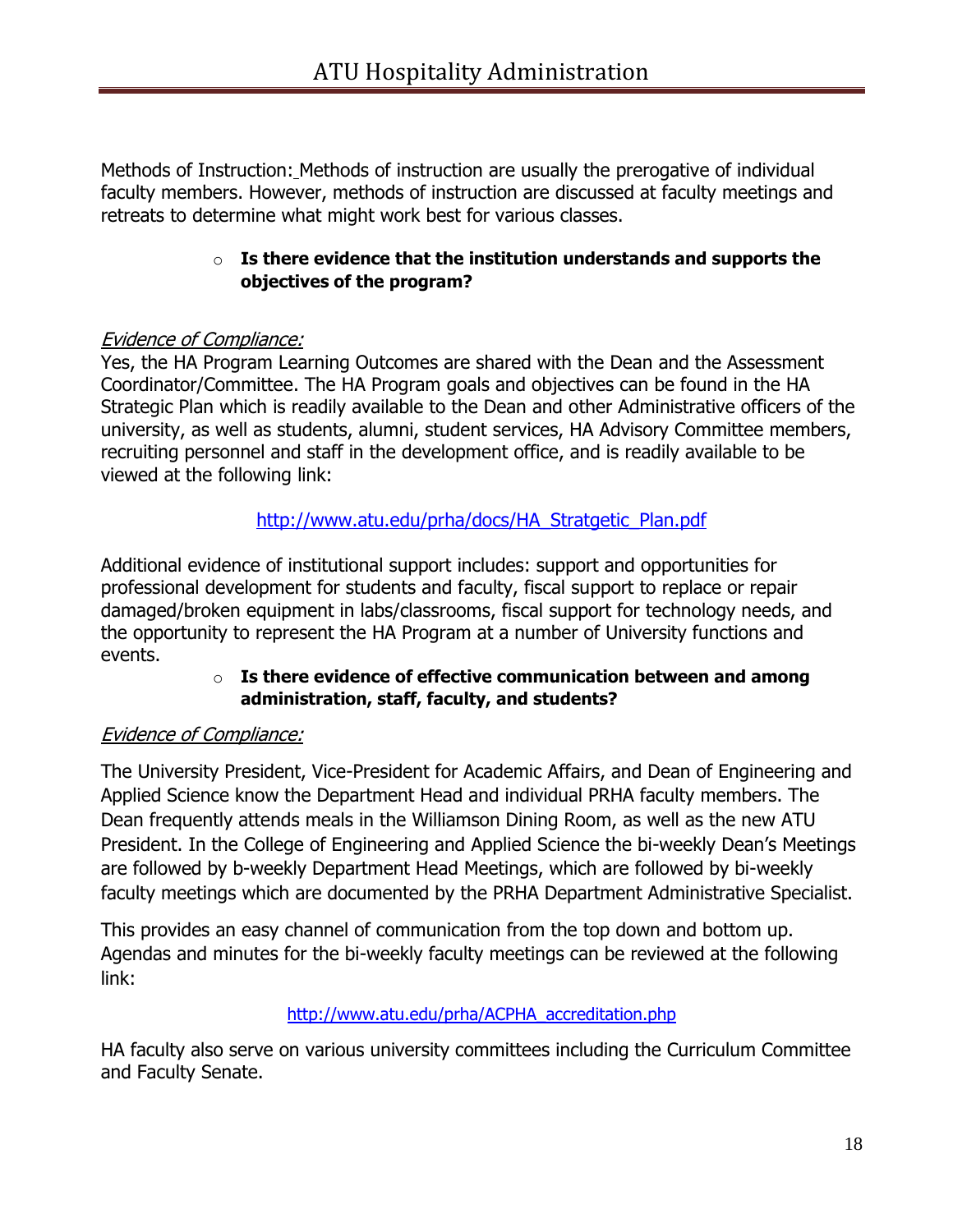The Department Head, with input from the HA faculty at both formal and informal faculty meetings, set policies within the department. Evidence of their joint involvement is provided through annual reports, faculty meeting minutes, personnel policies, internship and work experience manuals, and the strategic plan.

Additional evidence of effective communication between and among administration, staff and faculty include, but are not limited to: yearly college wide meetings at the start of the fall semester in which all the faculty are included, monthly College of Engineering and Applied Sciences meetings, quarterly College of Engineering and Applied Sciences newsletter, weekly/bi-weekly departmental meetings, weekly/bi-weekly Department Head meetings, One Tech Portal for campus wide communication, and E-mail.

Students in the Hospitality Administration Program provide informal feedback through comments and suggestions to the faculty, both solicited and unsolicited. Examples of student involvement/communication include the following:

- Mid-term evaluations: Students provide formal feedback for every HA course at midterm of each semester per department policy.
- Student evaluation of courses: Student evaluations of courses are administered every time a course is taught for non-tenured faculty and at least once a year (spring or fall) for each course for tenured faculty. Student evaluations of courses provide students with an opportunity to give feedback to instructors.
- Representatives to the HA Advisory Committee: There are two HA students who serve as representatives on the HA Advisory Committee.
- Faculty searches: Students are involved in the selection of all full-time faculty. Students meet with candidates during the interview process and provide feedback to the search committee.
- Internship evaluations: All students complete a Student Evaluation of Internship Experience. This form allows students to evaluate their internship agency, supervisors, the internship experience, and academic preparation. The RPA Program makes use of this feedback in the ongoing operation of the internship program.
- Informal and formal focus groups: Students are often asked for their feedback and opinions in classes and in more casual settings. Students in HA 4001 Internship Preparation are asked for feedback regarding the curriculum and their academic preparation prior to interning**.**
- New internship sites: Students are encouraged to initiate contact with an agency in which they would like to complete an internship with. This initial contact leads to an internship proposal, which in turn establishes an informal review process by the faculty.
- Student Portfolios**:** Students enrolled in HA 4001 Internship Preparation are required to prepare a portfolio that can assist them with meeting their educational and career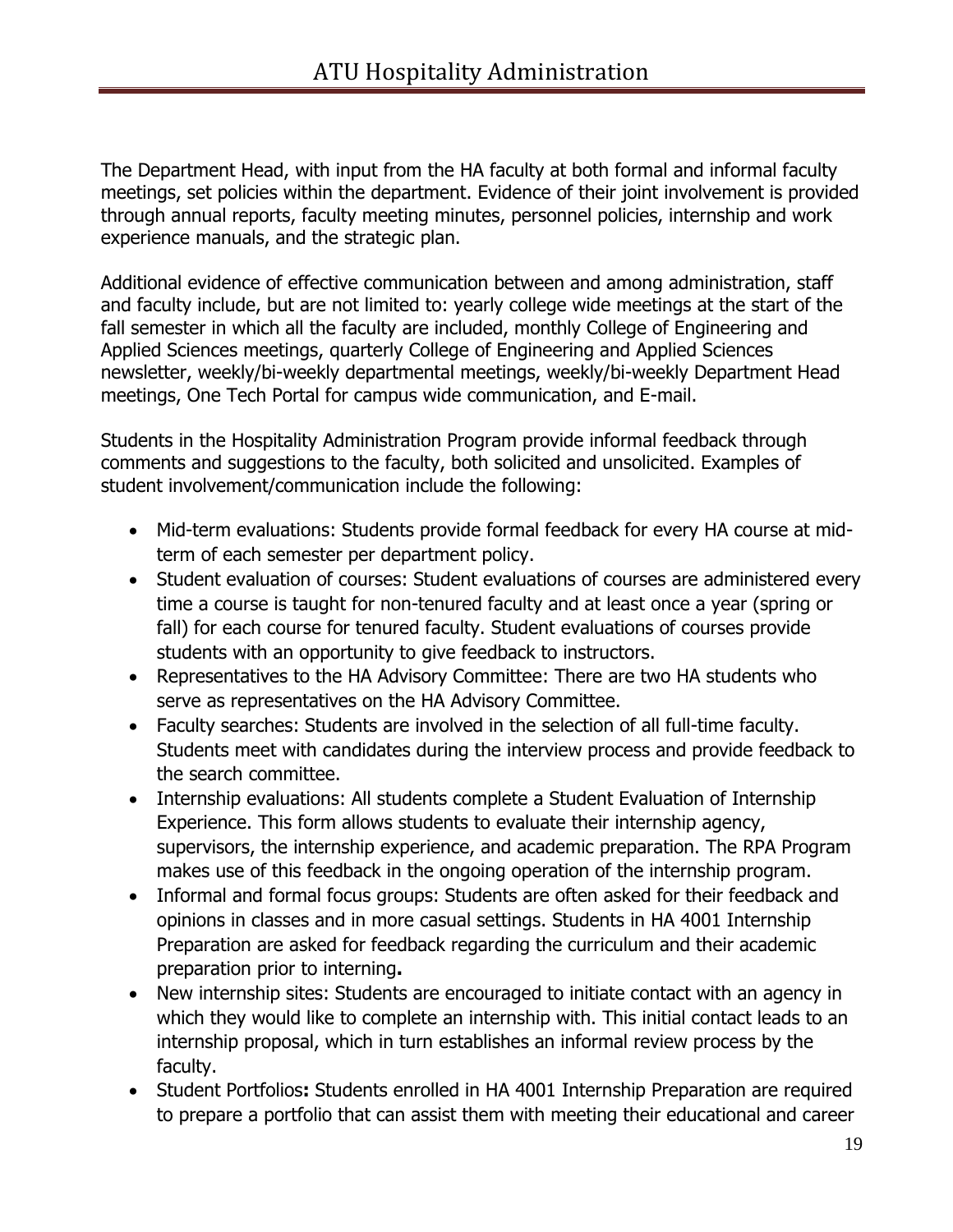goals, as well as intensify their reflection of learning in their given major/emphasis area.

Additional evidence of effective communication opportunities for students include, but are not limited to: student organizations (HA Society), Bridge to Excellence Mentoring Program, TECH 1001, Blackboard, PRHA Department Facebook site, and PRHA Department website.

## **II c. Are the courses that constitute the common core of knowledge in hospitality under the administrative prerogative of the hospitality program?**

## Evidence of Compliance:

Yes, the Hospitality Administration faculty is responsible for continually evaluating and updating the Hospitality curriculum. Curriculum and potential curriculum changes are addressed in bi-weekly faculty meetings and also yearly when addressing assessment results.

## **Strengths and Weaknesses of Administration and Governance**

After reviewing the standard on Administration and Governance, the HA faculty and administration identified the following strengths:

- 1. Decisions about the HA curriculum fall under the direct supervision of the HA faculty and the PRHA Department Head. The HA faculty and PRHA Department head are given responsibility to establish the individual courses and design the curriculum for the HA Program. At ATU we are fortunate in the fact that curriculum issues are left to the discretion of the degree program, with approval by upper levels of administration.
- 2. The HA Program and its faculty have the support of the Recreation and Park Administration (RPA) faculty.
- 3. The HA Program is fortunate to have a good rapport with other departments and degree programs on the ATU campus, making it easier to enroll students in the support courses needed outside of the PRHA Department.
- 4. The ATU Administration is very supportive of accreditation and the accreditation process for all programs.
- 5. The ATU Administration, President Bowen, Vice-President Watson, and Dean Hoefler are very supportive of the HA Program. This support is apparent at the department level in the fact that the HA Program has an adequate number of faculty, especially with the creation of a new position for a full-time Event Coordinator.
- 6. As previously mentioned, the HA Program just hired a full-time event Coordinator. The Event Coordinator with schedule and coordinate special events that will afford HA students with additional experience and the HA Program with revenue for equipment and supplies above and beyond the PRHA Department Budget.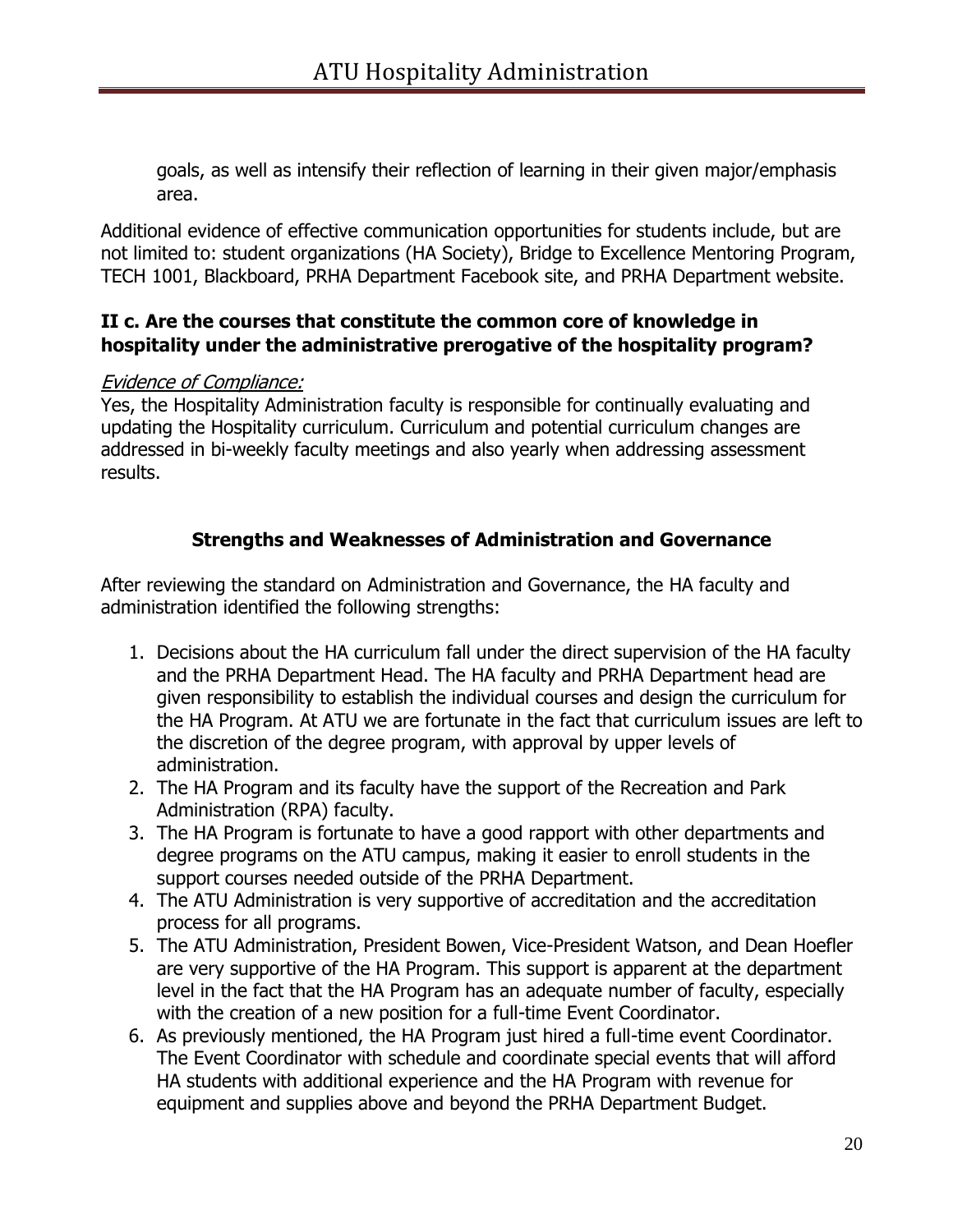A few weaknesses were noted during the self-evaluation process and are acknowledged and a plan of action described for each.

- 1. Additional funds are needed for faculty travel. Faculty travel funds have only increased slightly since 1993 when HA joined the PRHA Department. Annual conferences such as ICHRIE cost upward of a thousand dollars for faculty members to attend. If individual faculty members are committed to professional development and involvement they have to spend their own money to attend these conferences. Travel funds should be increased to cover the cost of at least one major conference each year.
- 2. As the HA Program has grown in student majors and faculty it has been difficult for the PRHA Department Head to administer two accredited degree programs without a Program Director for HA. It is very difficult for the PRHA Department Head to be actively involved in two professional organizations, ICHRIE and NRPA, and two accreditation bodies, and to stay abreast of changes in both areas.

## **Plan of Action**

A plan of action to address weaknesses is outlined below:

1. ATU has allocated a university-wide pool of funds for professional development for the past few years. Faculty members also have the opportunity to apply for and receive travel funds through the Dean of Engineering and Applied Science's office. Faculty members need to continue to be creative in the ways they may be able to secure travel and professional development funds.

Everyone must do all possible to ensure that these funds continue to exist and remain viable options along with the creation of additional funding streams. The PRHA Department needs to focus on increasing contributions/donations to the Department/Program Foundation in order to have additional resources of funding for travel and professional development.

2. The HA Program must create a proposal to present to the ATU Administration which shows the numerous needs for a Program Director position. The HA Program Director would be able to assume some of the responsibility for addressing any HA curriculum issues and/or HA accreditation issues.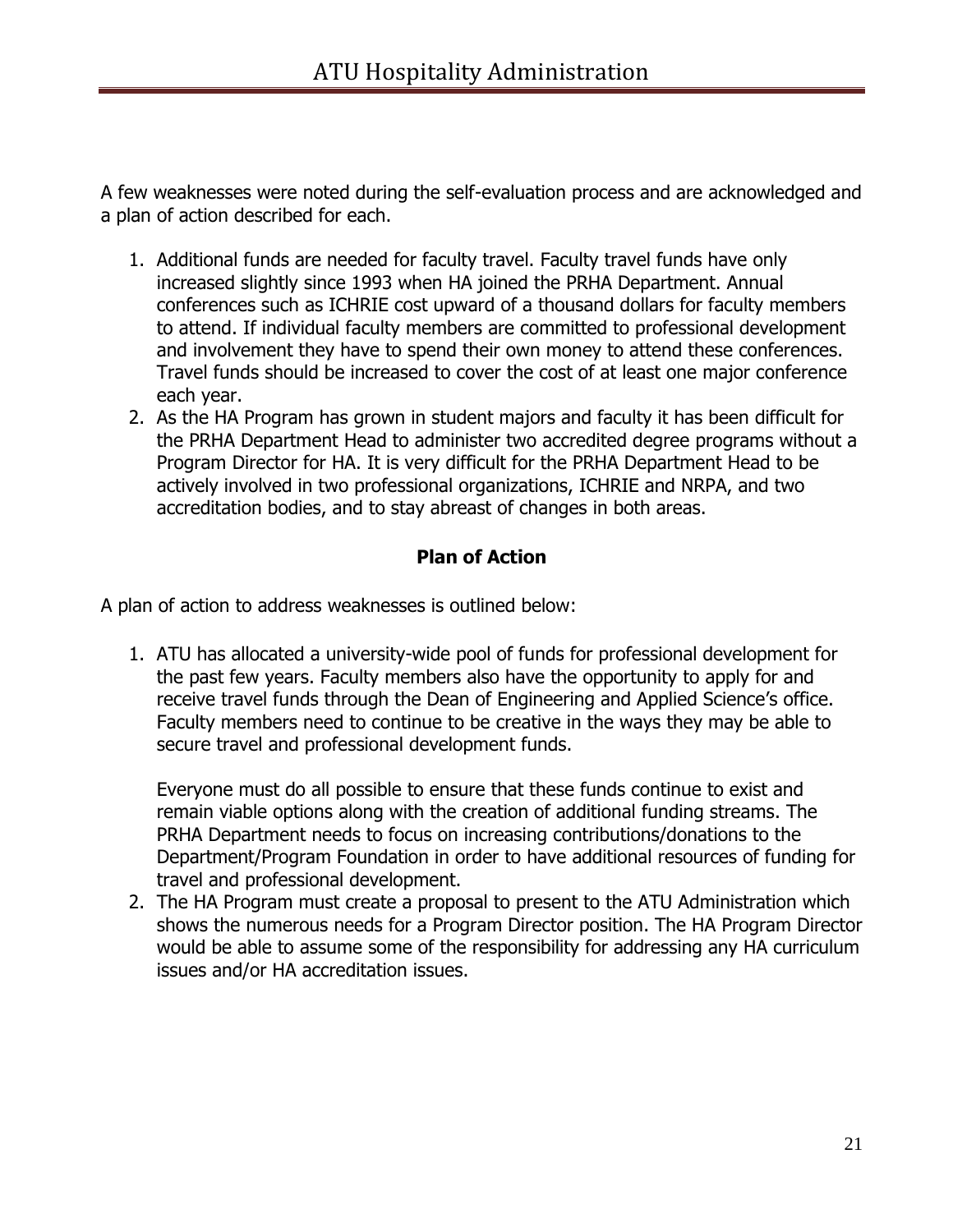# **III. Planning**

## **Standards**

 $\overline{a}$ 

## **III a. There is evidence of the following planning documents:**

- **Strategic & Marketing Plan**
- **Curriculum Review Plan**

#### Evidence of Compliance:

In July 1993, the Hotel and Restaurant Management (HRM) Program was moved from the School of Business to the Department of Recreation and Park Administration in the School of Systems Science. A strategic plan (position paper) was prepared by the combined faculty to establish goals and objectives for the new department, which was renamed the Department of Parks, Recreation, and Hospitality Administration.

A major revision to HRM Program curriculum was also completed at this time and the HRM Program was renamed Hospitality Administration. The Hospitality Administration Program prepared its first strategic plan in 1993. This 1993 HA Strategic Plan served as a guiding light for the next four years with a new plan being created in 1997.

A new HA Strategic Plan was created in 2002 due to the addition of the commercial food lab and dining room and the initiation of the accreditation process. The strategic plan that resulted was an updated plan with goals and objectives for the next 5-year planning cycle (2002-2007).

The 2002 HA Strategic Plan was reviewed in 2007; which resulted in an updated plan with goals and objectives for the next 5-year cycle  $(2007-2012).$ <sup>1</sup> A review of the goals and objectives from the 2007 plan can be found on pages 5-6 of this document. A number of the objectives from the 2007 Strategic Plan were met or exceeded.

An updated HA Strategic Plan was developed in the summer of 2012. The 2012 Hospitality Administration Strategic Plan was reviewed in June of 2014 in preparation to reaffirm ACPHA accreditation. The Strategic Plan that resulted was a revised plan with goals and objectives to guide the program through this 5-year planning cycle (2012-2017). This updated plan was based on the five goals developed by Arkansas Tech University's Strategic Planning process and were adopted in 2007.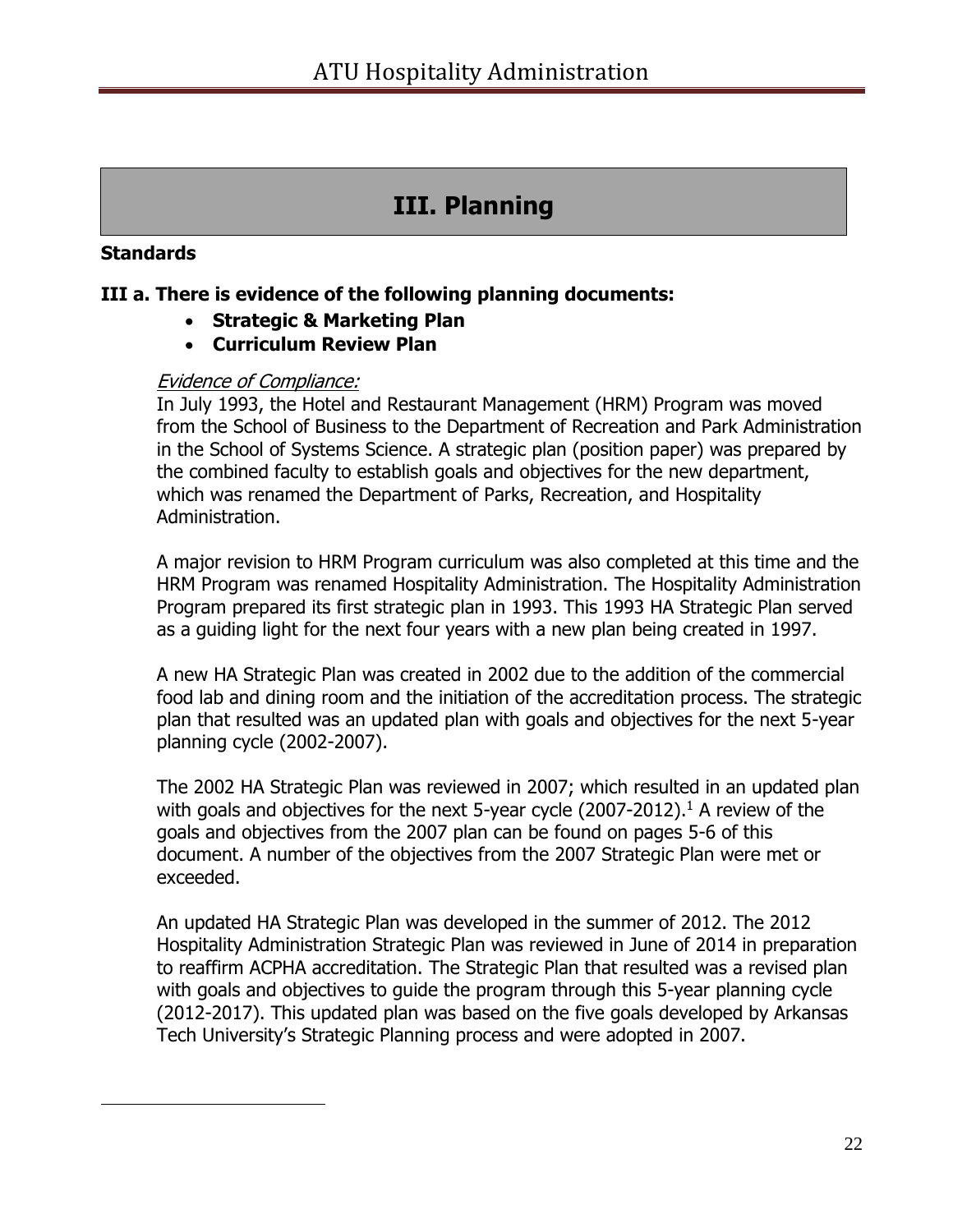A revised version of the 2012 HA Strategic Plan was finalized during the summer of 2014. The plan resulted from a number of meetings of the HA faculty. A copy of the most current strategic plan is available at this link:

#### [http://www.atu.edu/prha/docs/HA\\_Stratgetic\\_Plan.pdf](http://www.atu.edu/prha/docs/HA_Stratgetic_Plan.pdf)

#### Evidence of Compliance:

As a result of the planning and ongoing assessment activities (the hiring of a University Assessment Coordinator) in the department, we have initiated and will continue to initiate changes in the curriculum that we feel will lead to improvement consistent with expectations of standards and findings from assessment data analysis.

The most comprehensive curriculum change in the Hospitality Administration Program became effective in the fall of 2009. Prior to this time the Hospitality Administration Program offered a degree in Hospitality Administration with no emphasis area. However, based on feedback from the 2007 ACPHA Site Visit, the PRHA Department Head and HA faculty felt that is would be best to restructure the HA Degree.

Effective in the fall of 2009 the Hospitality Administration Program began offering a Bachelor of Science degree in Hospitality Administration with an emphasis in one of three areas: Food and Beverage Management, Lodging and Club Management, or Tourism and Event Management.

Additional curriculum changes have been minor in nature and include, but are not limited to: re-naming and renumbering some courses, changing course prerequisites, and changing the number of required hours for degree completion due to a State of Arkansas mandate.

The curriculum change process at Arkansas Tech University is well defined, and overseen by the Curriculum Committee, Faculty Senate, and Vice-President of Academic Affairs. The curriculum process is outlined in detail at this link:

<http://www.atu.edu/academics/docs/entirehandbook2013.pdf>

The Hospitality Administration Program offers a Bachelor of Science degree in Hospitality Administration with an emphasis on one of five areas. The HA emphasis areas include: Food and Beverage Management, Lodging and Club Management, and Tourism and Event Management. The degree and the emphases are institutionally approved and registered with the Department of Higher Education. Each emphasis area includes a professional core and additional HA courses that support the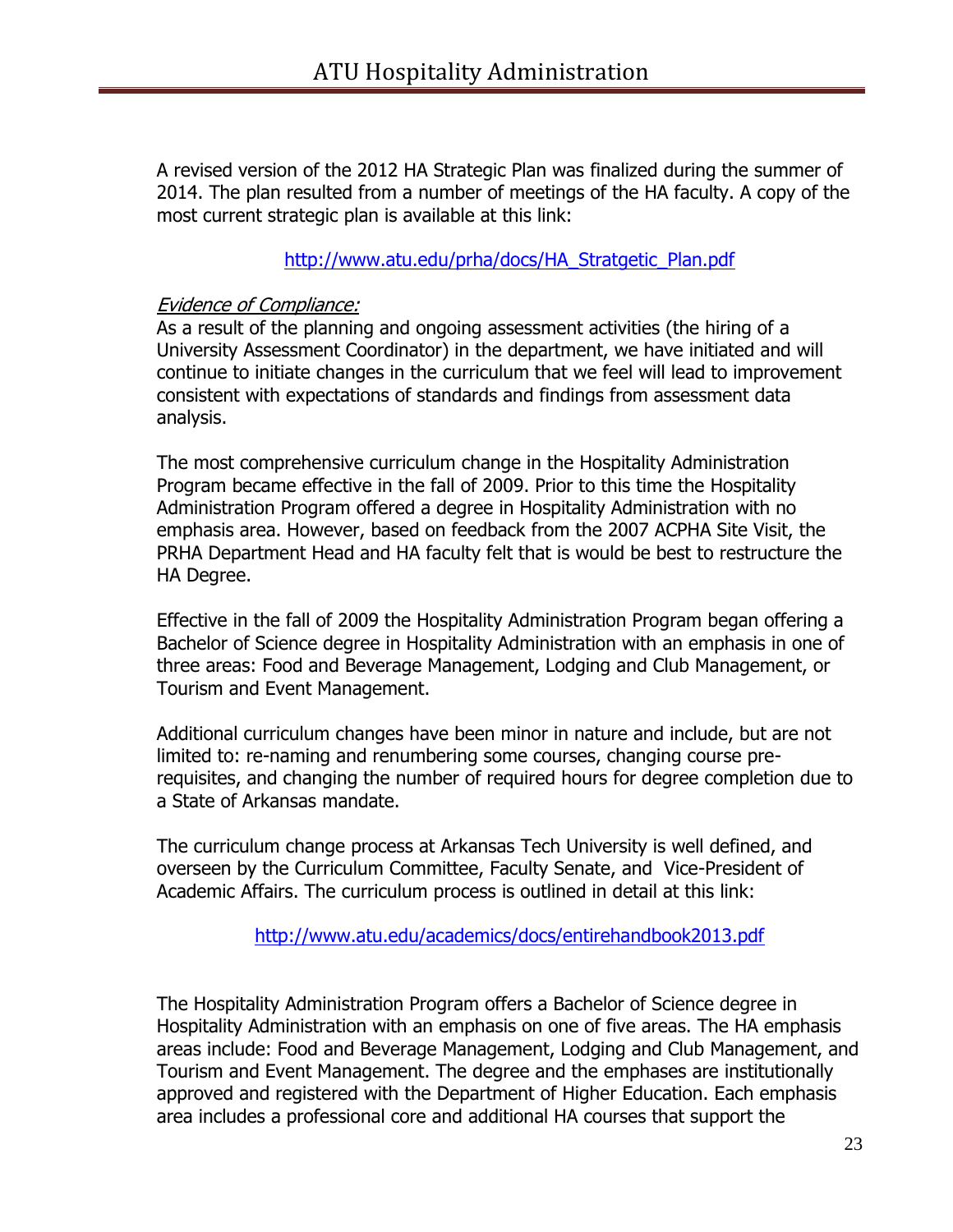emphasis area. The approved curriculum for each of the emphasis areas can be located at the following link:

[http://www.atu.edu/academics/catalog/colleges/applied\\_sciences/dept\\_parks\\_rec.ht](http://www.atu.edu/academics/catalog/colleges/applied_sciences/dept_parks_rec.html) [ml](http://www.atu.edu/academics/catalog/colleges/applied_sciences/dept_parks_rec.html)

Evidence of Compliance:

Additional information pertaining to assessment can be located at the following link:

<http://www.atu.edu/assessment/index.php>

See Standard IV for information pertaining to the Hospitality Administration Program Assessment Plan

## **III b. There is evidence that these planning documents are in alignment with the parent institution, and the results used for programmatic changes.**

The HA Strategic Plan is in alignment with Arkansas Tech University's Strategic Plan and goals. Additional information pertaining to ATU's Strategic Plan may be found at this link:

<http://www.atu.edu/strategicplanning/index.php>

The HA Curriculum Plan and proposed curriculum changes adhere to ATU's Registrar's Office and Curriculum Committee guidelines which can be located at the following link:

[http://www.atu.edu/registrar/curriculum\\_forms.php](http://www.atu.edu/registrar/curriculum_forms.php)

The HA Assessment Plan adheres to the guidelines for assessment that are set forth from the ATU Office of Assessment and Institutional Effectiveness. Additional information regarding program assessment can be located at the following link:

<http://www.atu.edu/assessment/>

## **III c. The program periodically tracks its graduates and utilizes the information for planning and assessment.**

**Does the program have evidence such as alumni surveys?**

At this time the HA Program does not conduct a formal alumni survey. Alumni are surveyed informally through their involvement with the HA Program. An HA Alumni Survey is currently in the development stages, with plans to launch in the Spring 2015 semester.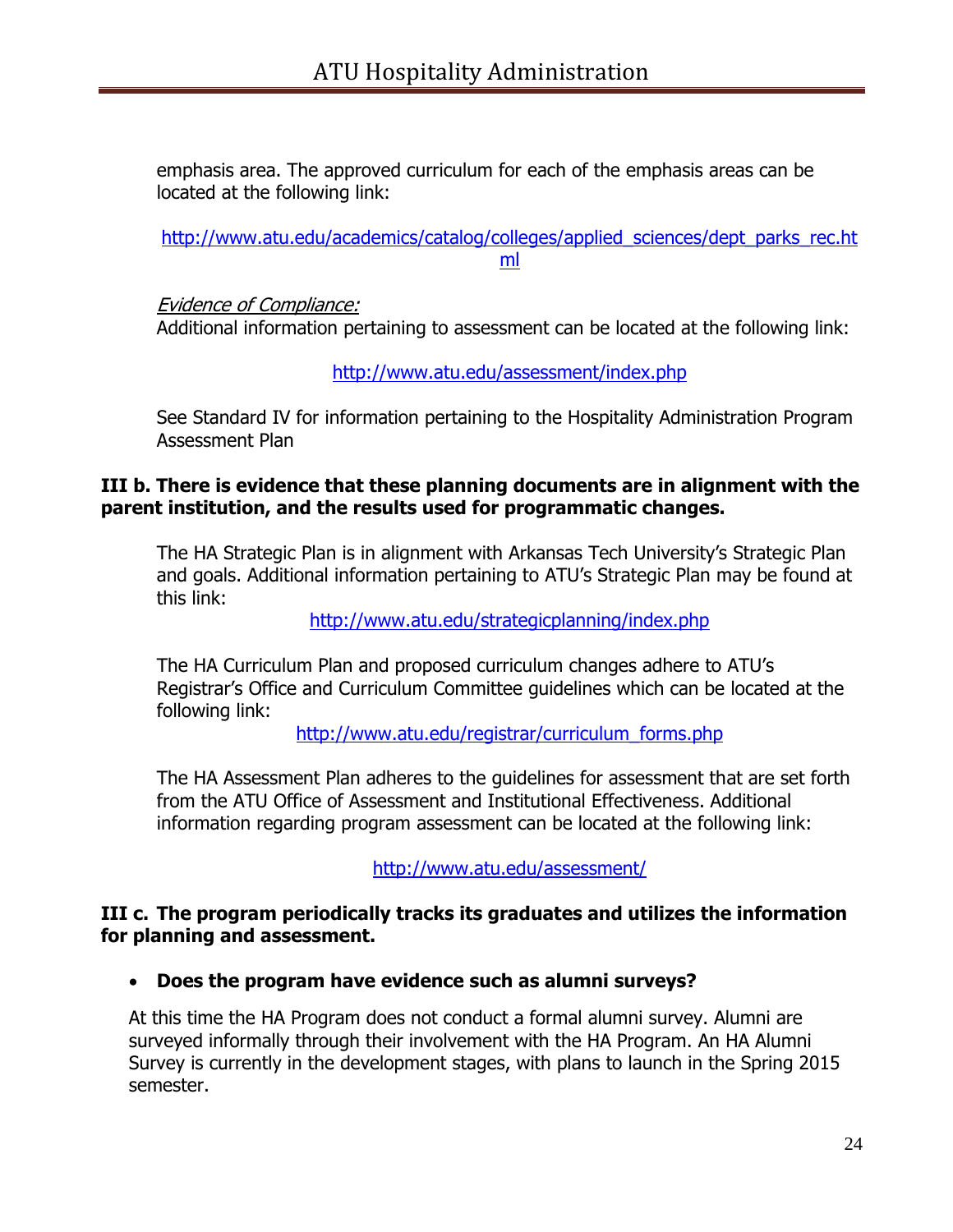**III d. There is evidence that the program obtain significant input from additional stakeholders including faculty, students, and industry partners.**

 **Does the program have evidence such as faculty meetings minutes, advisory board meeting minutes, senior exit interviews, focus groups or surveys?**

All relevant constituencies have the opportunity to be involved in program planning and evaluation.

Faculty is involved through:

- Bi-weekly faculty meetings
- Student course evaluations
- Department Peer Review
- HA Assessment Reports
- HA Annual Report
- HA Advisory Committee

Students are involved through:

- Student Course Evaluations
- Student Internships
- Alumni Surveys
- Representation on Faculty Search Committees
- Representation on HA Advisory Committee

Alumni are involved through:

- HA Advisory Committee
- Student Internships
- PRHA Career Opportunity Day
- ATU Career Fairs
- Alumni Surveys
- Homecoming Activities
- Alumni reunions
- TECH Action alumni publication

## Industry representatives are involved through:

- HA Advisory Committee
- Student Internships
- Industry Trade Shows
- PRHA Career Opportunities Day
- Arkansas Hospitality Association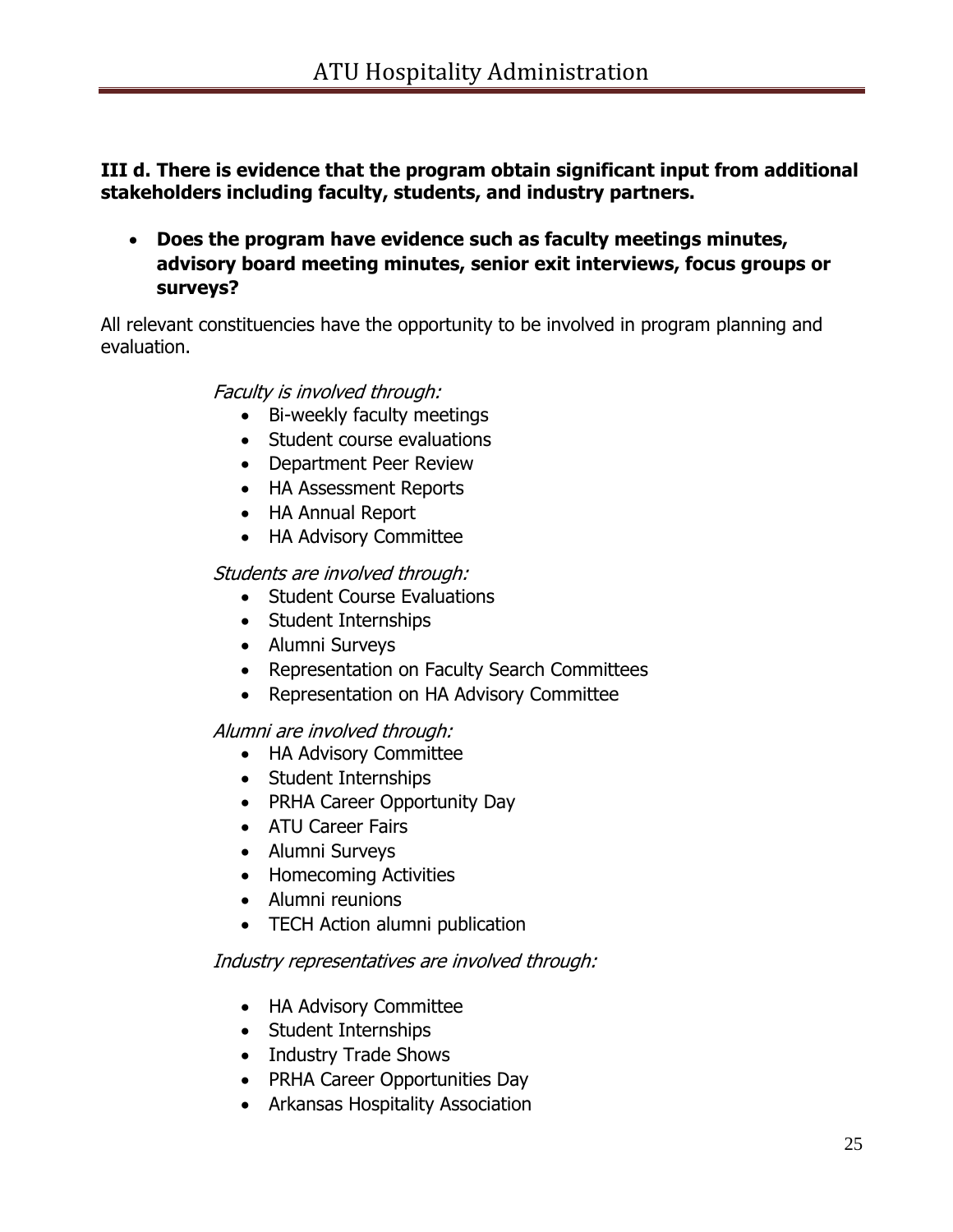- Governor's Conference on Tourism
- Annual Food Purveyors Show

## University Administrators including Department Heads, Dean of the College of Applied Science and Vice-President for Academic Affairs are involved through:

- Review of budget proposals
- HA Assessment Plan
- HA Strategic Plan
- Faculty and Department Head Evaluations

All current planning processes will continue into the future. Program planning; including, but not limited to strategic planning, assessment, and curriculum planning will continue formally on an annual basis at department retreats and faculty meetings.

The HA Program would like to expand the involvement of the HA Advisory Committee especially in the strategic planning process where utilization of resources is addressed directly through program goals. Students also need to assume a more active role in the planning process. Senior exit surveys should be looked at more closely and suggestions regarding planning adhered to more so.

Alumni surveys are needed to "stay in touch" with graduates in various stages of their professional careers and gain valuable information about what resources have served them well and what changes may be needed to better prepare them for industry positions.

## **Strengths and Weaknesses of Planning:**

The major strengths of the Hospitality Administration Program in terms of planning would include the following:

- 1. Dedication of the faculty to the planning processes. The faculty recognizes the value of planning and that it is always a work in progress and will remain dedicated to it to the process of planning.
- 2. Bi-weekly faculty meetings allow the time and opportunity for planning and evaluation.
- 3. Annual retreats give faculty additional time to work on program planning.
- 4. The University's guidance and assistance with program planning.

The weaknesses noted regarding the program's planning process include the following:

1. Lack of involvement and input by students in the program planning process. The students have not been invited routinely to planning meetings. Currently there is no mechanism in place to include students in the program planning process.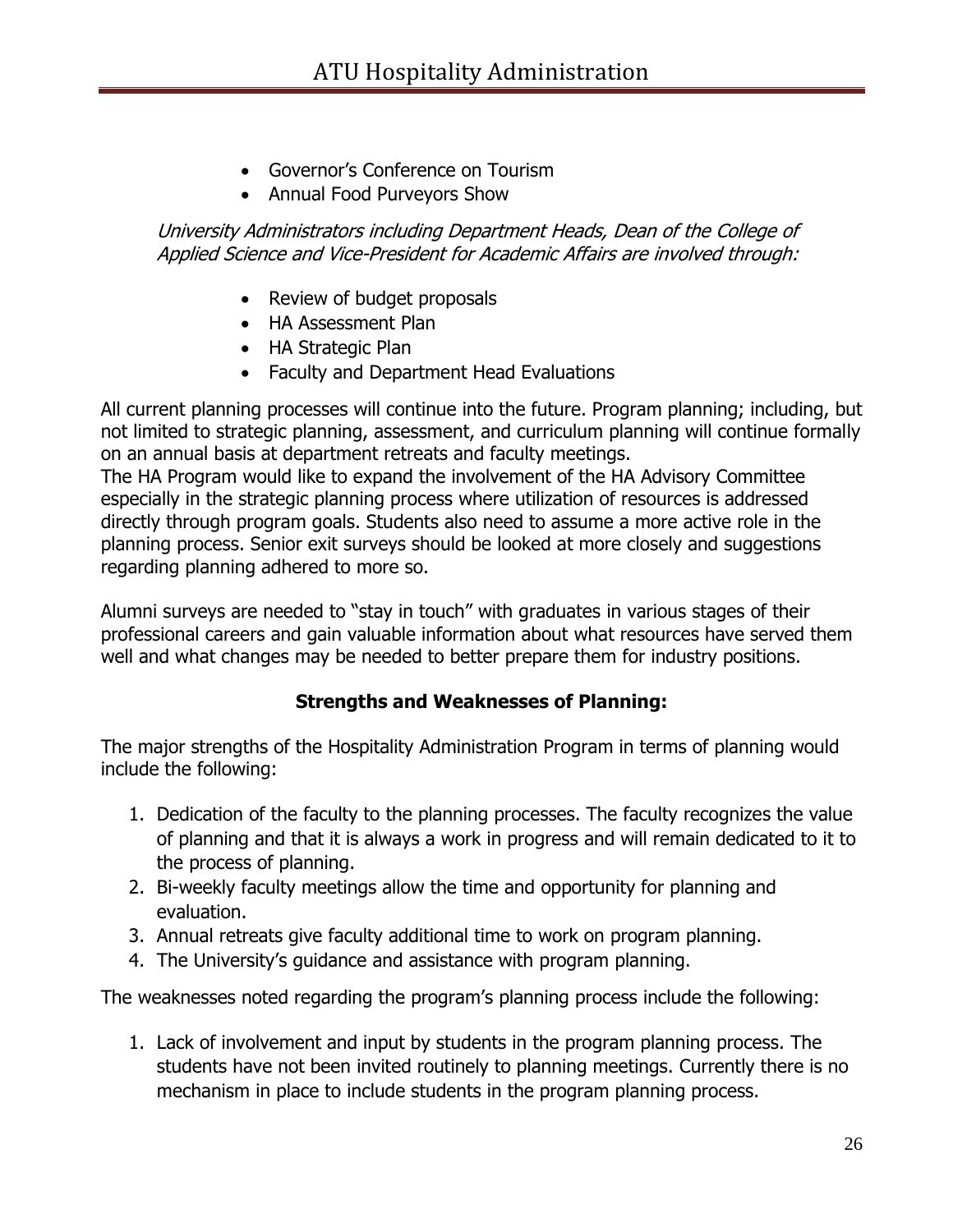- 2. There is much more involvement is needed by the HA Advisory Committee in the planning process.
- 3. More formal involvement is needed by alumni working in the hospitality industry.
- 4. Once evaluations have been completed and changes have been identified as needed, often the changes are not implemented.
- 5. Not enough time for the Department Head to do all that is needed in program planning and evaluation.

## **Plan of Action**

- 1. Integrate students into the planning process. This will require dedicating time to planning when students can get involved or creating a mechanism to get student input on an on-going basis.
- 2. Recruit and involve the HA Advisory Committee in the actual program planning process.
- 3. Devise a plan to survey the HA alumni at least once every three to five years to get their feedback regarding the HA Program.
- 4. Follow up on suggestions for change that come out of planning meetings and implement the changes when deemed necessary.
- 5. Commit to planning and involve as many stakeholders as possible.
- 6. Commit to yearly faculty retreats, so that planning can be discussed at the Department level.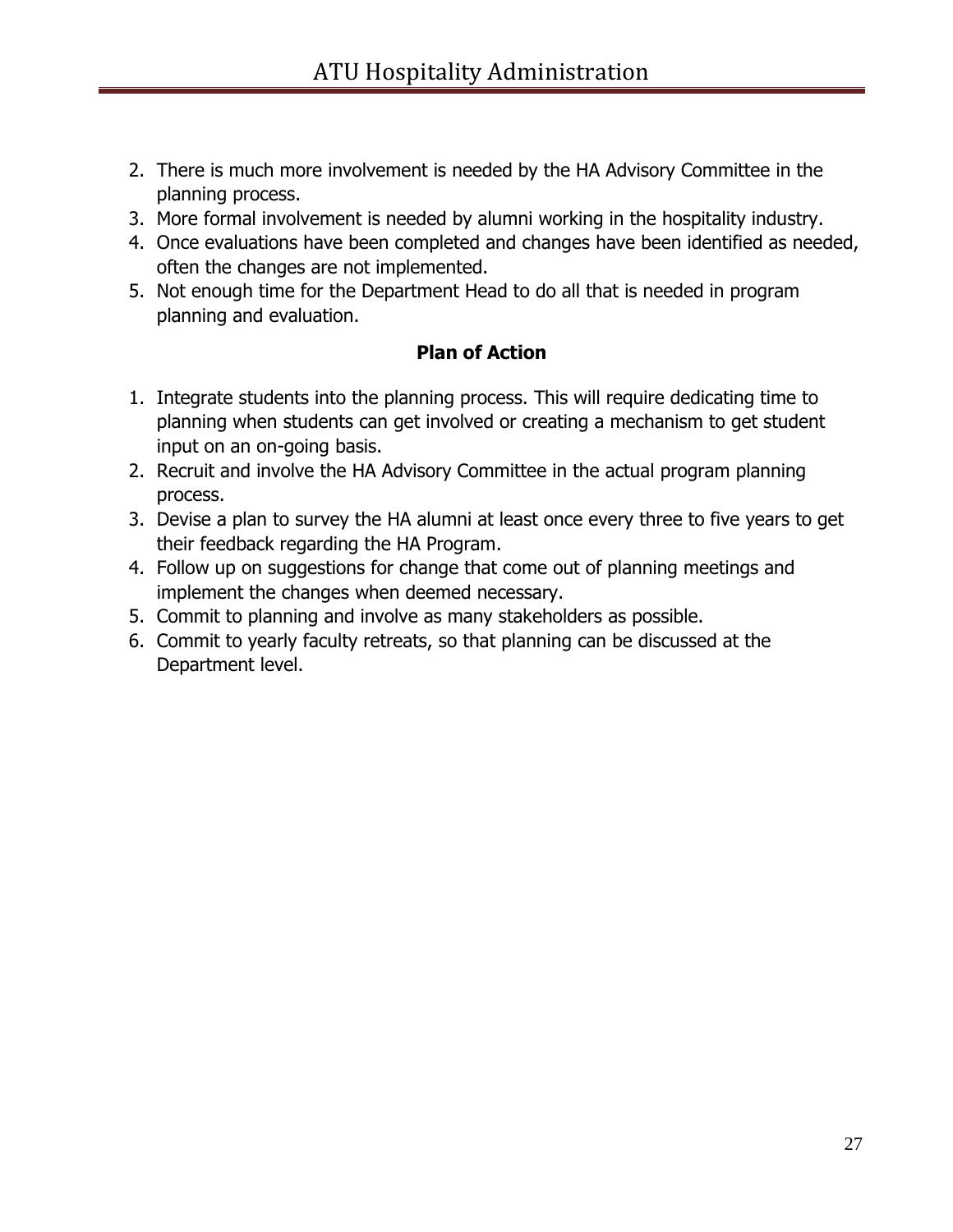# **IV. Assurance of Student Learning**

## **Standards**

#### **IV a. There is evidence that The Program maintains on on-going and up-to-date assessment plan for all program learning outcomes.**

#### Evidence of Compliance:

Arkansas Tech University adopted TracDat in 2006 to serve as the portal for collecting, storing, and analyzing assessment data. The Hospitality Administration Program has worked closely with Dr. Monica Varner, Director of Assessment and Institutional Effectiveness, to learn how to best utilize TracDat for the Program's assessment needs.

The Higher Learning Commission (North Central Association of Colleges and Schools) conducted a focus visit at Arkansas Tech University in 2004, with one of the areas of focus being the review of issues related to academic assessment. Due to this focus visit, Arkansas Tech University has invested much time, energy, and resources in improving assessment and working closely with academic programs to develop sound assessment plans. In the most recent accreditation (Spring 2011) from North Central, the University received positive feedback on its assessment activities from the Commission. As stated in the Tech Action "In a statement of affiliation status for Arkansas Tech University dated August 17, 2011, the Higher Learning Commission noted that no further reports are required and that no other campus visits concerning accreditation from North Central Association of Colleges and Schools are scheduled before the next comprehensive evaluation in 2020-2021."

The Hospitality Administration Program has an ongoing assessment plan that includes all program learning outcomes. The assessment plan is included at this link:

## [http://www.atu.edu/prha/ACPHA\\_accreditation.php](http://www.atu.edu/prha/ACPHA_accreditation.php)

The HA Assessment Plan is reviewed and updated annually to reflect whether learning outcomes have been met and to set learning outcomes for the next academic year. We have revised our assessment of learning outcomes, beginning Fall 2014 to assess the revised Program Learning Outcomes which were formalized in Summer 2014.

## **IV b. There is evidence that there are both direct and indirect metrics used for assessment and they are suitable and appropriate for their intended use.**

#### Evidence of Compliance:

The Hospitality Administration Program Assessment Plan does include both direct and indirect metrics. The assessment plan is included at this link: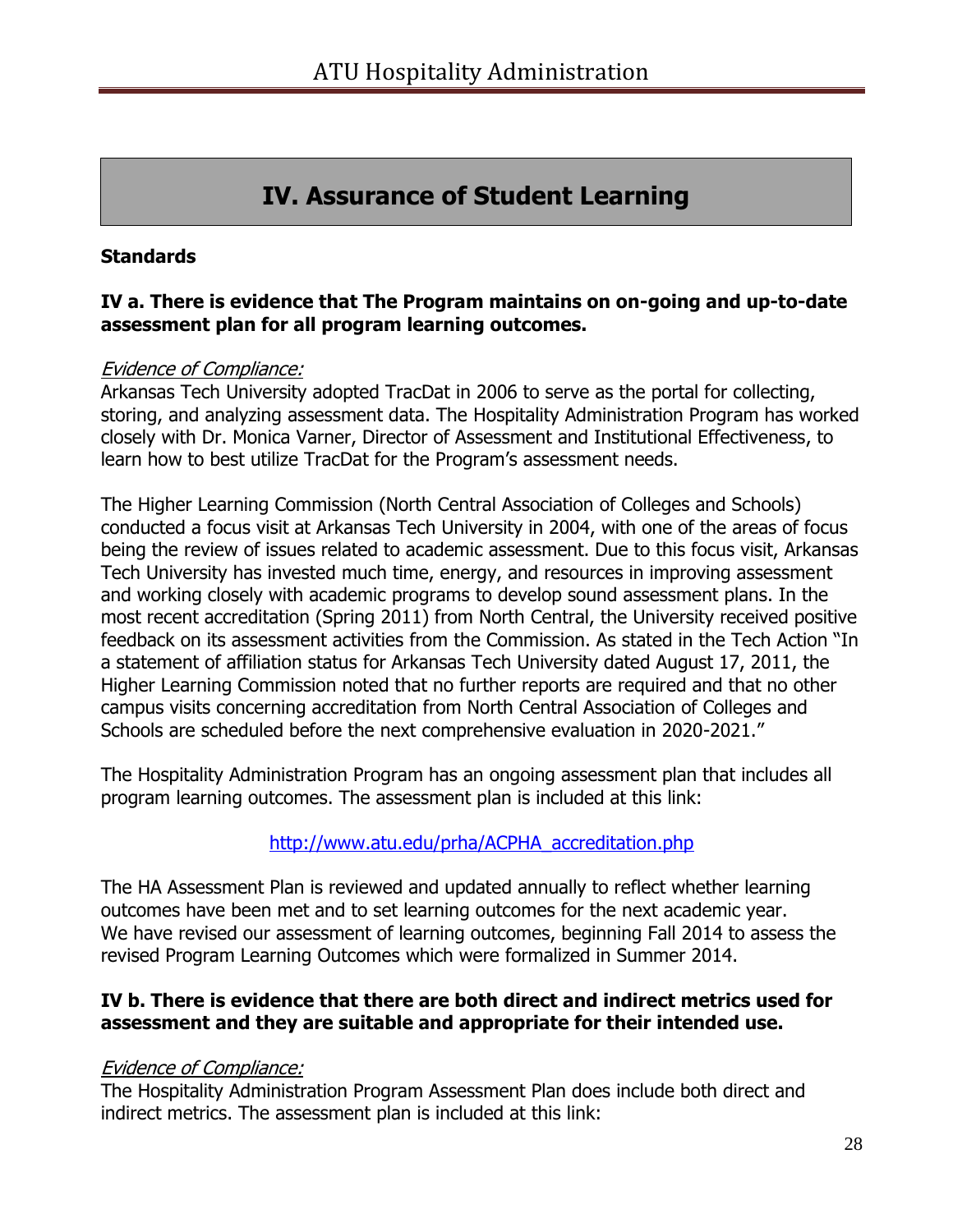## [http://www.atu.edu/prha/ACPHA\\_accreditation.php](http://www.atu.edu/prha/ACPHA_accreditation.php)

## **IV c. There is evidence that both formative and summative measurement tools exist to collect data that is used to evaluate achievement of established metrics.**

## Evidence of Compliance:

Individual faculty members develop the exams and rubrics used to evaluate student learning outcomes for their courses. Tracdat serves as a repository for measurement tools that are utilized to evaluate achievement. Additional information about measurement tools such as: rubrics, exams, assignments is available at this secure link:

<http://tracdat.atu.edu:8081/tracdat/faces/assessment/home/dashboard.jsp> (secure link)

#### **IV d. There is evidence to demonstrate that results of the assessment plan are used towards improving student learning and informing decisions on curricular changes that support graduates in achieving the Program Learning Outcomes.**

## Evidence of Compliance:

Each year, the assessment results are analyzed, evaluated and reported in the annual assessment report. The annual assessment report data is used by faculty to make decisions regarding curriculum and other areas that might have an impact on learning. Information from the annual assessment report may also be incorporated into the strategic plan or the planning phase. Discussions of assessment results become part of ongoing discussion in faculty meetings to improve learning outcomes.

## **Strengths and Weaknesses of Assurance of Student Learning:**

This self-evaluation has revealed several strengths in the assurance of student learning.

- 1. Arkansas Tech University has invested much time, energy, and resources in improving assessment and is working closely with academic programs to develop sound assessment plans.
- 2. Arkansas Tech University hired a full-time Director of Assessment and Institutional Effectiveness in the fall of 2013.
- 3. The Office of Assessment and Institutional Effectiveness was created in the fall of 2013 and now serves as the hub of academic assessment for the ATU campus.
- 4. A number of resources pertaining to assessment and assurance of student learning are available to faculty and staff through the Office of Assessment and Institutional Effective personnel and on their website.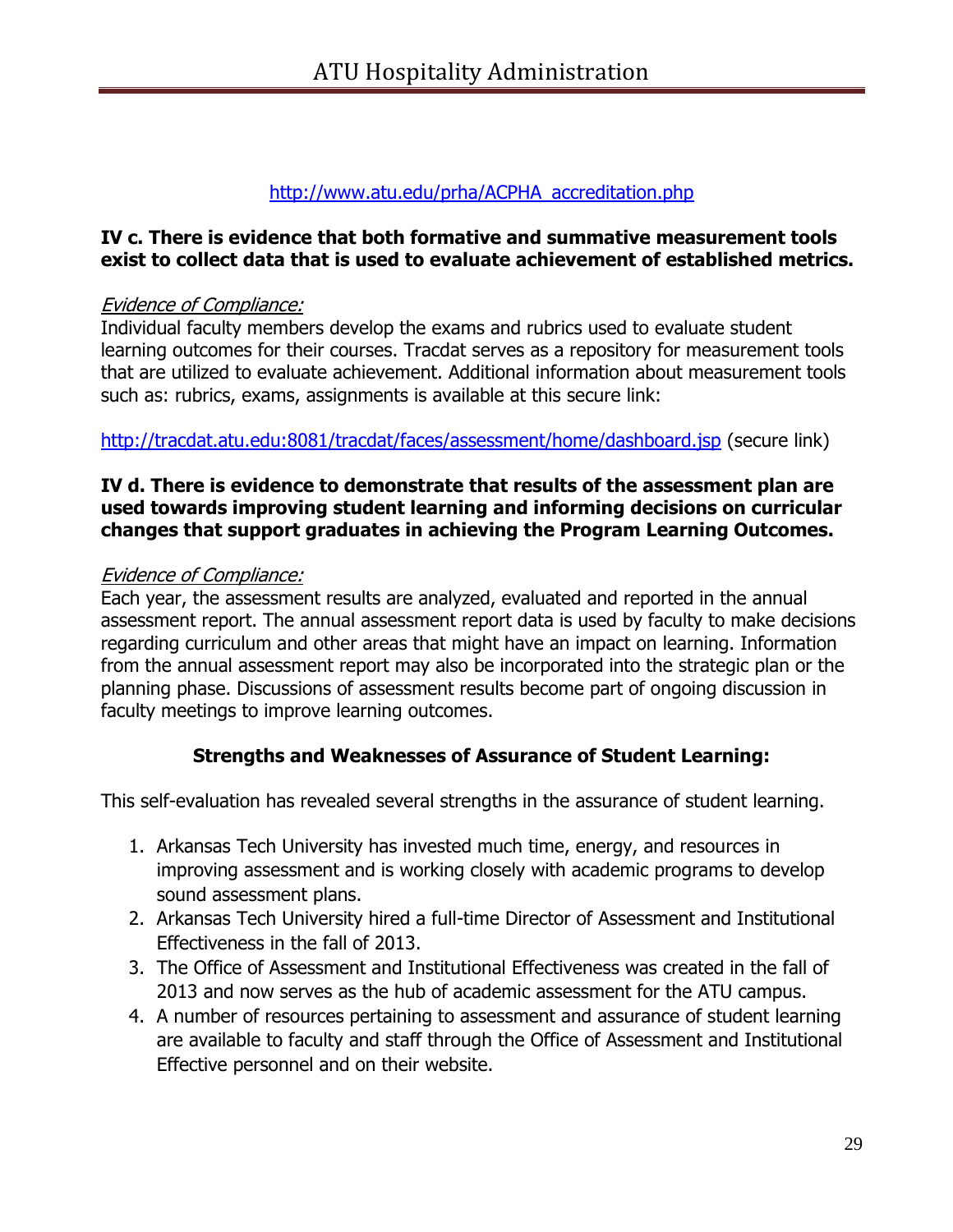- 5. Faculty and staff are now being trained on utilizing the resources that we have available to us for assessment and assurance of student learning (TracDat and Banner).
- 6. Faculty and staff are beginning to see the importance of assessment and assurance of student learning.
- 7. Assessment results are now being required as a part of the curriculum change process.

This self-evaluation has revealed several weaknesses in the assurance of student learning.

- 1. More involvement and buy-in is needed by faculty in the assessment and assurance of student learning process.
- 2. We could use more involvement from stakeholders (including HA Advisory Committee and students) in the assessment and assurance of student learning process.
- 3. Faculty continue to see the assessment and assurance of student learning process as time consuming and tedious and in some cases do not see the importance of the end result.
- 4. Implementing change as needed. Once an assessment cycle (academic year) has been completed and results tallied, then changes need to be made.
- 5. More training is needed in order to best utilize TracDat and options that we have for assessment and storage of data pertaining to assessment.
- 6. Not enough time to do a good job with assessment and assurance of student learning when teaching full loads (and overloads in some cases).

## **Plan of Action**

- 1. Continue to impress upon faculty and staff the importance of assessment and assurance of student learning.
- 2. Explore ways to involve the HA Advisory Committee and students in the assessment and assurance of student learning process.
- 3. Explore different avenues of recording assessment results work with Dr. Varner and the Office of Assessment and Institutional Effectiveness to provide training for faculty and staff.
- 4. Follow-up on indications of change use assessment and assurance of student learning results wisely.
- 5. Take action! Understand the importance of assessment and do the best that we can to develop a solid assessment plan.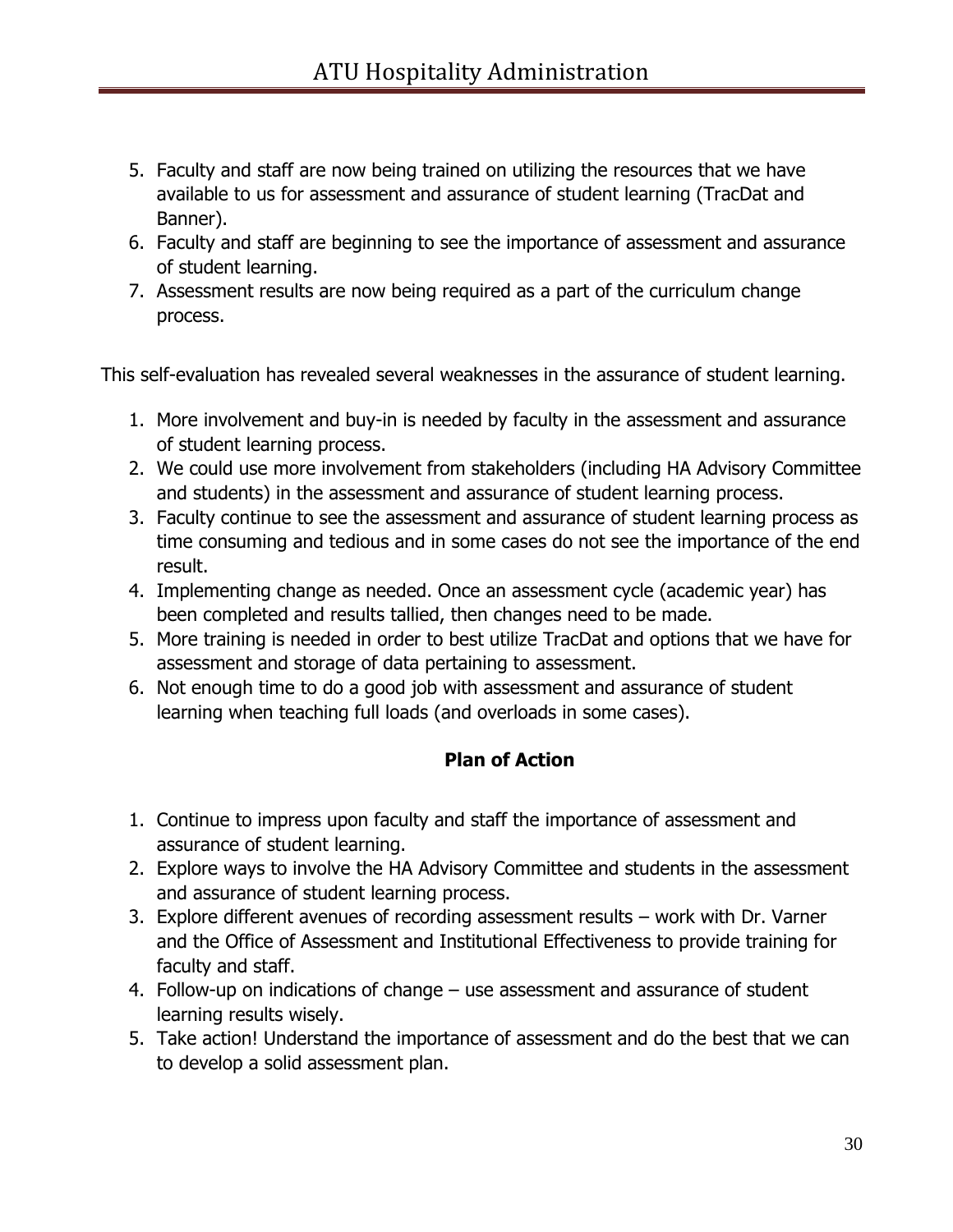# **V. Curriculum**

## **Standards**

**V a. The curriculum should provide students not only with a common body of knowledge in hospitality administration, but also with opportunities for students to receive exposure to critical thinking skills as well as a broad education and awareness of values, skills, and attitudes that should prepare them for responsible citizenship roles in business and society.** 

- **General Education Academic Experience – Discuss how you satisfy your institutional, state, and/or your regional/national accreditation requirements on general education on the following areas:**
	- o **natural and physical science**
	- o **social sciences**
	- o **communication including both oral and written form**
	- o **arts and humanities**
	- o **quantitative reasoning**

## Evidence of Compliance:

Arkansas Tech University is accredited by The Higher Learning Commission and is a member of the North Central Association of Colleges and Schools. Arkansas Tech University has been continuously accredited by the North Central Association of Colleges and Schools since the University's original accreditation in 1930.

Additional information pertaining to Arkansas Tech University's accreditation history is available at this link:

<http://www.atu.edu/hlc/docs/Accredit.pdf>

The courses that compromise ATU's general education curriculum also constitute the University's State Minimum Core. The State Minimum Core was established in accordance with ACT 98 of 1989, for implementation the fall semester of 1991. Act 98 requires colleges and universities to identify "a minimum core of courses which shall apply toward the general education core curriculum requirements for baccalaureate degrees at state supported institutions of higher education and which shall be fully transferable between state institutions."

The general education curriculum at Arkansas Tech University is designed to provide a foundation for knowledge common to educated people and to develop the capacity for an individual to expand that knowledge over his or her lifetime. Students who have completed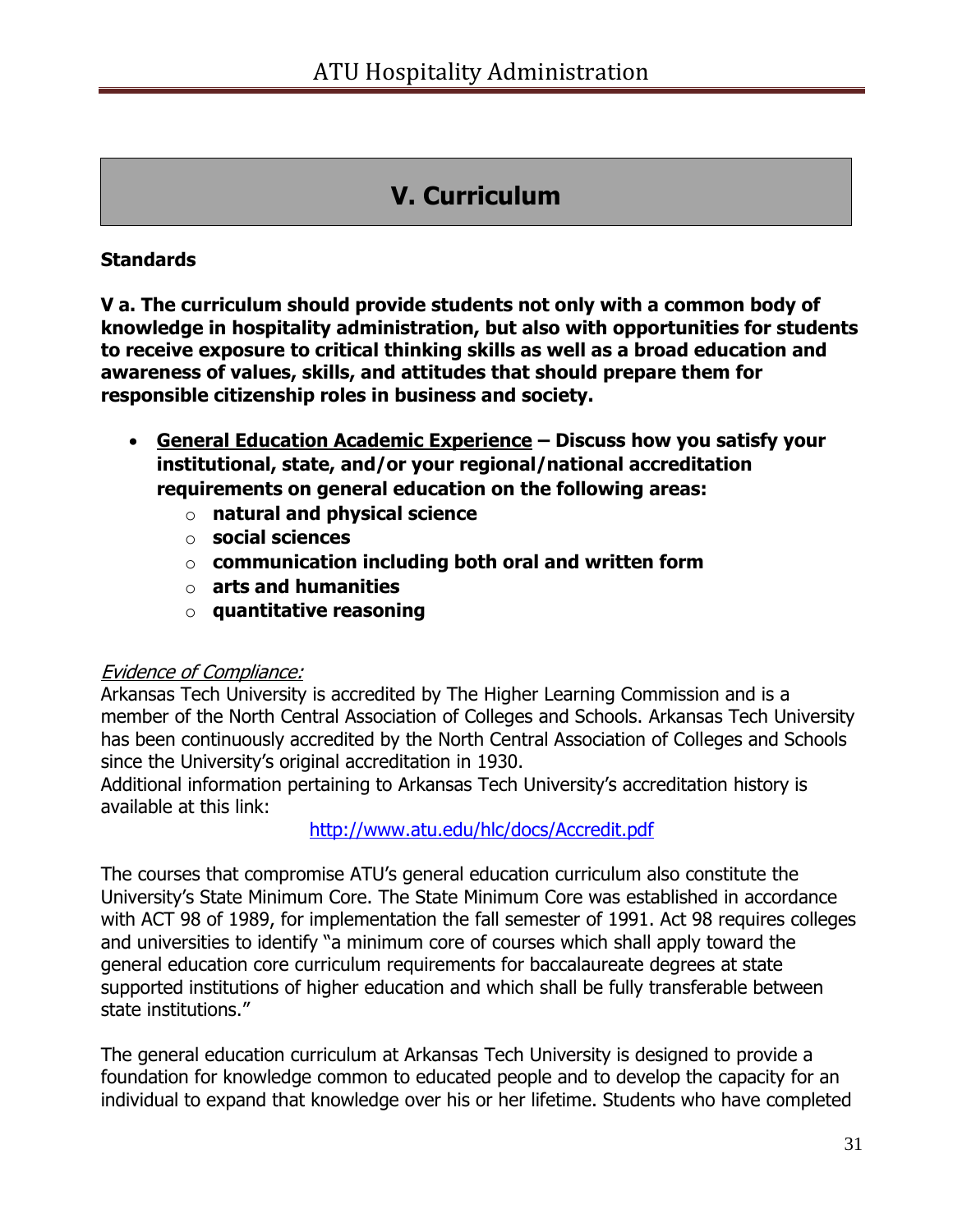the general education curriculum at ATU will be able to: communicate effectively, think critically, develop ethical perspectives, apply scientific and quantitative reasoning, demonstrate knowledge of the arts and humanities, and understand wellness concepts.

General Education requirements can be found in the Arkansas Tech University 2014-15 Course catalog. These requirements can be found at the following link:

<http://www.atu.edu/academics/catalog/graduation-requirements.html#GenEdRequirements>

- **Hospitality Academic Experience – Provide the course number and name that satisfies the following content areas:** 
	- o **overview of the hospitality industry and the profession**
	- o **the operations relative to lodging management**
	- o **the operations relative to food service management**
	- o **human resources**
	- o **the marketing of goods and services**
	- o **accounting procedures/practices**
	- o **the legal environment**
	- o **the economic environment**
	- o **management information systems**
	- o **organizational theory and foundations of management**
	- o **facility operations maintenance and management**
	- o **financial management**
	- o **ethical considerations and socio-political influences affecting organizations**
	- o **provisions for allowing students to develop a depth of knowledge or a broad exposure to the diverse segments of the industry**
	- o **strategic management**
	- o **leadership theory**
	- o **provision for an evaluative culminating experience**

## Evidence of Compliance:

Table 5.1 provides an overview of the hospitality academic experience at Arkansas Tech University. The table includes the ACPHA content areas and where each content area is introduces, reinforced, and emphasized within the curriculum.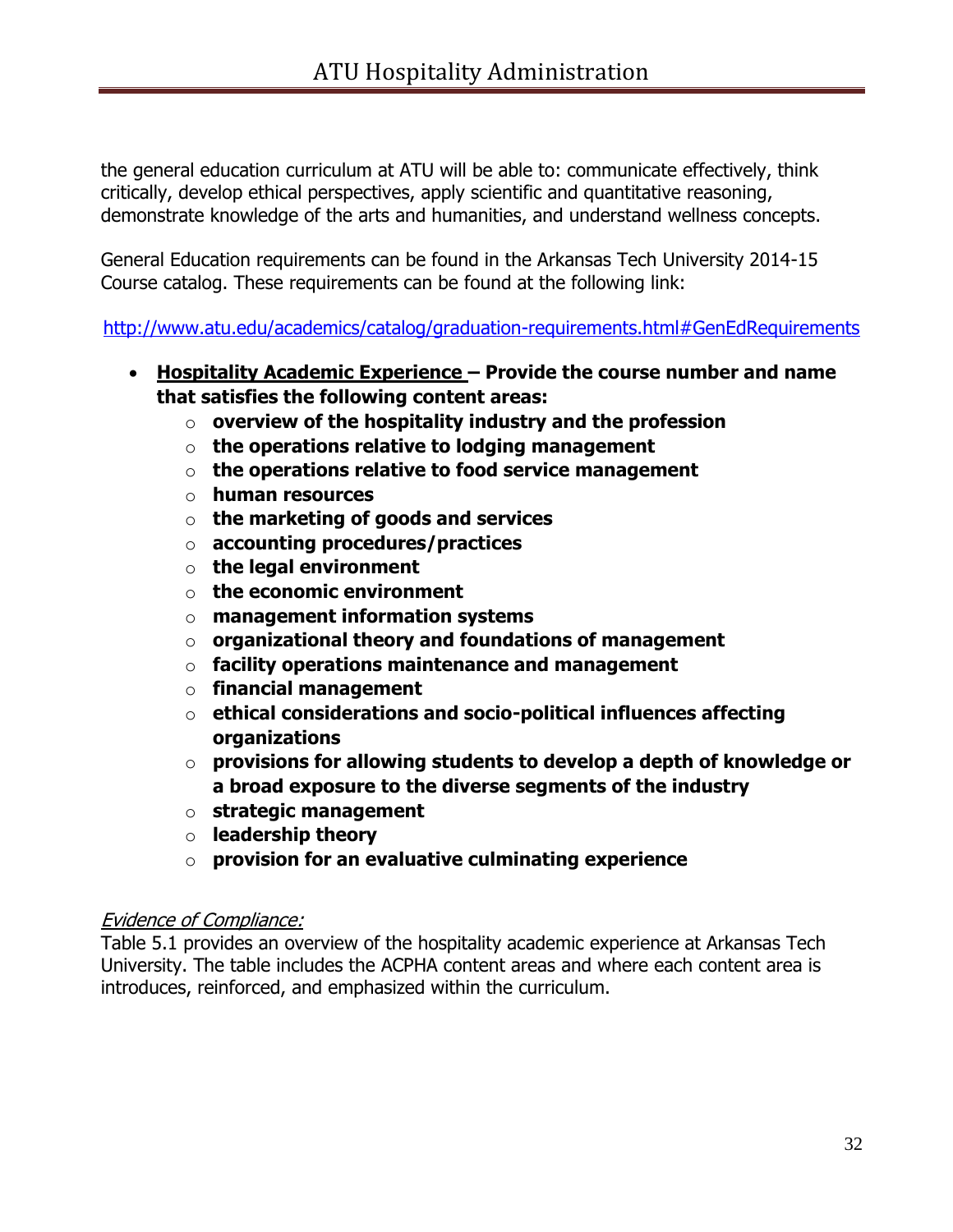| <b>Content Area</b>                                        | Course(s)                                                                                                                                                                                                        | <b>Courses where</b>                                                                                                                                                                   | <b>Courses</b>                                                                                                                                                               |
|------------------------------------------------------------|------------------------------------------------------------------------------------------------------------------------------------------------------------------------------------------------------------------|----------------------------------------------------------------------------------------------------------------------------------------------------------------------------------------|------------------------------------------------------------------------------------------------------------------------------------------------------------------------------|
|                                                            | where                                                                                                                                                                                                            | <b>Emphasized</b>                                                                                                                                                                      | where                                                                                                                                                                        |
|                                                            | <b>Introduced</b>                                                                                                                                                                                                |                                                                                                                                                                                        | <b>Reinforced</b>                                                                                                                                                            |
| Overview of the hospitality industry<br>and the profession | HA 1043 Introduction<br>to Hospitality<br>Management                                                                                                                                                             | HA 1923 Introduction<br>to Food and Beverage<br>Management<br>HA 2043 Front Office<br>Management<br>HA 2133 Introduction<br>to Travel and Tourism<br><b>HA 2053 Work</b><br>Experience | HA 4243 Advanced<br>Lodging Operations<br>Management<br>HA 4983 Advanced<br>Food Production<br>HA 3133 Tourism<br>Planning                                                   |
| The operations relative to lodging<br>management           | HA 1043 Introduction<br>to Hospitality<br>Management                                                                                                                                                             | HA 2043 Front Office<br>Management<br>HA 1063 Hospitality<br>Technology<br><b>HA 2053 Work</b><br>Experience HA 2063<br><b>Guest Service</b><br>Management                             | HA 4243 Advanced<br>Lodging Operations<br>Management<br>HA 3143 Executive<br>Housekeeping<br>HA 4116 Internship                                                              |
| The operations relative to food<br>service management      | HA 1043 Introduction<br>to Hospitality<br>Management HA<br>1923 Introduction to<br>Food and Beverage<br>Management<br>HA 2813 Basic<br>Human Nutrition in<br><b>HA</b>                                           | HA 2913 Principles of<br>Food Preparations<br>HA 1063 Hospitality<br>Technology<br><b>HA 2053 Work</b><br>Experience                                                                   | HA 4983 Advanced<br>Food Production<br>HA 4116 Internship                                                                                                                    |
| Human resources                                            | HA 1043 Introduction<br>to Hospitality<br>Management                                                                                                                                                             | HA 2023 Hospitality<br>Supervision and<br>Leadership<br>HA 4033 Legal<br>Aspects of Hospitality<br>Administration<br><b>HA 4253 Club</b><br>Management                                 | HA 4113 Personnel<br>Management in<br>Parks, Recreation,<br>and Hospitality<br>Administration<br>HA 4116 Internship                                                          |
| The marketing of goods and<br>services                     | HA 1043 Introduction<br>to Hospitality<br>Management<br>HA 1923 Introduction<br>to Food and<br>Beverage<br>Management<br>HA 2133 Introduction<br>to Travel and<br>Tourism<br>HA 2063 Guest<br>Service Management | HA 3133 Tourism<br>Planning HA 2003<br><b>Cost Controls</b><br><b>HA 4253 Club</b><br>Management                                                                                       | HA 4013 Hospitality<br>Marketing and<br>Sales<br>HA 4053 Meetings<br>and Conventions<br>HA 4063 Beverage<br>Management<br>HA 4093 Resort<br>Management<br>HA 4116 Internship |
| Accounting procedures and<br>practices                     | HA 1923 Introduction<br>to Food and                                                                                                                                                                              | <b>ACCT 2013</b><br><b>Accounting Principles</b><br>$_{\rm II}$                                                                                                                        | HA 4093 Resort<br>Management                                                                                                                                                 |

# **Table 5.1 Identification of Required Content Areas in the Curriculum**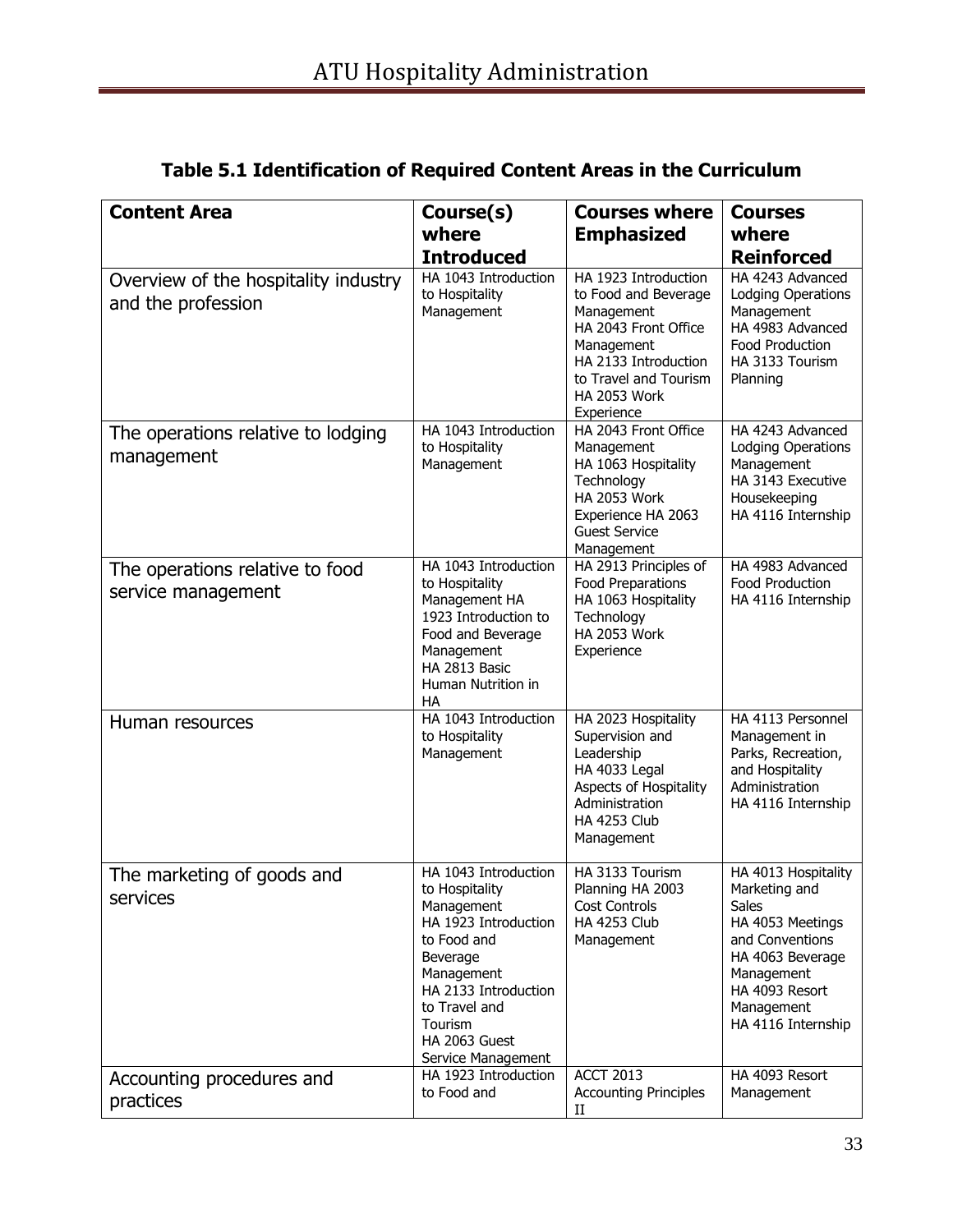|                                                   | Beverage<br>Management<br>HA 1063 Hospitality<br>Technology<br><b>ACCT 2003</b><br>Accounting<br>Principles I                                                                                                                                        | HA 2003 Cost Controls<br>HA 2043 Front Office<br>Management<br><b>HA 2053 Work</b><br>Experience                                                                                           | HA 4073 Hospitality<br><b>Financial Analysis</b><br>HA 4116 Internship                                                                                                     |
|---------------------------------------------------|------------------------------------------------------------------------------------------------------------------------------------------------------------------------------------------------------------------------------------------------------|--------------------------------------------------------------------------------------------------------------------------------------------------------------------------------------------|----------------------------------------------------------------------------------------------------------------------------------------------------------------------------|
| The legal environment                             | HA 1923 Introduction<br>to Food and<br>Beverage<br>HA 2133 Introduction<br>to Travel and<br>Tourism<br><b>HA 2003 Cost</b><br>Controls<br><b>HA 2053 Work</b><br>Experience                                                                          | HA 1013 Sanitation<br>Safety<br>HA 2043 Front Office<br>Management<br>HA 1063 Hospitality<br>Technology<br>HA 2023 Hospitality<br>Supervision and<br>Leadership                            | HA 4113 Personnel<br>Management in<br><b>PRHA</b><br>HA 4033 Legal<br>Aspects of<br>Hospitality<br>Administration<br>HA 4063 Beverage<br>Management                        |
| The economic environment                          | HA 1043 Introduction<br>to Hospitality<br>Management<br>HA 1923 Introduction<br>to Food and<br>Beverage<br>Management<br>HA 2133 Introduction<br>to Travel and<br>Tourism<br>HA 2043 Front Office<br>Management                                      | HA 3133 Tourism<br>Planning<br>HA 4053 Meetings<br>and Conventions<br>HA 4013 Hospitality<br>Marketing and Sales<br>HA 4093 Resort<br>Management<br>ECON 2003 Principles<br>of Economics I | HA 4023 Hospitality<br><b>Facilities</b><br>Management and<br>Design<br>HA 4053 Meetings<br>and Conventions<br>HA 4116 Internship<br><b>HA 4253 Club</b><br>Management     |
| Management information systems                    | HA 1043 Introduction<br>to Hospitality<br>Management<br>HA 1923 Introduction<br>to Food and<br>Beverage<br>Management<br><b>HA 2053 Work</b><br>Experience                                                                                           | HA 1063 Hospitality<br>Technology<br>HA 2043 Front Office<br>Management<br>HA 2063 Guest<br>Service Management<br>HA 4023 Hospitality<br><b>Facilities Management</b><br>and Design        | HA 3143 Executive<br>Housekeeping<br>HA 4243 Advanced<br>Lodging Operations<br>Management<br>HA 4116 Internship                                                            |
| Organizational theory and<br>foundations          | <b>HA 2053 Work</b><br>Experience<br>HA 2043 Front Office<br>Management<br>HA 1043 Introduction<br>to Hospitality<br>Management<br>HA 1923 Introduction<br>to Food and<br>Beverage<br>Management<br>HA 2133 Introduction<br>to Travel and<br>Tourism | HA 3143 Executive<br>Housekeeping<br>HA 2023 Hospitality<br>Supervision and<br>Leadership                                                                                                  | <b>HA 4253 Club</b><br>Management<br>HA 4093 Resort<br>Management<br>HA 4053<br>Meetings and<br>Conventions<br><b>HA 4113</b><br>Personnel<br>Management in<br><b>PRHA</b> |
| Facility operations maintenance<br>and management | HA 1043 Introduction<br>to Hospitality<br>Management                                                                                                                                                                                                 | HA 1063 Hospitality<br>Technology                                                                                                                                                          | HA 4023 Hospitality<br>Facilities and<br>Design                                                                                                                            |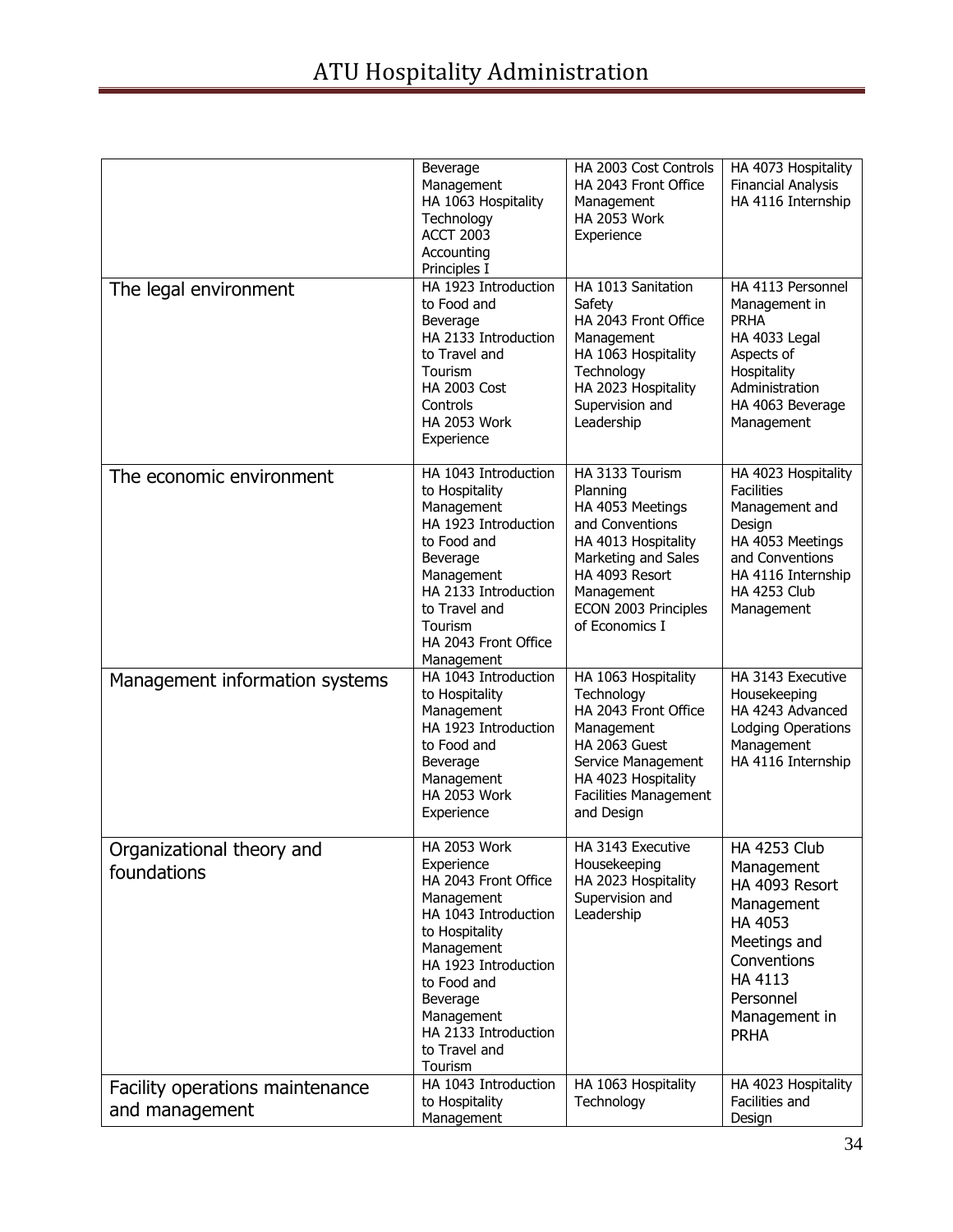|                                                                                                                                       | HA 1923 Introduction<br>to Food and<br>Beverage<br>Management<br>HA 1013 Sanitation<br>Safety<br><b>HA 2053 Work</b><br>Experience<br>HA 4053 Meetings<br>and Conventions                                                                                                                                                               | HA 2043 Front Office<br>Management<br>HA 2063 Guest<br>Service Management                                                                                                                                        | HA 3143 Executive<br>Housekeeping<br>HA 4243 Advanced<br>Lodging Operations<br>Management<br>HA 4116 Internship                                                           |
|---------------------------------------------------------------------------------------------------------------------------------------|-----------------------------------------------------------------------------------------------------------------------------------------------------------------------------------------------------------------------------------------------------------------------------------------------------------------------------------------|------------------------------------------------------------------------------------------------------------------------------------------------------------------------------------------------------------------|---------------------------------------------------------------------------------------------------------------------------------------------------------------------------|
| Financial management                                                                                                                  | HA 1023 Introduction<br>to Food and<br>Beverage<br>Management<br>HA 1063 Hospitality<br>Technology                                                                                                                                                                                                                                      | HA 2003 Cost Controls<br>HA 2043 Front Office<br>Management<br>HA 4063 Beverage<br>Management                                                                                                                    | HA 4983 Advanced<br>Food Production<br>HA 4073 Financial<br>Analysis<br>HA 4053 Meetings<br>and Conventions<br>Management<br>HA 4116 Internship                           |
| Ethical considerations and socio-<br>political influences                                                                             | HA 1043 Introduction<br>to Hospitality<br>Management<br>HA 1923 Introduction<br>to Food and<br>Beverage<br>Management<br>HA 1013 Sanitation<br>Safety<br><b>HA 2053 Work</b><br>Experience<br>HA 2133 Introduction<br>to Travel and<br>Tourism<br>HA 2813 Basic<br>Human Nutrition in<br><b>HA</b><br><b>HA 4253 Club</b><br>Management | HA 2063 Guest<br>Service Management<br>HA 2023 Hospitality<br>Supervision and<br>Leadership<br>HA 4983 Advanced<br>Food Production<br>HA 4013 Hospitality<br>Marketing and Sales<br>HA 4093 Resort<br>Management | HA 4063 Beverage<br>Management<br>HA 4113 Personnel<br>Management in<br><b>PRHA</b><br>HA 4033 Legal<br>Aspects of<br>Hospitality<br>Administration<br>HA 4116 Internship |
| Provisions for allowing students to<br>develop a depth of knowledge or a<br>broad exposure to the diverse<br>segments of the industry | HA 1043 Introduction<br>to Hospitality<br>Management<br>HA 1923 Introduction<br>to Food and<br>Beverage<br>Management<br>HA 2133 Introduction<br>to Travel and<br>Tourism                                                                                                                                                               | <b>HA 2053 Work</b><br>Experience<br>HA 2063 Guest<br>Service Management<br>HA 4053 Meetings<br>and Conventions<br>Management<br>HA 4001 Internship<br>Preparation                                               | HA 4116 Internship                                                                                                                                                        |
| Strategic management                                                                                                                  | HA 2023 Hospitality<br>Supervision and<br>Leadership<br>HA 1923 Introduction<br>to Food and<br>Beverage                                                                                                                                                                                                                                 | HA 4013 Hospitality<br>Marketing and Sales<br>HA 3143 Executive<br>Housekeeping<br>HA 3133 Tourism<br>Planning                                                                                                   | HA 4243 Advanced<br>Lodging Operations<br>Management<br>HA 4983 Advanced<br>Food Production                                                                               |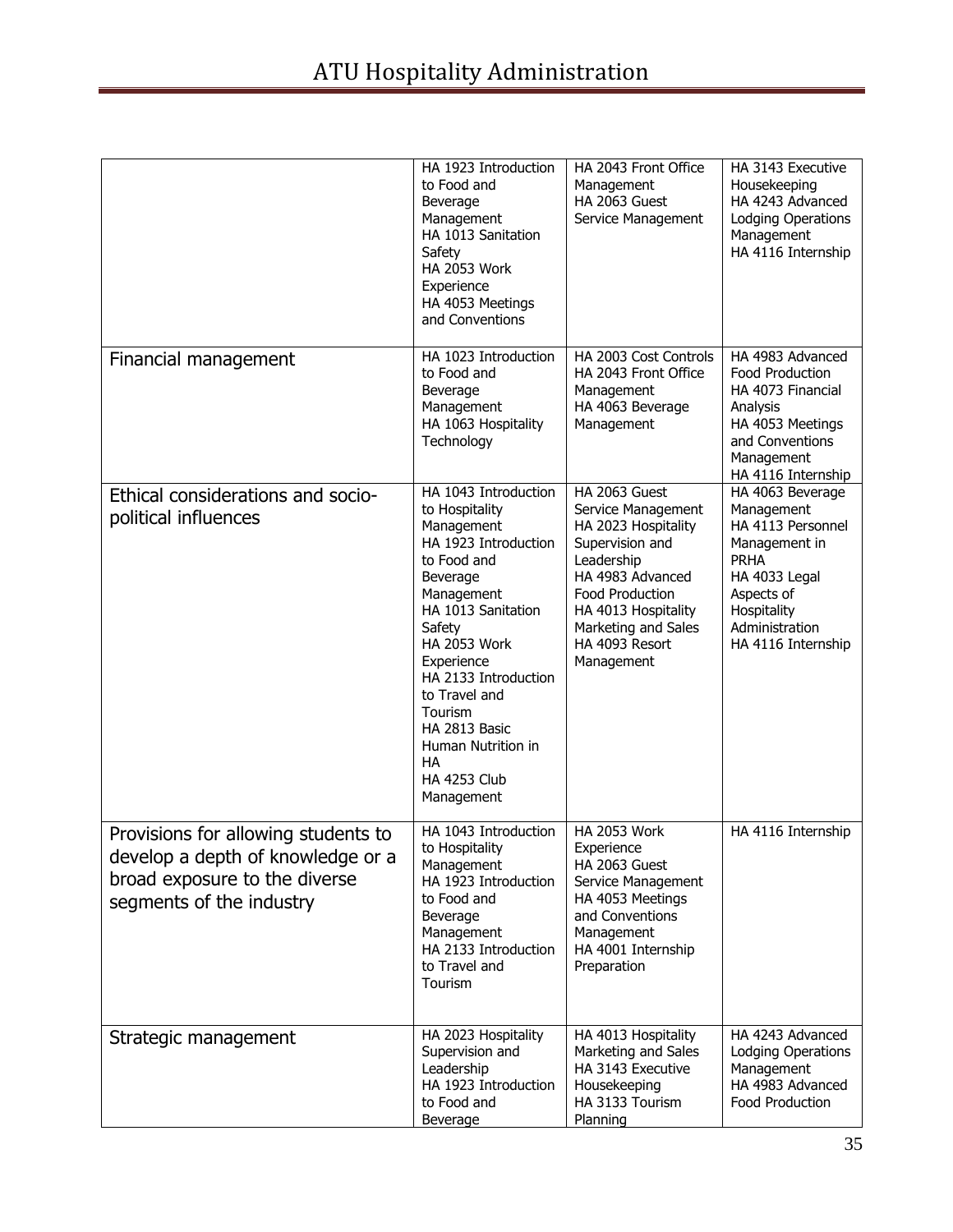|                                                       | HA 2133 Introduction<br>to Travel and<br>Tourism                                          | HA 4073 Hospitality<br><b>Financial Analysis</b><br>HA 4113 Personnel<br>Management in PRHA<br>HA 4203 Hospitality<br>Operational Problem<br>Solving                                                                      | HA 4053 Meetings<br>and Convention<br>Management<br>HA 4203 Hospitality<br>Operational<br>Problem Solving                                                         |
|-------------------------------------------------------|-------------------------------------------------------------------------------------------|---------------------------------------------------------------------------------------------------------------------------------------------------------------------------------------------------------------------------|-------------------------------------------------------------------------------------------------------------------------------------------------------------------|
| Leadership theory                                     | HA 1043 Introduction<br>to Hospitality<br>Management                                      | HA 2023 Hospitality<br>Supervision and<br>Leadership<br><b>HA 2053 Work</b><br>Experience<br>HA 2063 Guest<br>Service Management<br>HA 4053 Meetings<br>and Convention<br>Management<br>HA 4001 Internship<br>Preparation | HA 4116 Internship<br>HA 4983 Advanced<br><b>Food Production</b><br>HA 4113 Personnel<br>Management in<br>Parks, Recreation,<br>and Hospitality<br>Administration |
| Provision for an evaluative<br>culminating experience | HA 1043 Introduction<br>to Hospitality<br>Management<br>HA 4001 Internship<br>Preparation | HA 2913 Principles of<br><b>Food Preparations</b><br><b>HA 2053 Work</b><br>Experience                                                                                                                                    | HA 4983 Advanced<br>Food Production<br>HA 4053 Meetings<br>and Conventions<br>Management<br>HA 4116 Internship                                                    |

- **Field Experience – Relevant operational and/or management experience in some facet of the hospitality industry, with guidance and supervision by the industry and the academic program.**
	- o **Is there a field experience component?**
	- o **How do the objectives of the field experience support the program learning outcomes?**
	- o **Detail the structure of the field experience**
		- o **Academic credit based?**
		- o **Number of hours required?**
		- o **Paid or unpaid?**
		- o **How is it monitored?**
		- o **How is it assessed?**
		- o **What is the relationship between the academic program and the industry partners?**

## Evidence of Compliance:

All Hospitality Administration majors are required to take HA 2053 Work Experience and HA 4116 Internship. The HA Faculty typically encourage students to take HA 2053 Work Experience late in their sophomore year due the fact that they will have completed at least a few of the Hospitality Administration classes. As of now, it is a department policy that HA 4116 internship be taken at the conclusion of the student's senior year (we require that all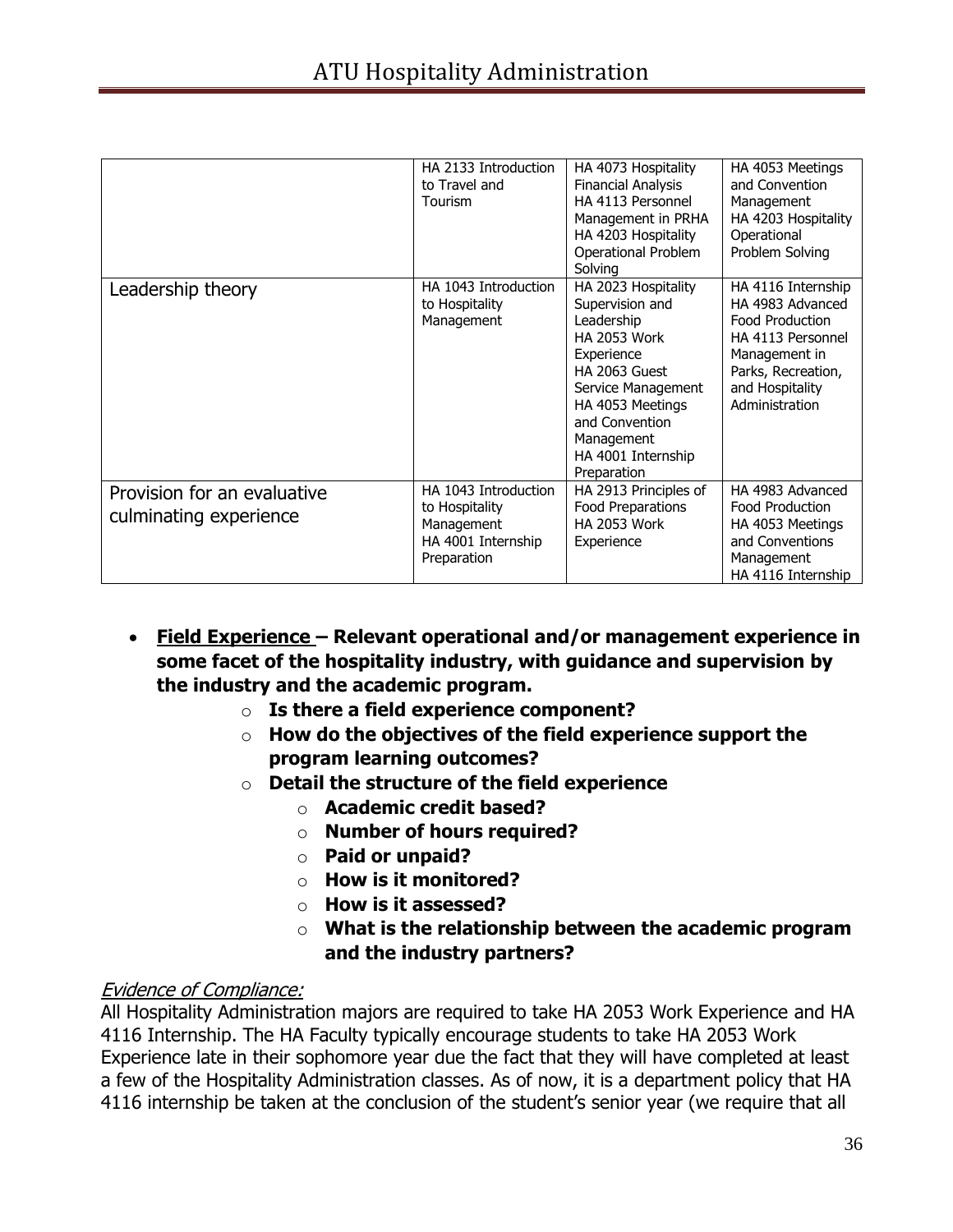course work be completed prior to interning). Students are supervised by an HA Faculty member throughout the duration of their work experience and internship. Both of these courses are considered a three hour work load for faculty – regardless of the semester in which the student enrolls in the course.

The objectives of HA 2053 Work Experience do support the program learning outcomes. The following HA Program Learning Outcomes are addressed in the class:

- $\circ$  Exhibit professional hospitality administration knowledge, skills, and abilities.
- $\circ$  Synthesize and evaluate core management concepts in the areas of hospitality accounting, finance, human resources, marketing, operations, and technology.
- $\circ$  Utilize critical thinking, problem solving, written and oral communication, and investigative skills specific to hospitality administration.
- o Apply experiential learning experience acquired through courses, work experience, and internship to become a successful professional.
- o Demonstrate best practices to meet ever changing guest needs and expectations.
- $\circ$  Understand and analyze the functions of lodging and club management.
- o Distinguish guest needs specific to operational settings.
- $\circ$  Understand and analyze the role of tourism and event management
- $\circ$  Understand and analyze the function of food and beverage operations.

HA 2053 Work Experience is academic credit based – successful completion of the course is worth three (3) credit hours. The required number of work hours for a student is 200 clock hours over a given semester. It can be paid or unpaid depending on the agency/entity that the student pursues. The student must enroll in HA 2053 Work Experience for the fall, spring, or summer semester. The student intern will submit weekly reports to the academic supervisor assigned to the course and will communicate with the academic supervisor via weekly reports and assignments throughout the semester. This course is included in the HA Assessment Plan. The syllabus for HA 2053 work Experience is included at this link:

## [http://www.atu.edu/prha/docs/HA2053\\_Syllabi.pdf](http://www.atu.edu/prha/docs/HA2053_Syllabi.pdf)

The objectives of HA 4116 Internship do support the program learning outcomes. The following HA Program Learning Outcomes are addressed in the class:

- $\circ$  Exhibit professional hospitality administration knowledge, skills, and abilities.
- o Synthesize and evaluate core management concepts in the areas of hospitality accounting, finance, human resources, marketing, operations, and technology.
- o Describe the fundamental principles of leadership and demonstrate successful leadership skills.
- o Utilize critical thinking, problem solving, written and oral communication, and investigative skills specific to hospitality administration.
- o Apply experiential learning experience acquired through courses, work experience, and internship to become a successful professional.
- o Demonstrate best practices to meet ever changing guest needs and expectations.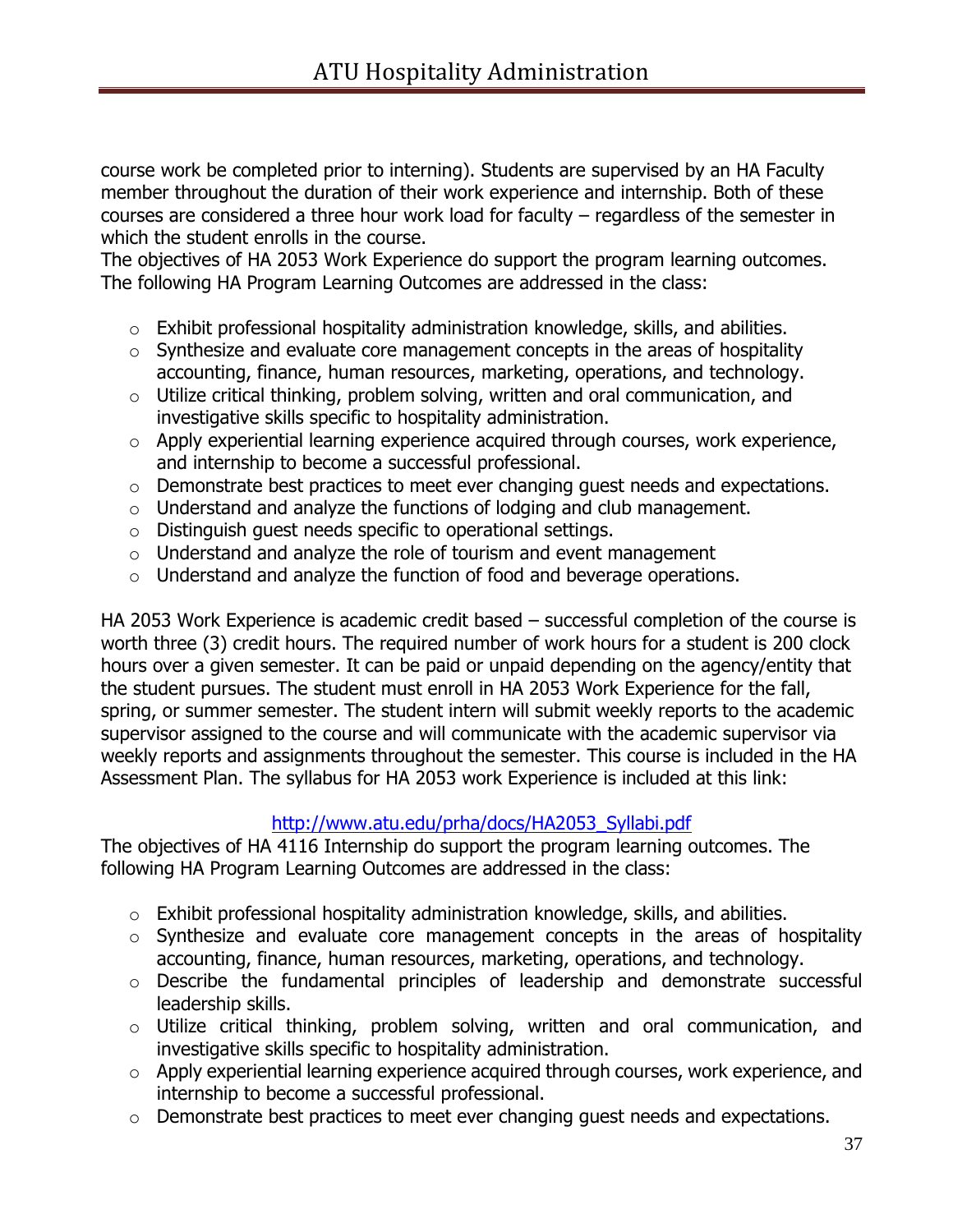The Hospitality Administration Program's internship selection process also helps students gain skills in career planning and placement. Our internship placement process mimics the job search process. Students must complete resumes and cover letters in HA 4001 Internship Preparation and then in turn send them out to potential internship sites. These agencies may or may not grant interviews, and based on the interview, may or may not extend the offer for an internship placement to the student. Students, in turn, may or may not choose to accept a placement opportunity with a given agency. This system appears to work well and increases our students' confidence in both job-hunting, and in adjusting to the employment process.

Students in the Parks, Recreation, and Hospitality Administration Department are required to take a 1 credit hour class HA 4001 Internship Preparation. Students are required to enroll in the course the semester prior to their internship as the course is designed to help students prepare for internship, graduation, and employment post-graduation. The class covers such topics as: resume preparation, cover letters, thank-you and follow-up letters, how to interview, professional dress, job searches, and professional portfolios.

HA 4116 Internship is academic credit based – successful completion of the course is worth 6 credit hours. The required number of work weeks and hours is a minimum of 12 weeks/maximum of 14 weeks for a total of 560 clock hours. The internship can be paid or unpaid depending on the agency/entity that the student pursues. The student must enroll in HA 4116 Internship their final semester after completing all required course work. The student intern will submit weekly reports to the academic supervisor assigned to the course and will communicate with the academic supervisor via weekly reports and assignments throughout the semester. Interns are also required to schedule a time for a site visit with their academic and agency supervisor. Academic supervisors are encouraged to stay in regular contact with interns and be available to them if the need arises. This course is included in the HA Assessment Plan. The syllabus for HA 4116 is included at this link:

# <http://www.atu.edu/prha/docs/HA4116.pdf>

The Hospitality Administration Program maintains a relationship with industry partners, through both formal and informal means. These means include:

• Hospitality Administration Advisory Committee. An advisory committee made up of approximately 25 Hospitality professionals and 2 HA students has been in place for a number of years. This is an excellent group which is comprised of professionals from various hospitality related settings throughout the state. The committee has given the Hospitality Administration program invaluable input into curricular matters, work experience and internship standards, and to the program's strategic plan. The faculty meets with the Hospitality Administration Advisory Committee at least once a year, usually in the spring.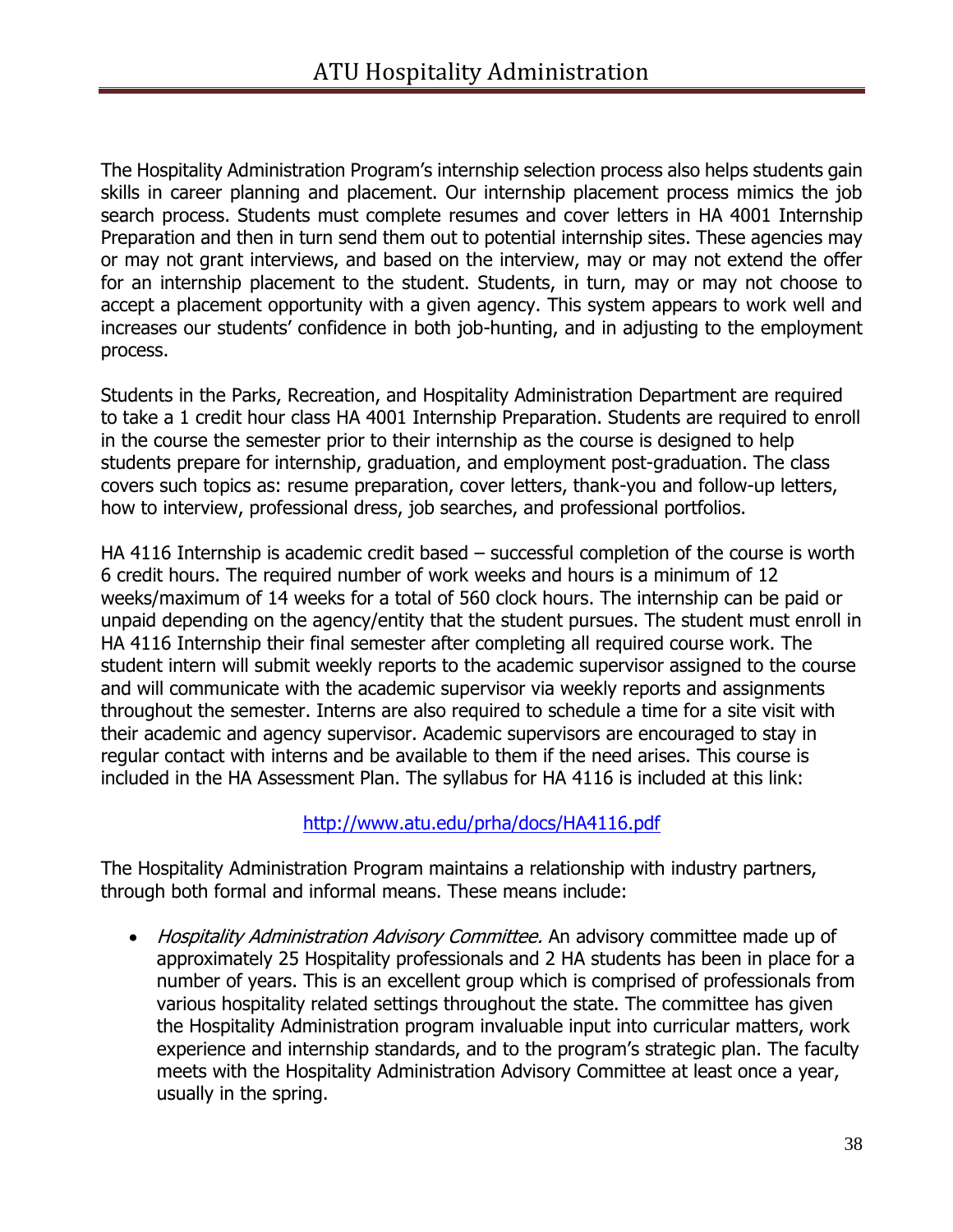- Practitioners at internship sites. Faculty members are directly involved in supervising students during their internship (HA 4116). Faculty members make site visits with most interns (in and out of the state of Arkansas), facilitating first-hand contact with professionals in various hospitality related settings. Also the HA Program maintains an extensive file of past internships containing the names and contact information of professionals who have served as internship supervisors since the late 1990's.
- *Work Experiences*. Faculty members actively collaborate with numerous agencies to offer fieldwork experiences in the following courses: HA 2053 Work Experience, HA 1043 Introduction to Hospitality Administration, HA 2063 Guest Service Management, HA 3143 Executive Housekeeping, HA 4053 Meetings and Conventions, and a few additional courses.
- Professional Associations. Faculty members are active in several professional associations that involve interaction or collaboration with professionals. These associations range from local to state to regional to national. See faculty vitae for additional details.
- Guest Speakers in courses. Faculty members regularly invite professionals in the field into their classes to serve as guest speakers. This is an opportunity for interaction between faculty, student, and professionals.
- Alumni Network. The HA Program attempts to maintain a close relationship with many of its alumni (500 plus). Alumni are encouraged to keep the program informed of their professional careers and asked to post current business cards in the PRHA Department Resource Room.
- Consultation. The HA faculty has been involved in consultation efforts with a number of different agencies as identified in faculty vitae.

**V b. The curriculum is designed to meet the program's mission and flows from the program learning outcomes.**

- **The curriculum is designed to provide sequential development and logical progression in coursework.**
- **The curriculum includes and appropriate mix of theoretical and applied experiences for achieving the educational mission.**
- **The curriculum provides a balanced mix and flexibility in hospitality elective offerings.**
- **Opportunities are provided for advanced work in some of the subject areas, consistent with the program's mission and learning outcomes.**

# Evidence of Compliance:

The HA curriculum was designed to provide students with the knowledge and skills needed for professional management positions in the hospitality industry. The support courses in business and management provide students with the theoretical foundation needed to be successful managers in the hospitality industry. Support courses in business and professional speaking and computer applications provide students with interpersonal and technical skills needed in the hospitality industry.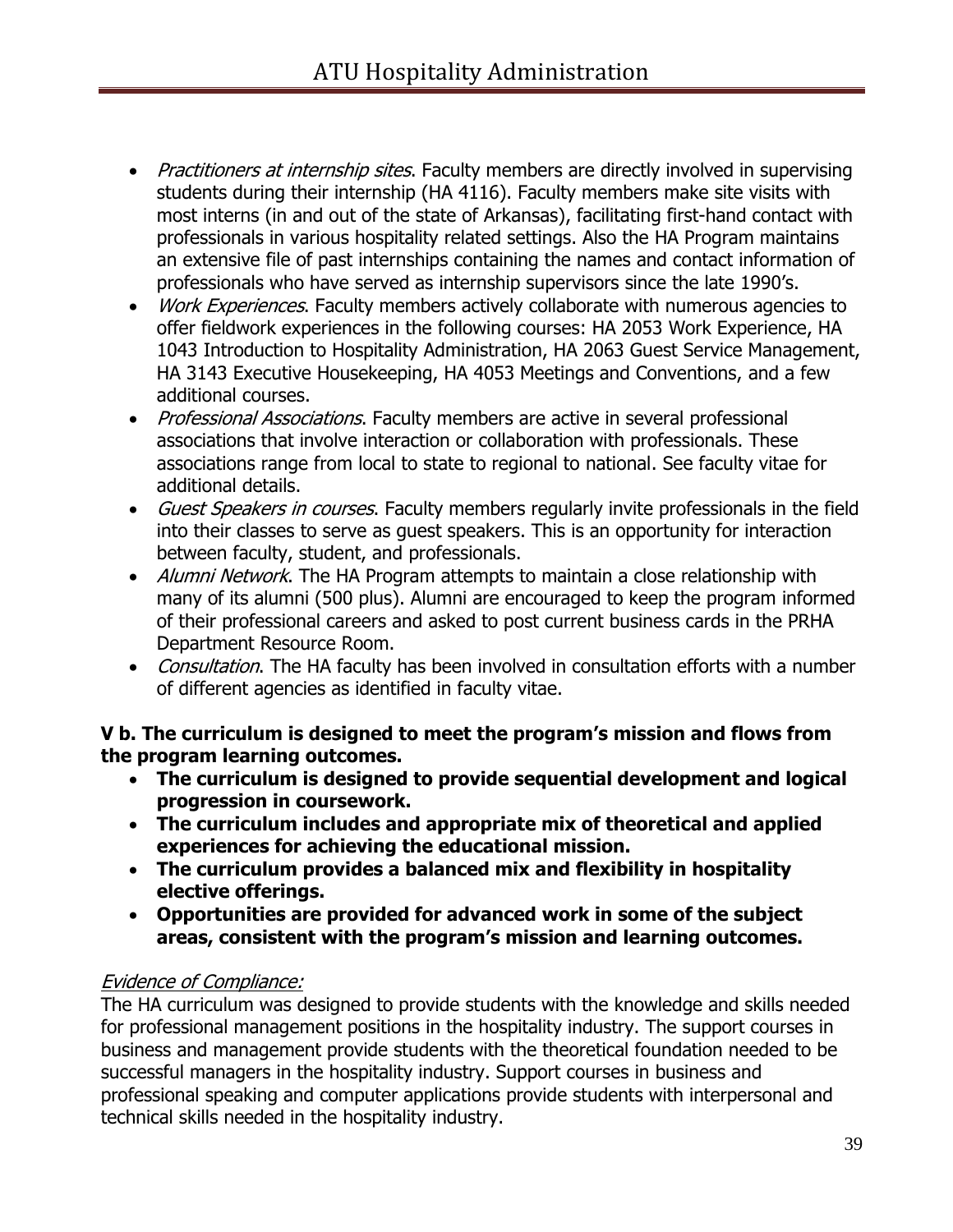The general education courses provide a foundation in written and oral communication, critical thinking, ethical perspectives, application of scientific and quantitative reasoning, arts and humanities, and wellness concepts needed for life-long learning, as well as professional growth and development. The entry level courses in hospitality provide the theoretical foundation for the discipline and the technical skills for the industry.

The capstone courses in hospitality prepare graduates for problem solving, critical thinking, and job performance. The hospitality faculty emphasizes the importance of ethical and professional behavior in all aspects of the industry. The importance of research and life-long learning (continuing education) are emphasized, as well as leadership skills and development to the industry.

Currently three emphasis areas are offered within the Bachelor of Science in Hospitality Administration degree. The three emphasis areas include: Food and Beverage Management, Lodging and Club Management and Tourism and Event Management with a core group of courses being required for al Hospitality majors. The core courses include:

| Course                                               | <b>Semester Credit Hours</b> |
|------------------------------------------------------|------------------------------|
| HA 1043 Introduction to Hospitality Management       |                              |
| HA 1063 Hospitality Technology                       |                              |
| HA 2003 Cost Controls                                | 3                            |
| HA 2023 Hospitality Supervision and Leadership       | 3                            |
| HA 2053 Work Experience                              | 3                            |
| HA 2063 Guest Service Management                     | 3                            |
| HA 4001 Internship Preparation                       |                              |
| HA 4013 Hospitality Marketing and Sales              |                              |
| HA 4023 Hospitality Facilities Management and Design | 3                            |
| HA 4033 Legal Aspects of Hospitality Administration  | 3                            |
| HA 4073 Hospitality Financial Analysis               |                              |
| HA 4113 Personnel Management in PRHA                 | 3                            |
| HA 4203 Hospitality Operational Problem Solving      | 3                            |
| HA 4116 Internship                                   | 6                            |
| <b>Total</b>                                         | 43                           |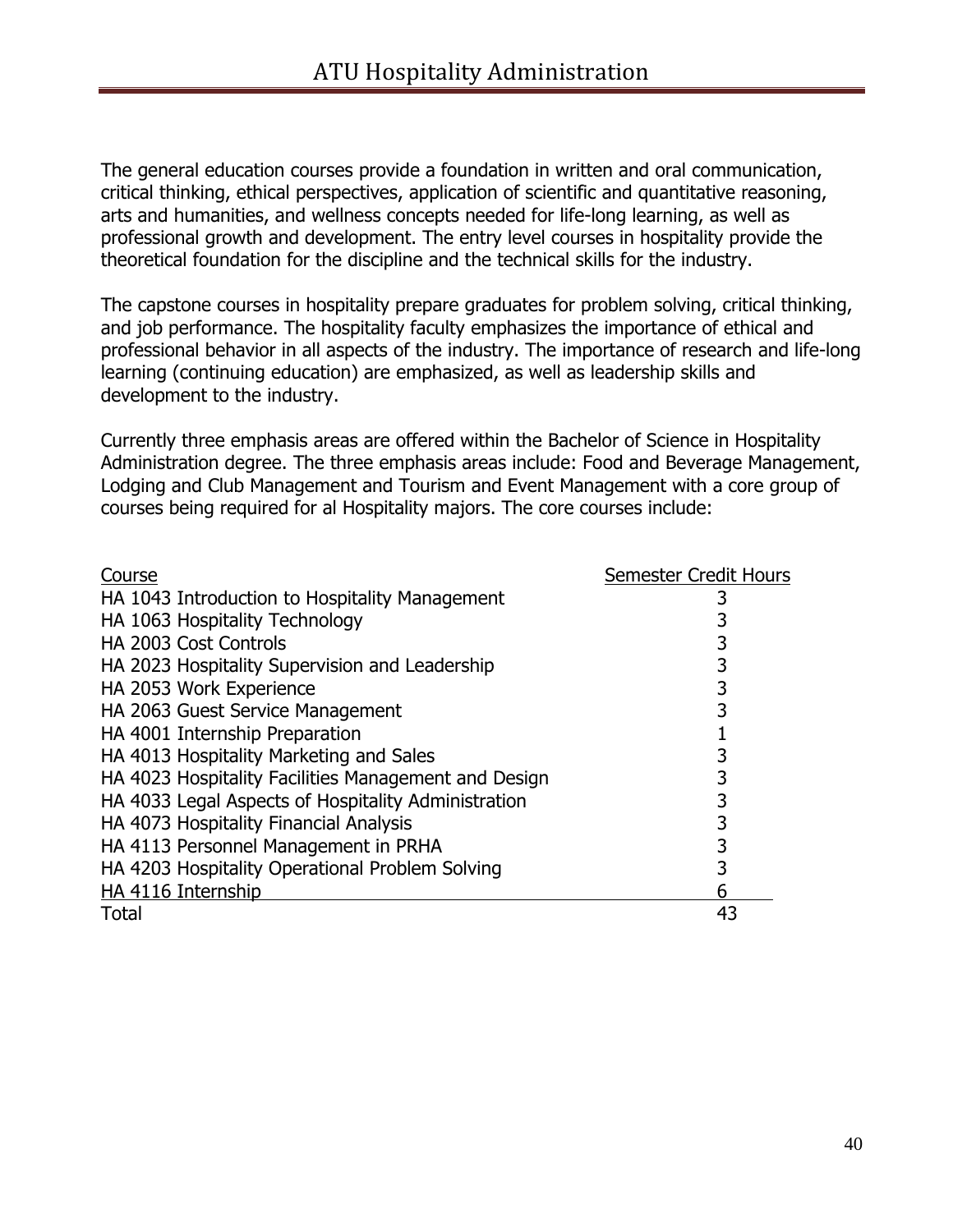See Table 5.2 to see how the HA Curriculum connects to the Program Learning Outcomes.

See Table 5.3 for the Curriculum Progression Ladder for Bachelor of Science in Hospitality Administration with an emphasis in Food and Beverage.

See Table 5.3 for the Curriculum Progression Ladder for Bachelor of Science in Hospitality Administration with an emphasis in Lodging and Club Management.

See Table 5.5 for the Curriculum Progression Ladder for Bachelor of Science in Hospitality Administration with an emphasis in Tourism and Event Management.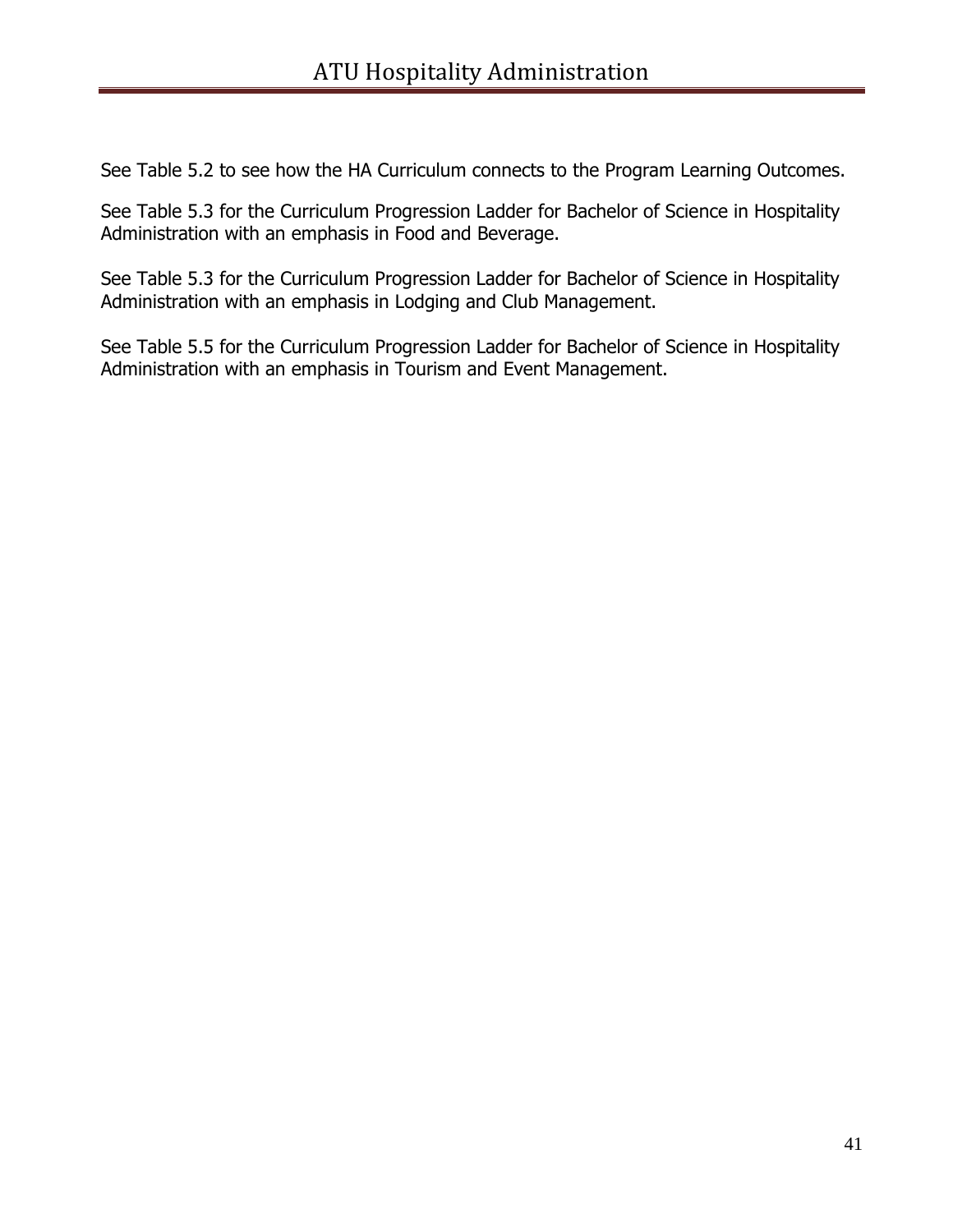| Program<br><b>Learning</b>                                                                                                                                                              | ₹            | H    | HA 2003 | HA 2023 | H    | HA 2063 | <b>HA 4001</b> | HA 4013 | HA 4023 | HA 4033 | HA 4053 | ¥    | H    | H       | H    |
|-----------------------------------------------------------------------------------------------------------------------------------------------------------------------------------------|--------------|------|---------|---------|------|---------|----------------|---------|---------|---------|---------|------|------|---------|------|
| <b>Outcome</b>                                                                                                                                                                          | 1043         | 1063 |         |         | 2053 |         |                |         |         |         |         | 4073 | 4113 | $-4203$ | 4116 |
| Exhibit<br>professional<br>hospitality<br>administration<br>knowledge, skills,<br>and abilities.                                                                                        | $\mathbf{I}$ |      | I       | E       | E    | E       | Е              |         |         |         |         |      |      |         | R    |
| Synthesize and<br>evaluate core<br>management<br>concepts in the<br>areas of hospitality<br>accounting,<br>finance, human<br>resources,<br>marketing,<br>operations, and<br>technology. | I            | I    | Е       | I       | Е    |         |                | R       |         | Е       |         | R    | R    |         | R.   |
| Describe the<br>fundamental<br>principles of<br>leadership and<br>demonstrate<br>successful<br>leadership skills.                                                                       | I            |      |         | E       |      | E       |                |         | R       |         | R       |      | R    |         | R    |
| Utilize critical<br>thinking, problem<br>solving, written<br>and oral<br>communication,<br>and investigative<br>skills specific to<br>hospitality<br>administration                     | I            |      |         |         | E    | E       |                | E       |         |         |         | R    | R    | R       | R.   |
| Apply experiential<br>learning<br>experience<br>acquired through<br>courses, work<br>experience, and<br>internship to<br>become a<br>successful<br>professional.                        |              |      |         |         | I    | I       |                |         | E       |         | E       |      |      |         | R.   |
| Demonstrate best<br>practices to meet<br>ever changing<br>guest needs and<br>expectations.                                                                                              | I            |      |         |         | E    | E       |                | E       |         | E       | R       |      |      |         | R.   |

# **Table 5.2 Connecting the Curriculum to Program Learning Outcomes**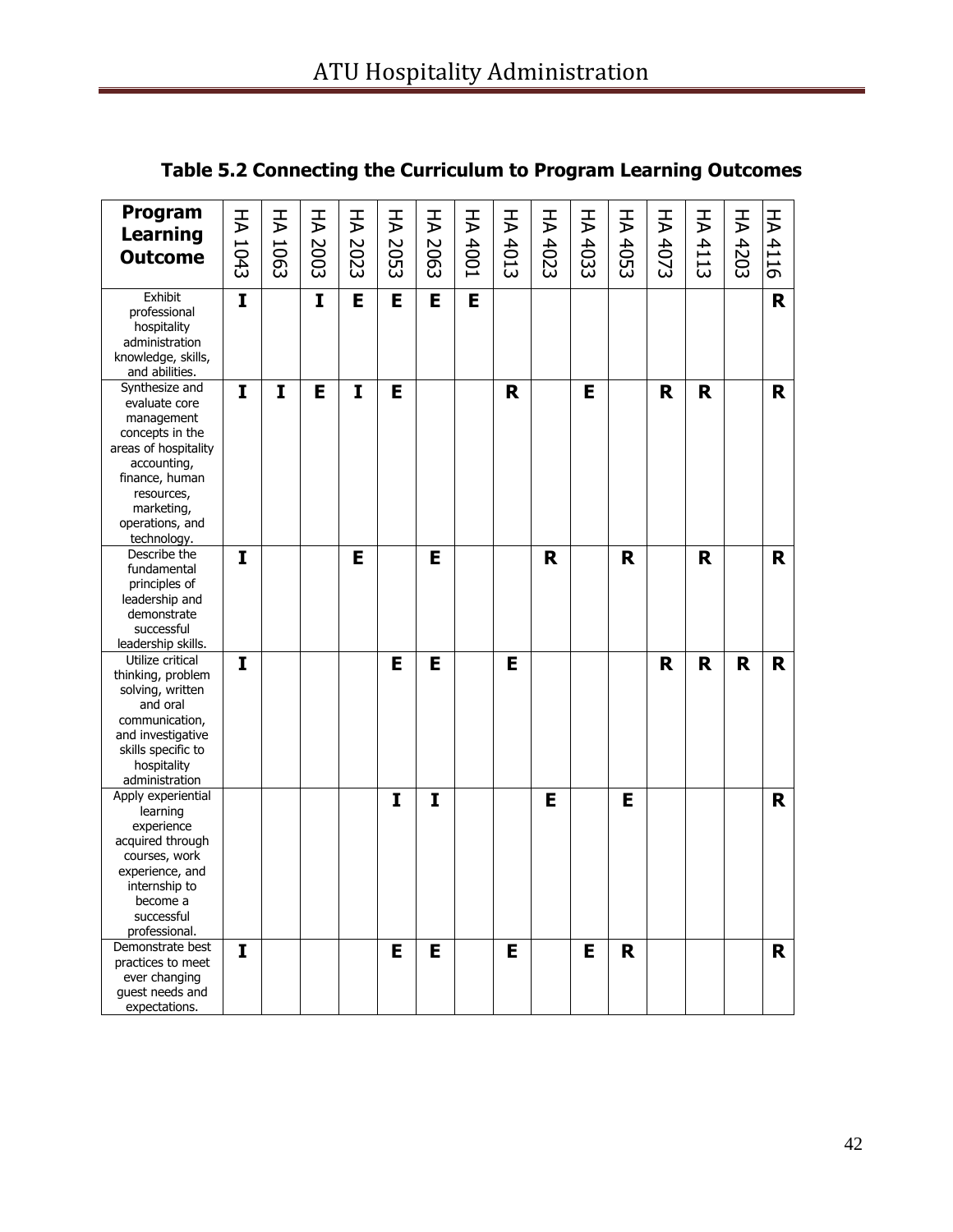| Program<br><b>Learning</b><br><b>Outcome</b>                                                                                    | HA 1923      | 子<br>2043 | H<br>2133 | 子<br>2813 | 子<br>2913 | HA<br>3133 | 子<br>3143 | FA<br>4053 | F<br>4063 | 子<br>4093 | 子<br>4243 | H<br>4253 | HA 4983 |
|---------------------------------------------------------------------------------------------------------------------------------|--------------|-----------|-----------|-----------|-----------|------------|-----------|------------|-----------|-----------|-----------|-----------|---------|
| Lodging and Club<br>Management                                                                                                  |              |           |           |           |           |            |           |            |           |           |           |           |         |
| Understand and<br>analyze the<br>functions of lodging<br>and club<br>management                                                 |              | E         |           |           |           |            | E         |            |           |           | R         | R         |         |
| Distinguish guest<br>needs specific to<br>operational settings                                                                  |              | E         |           |           |           |            | R         | R          |           | R         | R         | R         |         |
| <b>Tourism and Event</b><br>Management                                                                                          |              |           |           |           |           |            |           |            |           |           |           |           |         |
| Understand and<br>analyze the role of<br>tourism and event<br>management                                                        |              |           | I         |           |           | E          |           | R          |           | I         |           |           |         |
| Plan, organize,<br>coordinate, develop,<br>and evaluate the<br>issues related to<br>tourism planning<br>and event<br>management |              |           | I         |           |           | Е          |           | R          |           | I         |           |           |         |
| Food and Beverage<br>Management                                                                                                 |              |           |           |           |           |            |           |            |           |           |           |           |         |
| Understand and<br>analyze the function<br>of food and<br>beverage operations                                                    | $\mathbf{I}$ |           |           | E         | E         |            |           | E          | R         |           |           |           | R       |
| Manage the entire<br>operation;<br>coordinate and<br>evaluate all aspects<br>of food and<br>beverage services                   | $\mathbf{I}$ |           |           |           | E         |            |           |            | E         |           |           |           | R       |

# **Connecting the Curriculum to Program Learning Outcomes**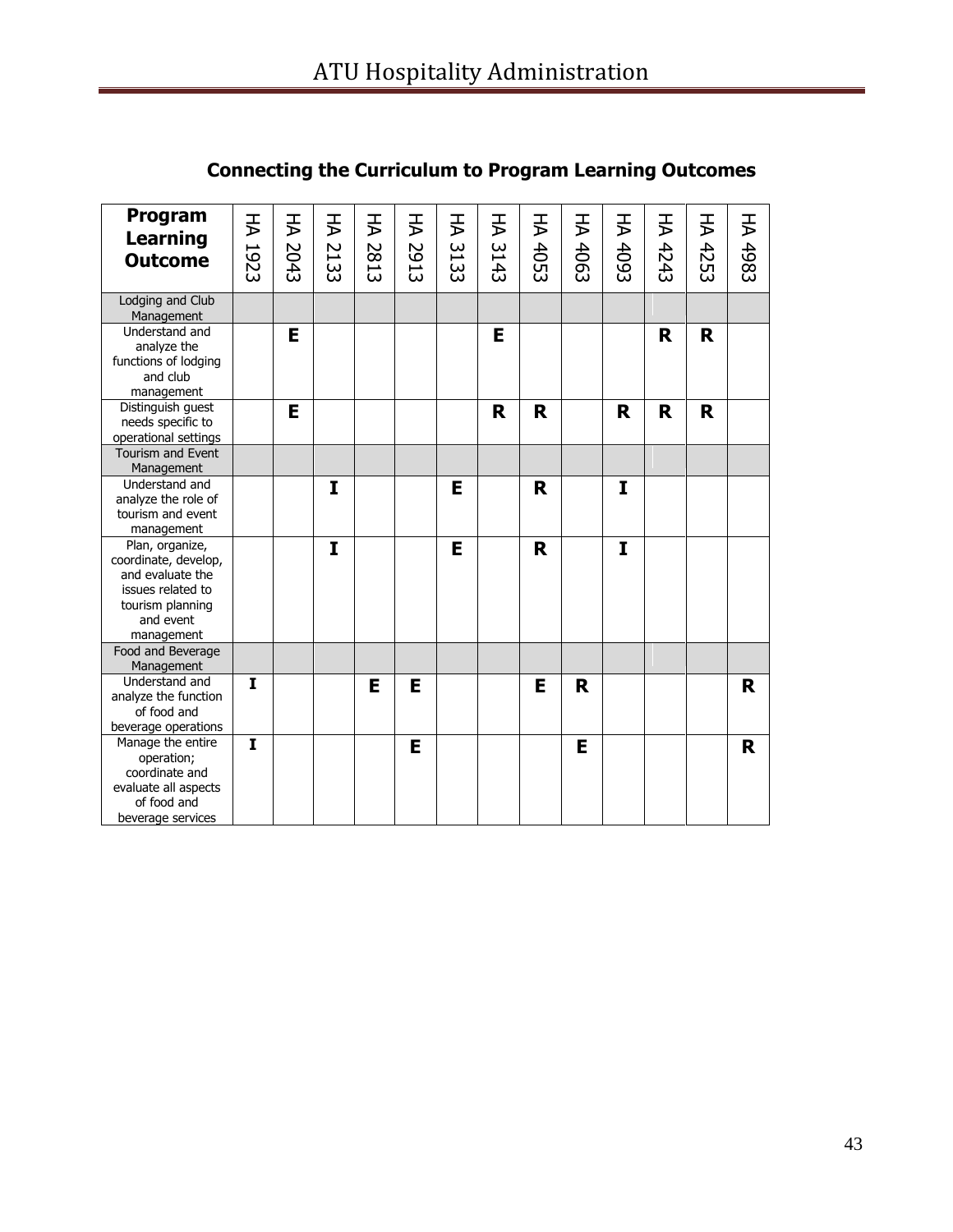# **Table 5.3 Curriculum Progression Ladder – Food and Beverage Management**

| Year 1                                 |                               |
|----------------------------------------|-------------------------------|
| Fall                                   | <b>Spring</b>                 |
| <b>English Composition I</b>           | <b>English Composition II</b> |
| Introduction to Computer Based Systems | A Survey of Chemistry and Lab |
| Orientation to the University          | College Algebra               |
| Introduction to Hospitality Management | <b>Sanitation Safety</b>      |
| Science with Lab                       | <b>Hospitality Technology</b> |

# **Year 2**

| <b>Fall</b>                       | Spring                                 |
|-----------------------------------|----------------------------------------|
| <b>Accounting Principles I</b>    | Business and Professional Speaking     |
| Principles of Economics I         | <b>Accounting Principles II</b>        |
| <b>Cost Controls</b>              | General Psychology                     |
| <b>Guest Service Management</b>   | Hospitality Supervision and Leadership |
| Introduction to Food and Beverage | <b>Work Experience</b>                 |
| Management                        |                                        |

# **Year 3**

| <b>Fall</b>                          | Spring                                 |
|--------------------------------------|----------------------------------------|
| Fine Arts and Humanities             | Fine Arts and Humanities               |
| U.S. History/Government              | Management and Organizational Behavior |
| <b>Business Communications</b>       | Approved Electives (5)                 |
| Basic Human Nutrition in Hospitality | Approved Electives (3000-4000 level)   |
| Administration                       |                                        |
| Principles of Food Preparations      |                                        |

# **Year 4**

| Fall                                   | <b>Spring</b>                           |
|----------------------------------------|-----------------------------------------|
| <b>Hospitality Marketing and Sales</b> | Internship Preparation                  |
| Beverage Management                    | Hospitality Facilities Management and   |
|                                        | Design                                  |
| <b>Hospitality Financial Analysis</b>  | Legal Aspects of Hospitality            |
|                                        | Administration                          |
| <b>Advanced Food Production</b>        | Personnel Management in PRHA            |
|                                        | Hospitality Operational Problem Solving |

#### **9 th Semester**

|            | ' Summer (whatever semester it falls) |
|------------|---------------------------------------|
| Internship |                                       |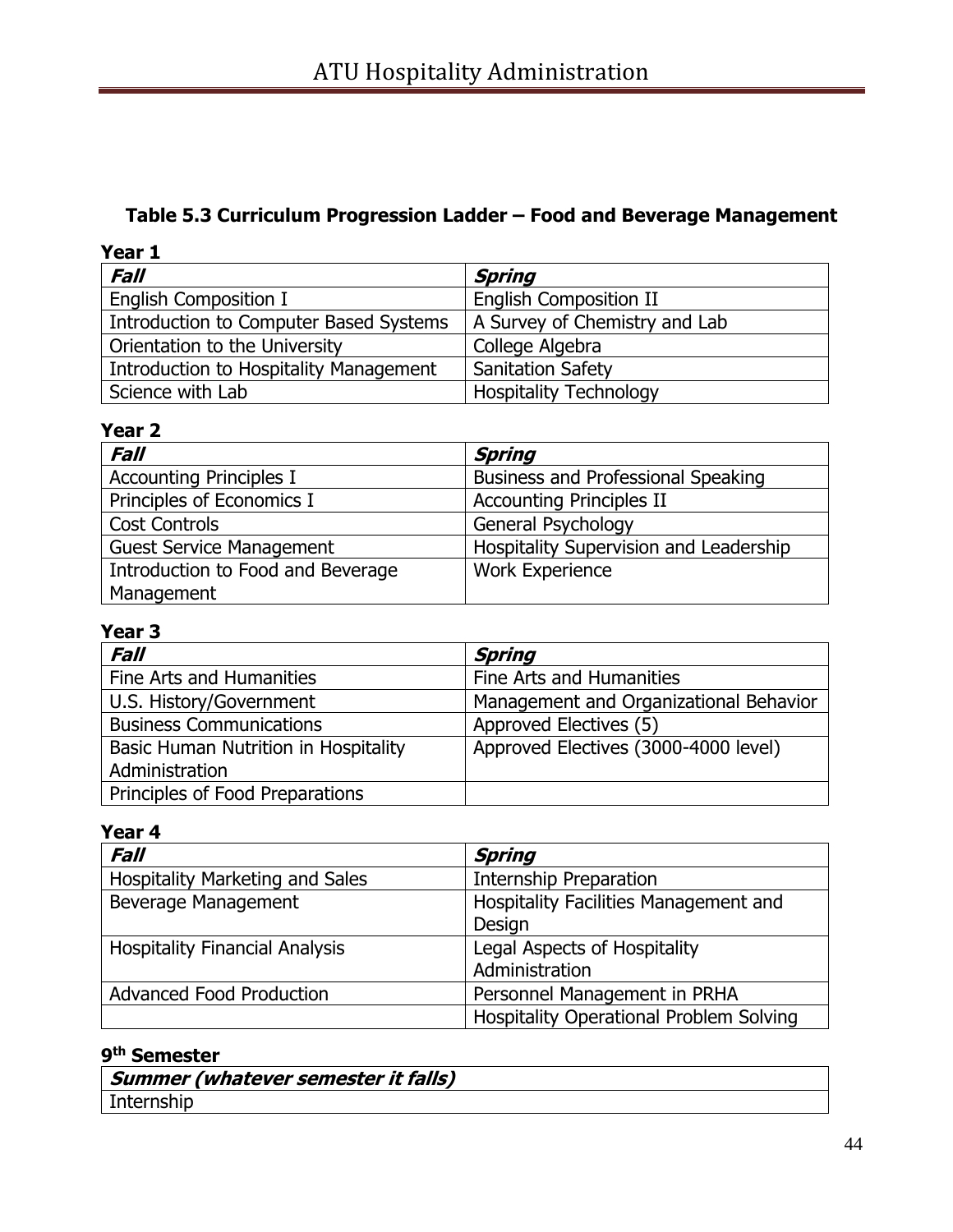# **Table 5.4 Curriculum Progression Ladder – Lodging and Club Management**

| Year 1                                 |                               |
|----------------------------------------|-------------------------------|
| Fall                                   | <b>Spring</b>                 |
| English Composition I                  | <b>English Composition II</b> |
| Introduction to Computer Based Systems | A Survey of Chemistry and Lab |
| Orientation to the University          | College Algebra               |
| Introduction to Hospitality Management | <b>Hospitality Technology</b> |
| Science with Lab                       | Approved Elective (2 hours)   |

# **Year 2**

| <b>Fall</b>                     | Spring                                    |
|---------------------------------|-------------------------------------------|
| <b>Accounting Principles I</b>  | <b>Business and Professional Speaking</b> |
| Principles of Economics I       | <b>Accounting Principles II</b>           |
| <b>Cost Controls</b>            | General Psychology                        |
| <b>Guest Service Management</b> | Hospitality Supervision and Leadership    |
| Fine Arts and Humanities        | <b>Front Office Management</b>            |

# **Year 3**

| <b>Fall</b>                    | Spring                                  |
|--------------------------------|-----------------------------------------|
| <b>Work Experience</b>         | Fine Arts and Humanities                |
| U.S. History/Government        | Management and Organizational Behavior  |
| <b>Business Communications</b> | Hospitality Operational Problem Solving |
| <b>Executive Housekeeping</b>  | <b>Resort Management</b>                |
| Approved Electives (3)         | Personnel Management in PRHA            |

# **Year 4**

| Fall                                   | <b>Spring</b>                                  |
|----------------------------------------|------------------------------------------------|
| <b>Hospitality Marketing and Sales</b> | Internship Preparation                         |
| Beverage Management                    | Hospitality Facilities Management and          |
|                                        | Design                                         |
| <b>Hospitality Financial Analysis</b>  | Legal Aspects of Hospitality                   |
|                                        | Administration                                 |
| <b>Advanced Lodging Operations</b>     | <b>Hospitality Operational Problem Solving</b> |
| Management                             |                                                |
|                                        | Approved Electives (3 hours)                   |

#### **9 th Semester**

| ' Summer (whatever semester it falls) |
|---------------------------------------|
|                                       |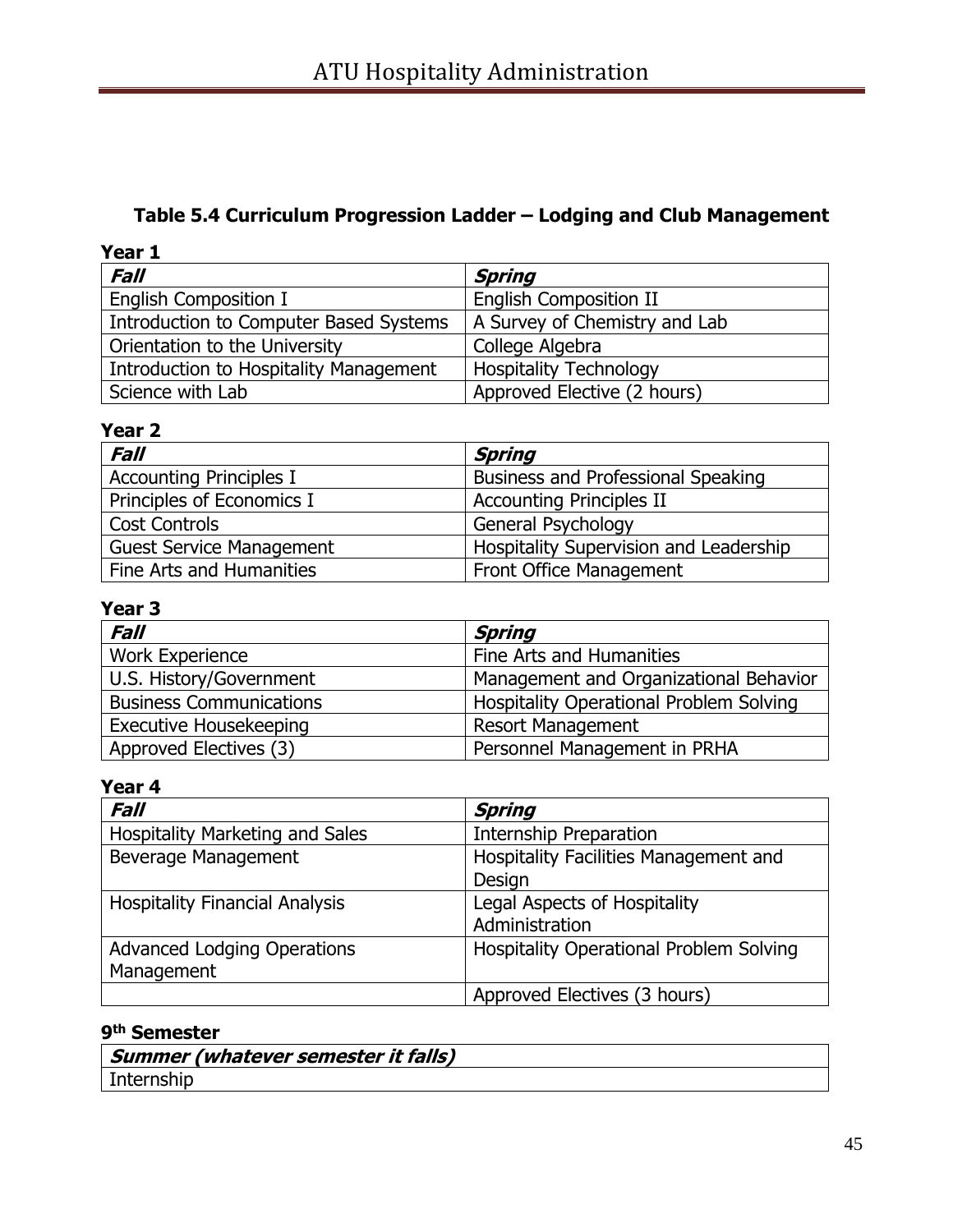# **Table 5.5 Curriculum Progression Ladder – Tourism and Event Management**

| Year 1                                 |                               |
|----------------------------------------|-------------------------------|
| <b>Fall</b>                            | Spring                        |
| <b>English Composition I</b>           | <b>English Composition II</b> |
| Introduction to Computer Based Systems | Science with Lab              |
| Orientation to the University          | College Algebra               |
| Introduction to Hospitality Management | <b>Hospitality Technology</b> |
| Science with Lab                       | Approved Electives (3 hours)  |

# **Year 2**

| <b>Fall</b>                        | Spring                                    |
|------------------------------------|-------------------------------------------|
| <b>Accounting Principles I</b>     | <b>Business and Professional Speaking</b> |
| Principles of Economics I          | <b>Accounting Principles II</b>           |
| <b>Cost Controls</b>               | <b>General Psychology</b>                 |
| <b>Guest Service Management</b>    | Hospitality Supervision and Leadership    |
| Introduction to Travel and Tourism | <b>Tourism Planning</b>                   |

# **Year 3**

| <b>Fall</b>                    | Spring                                 |
|--------------------------------|----------------------------------------|
| Fine Arts and Humanities       | Fine Arts and Humanities               |
| U.S. History/Government        | Management and Organizational Behavior |
| <b>Business Communications</b> | <b>Recreational Sport Management</b>   |
| <b>Commercial Recreation</b>   | Legal Aspects of Hospitality           |
|                                | Administration                         |
| <b>Work Experience</b>         |                                        |

# **Year 4**

| <b>Fall</b>                            | <b>Spring</b>                                  |  |
|----------------------------------------|------------------------------------------------|--|
| <b>Hospitality Marketing and Sales</b> | <b>Internship Preparation</b>                  |  |
| <b>Hospitality Financial Analysis</b>  | Hospitality Facilities Management and          |  |
|                                        | Design                                         |  |
| Personnel Management in PRHA           | Meetings and Conventions                       |  |
| Approved electives (5)                 | <b>Resort Management</b>                       |  |
|                                        | <b>Hospitality Operational Problem Solving</b> |  |

#### **9 th Semester**

|            | Summer (whatever semester it falls) |
|------------|-------------------------------------|
| Internship |                                     |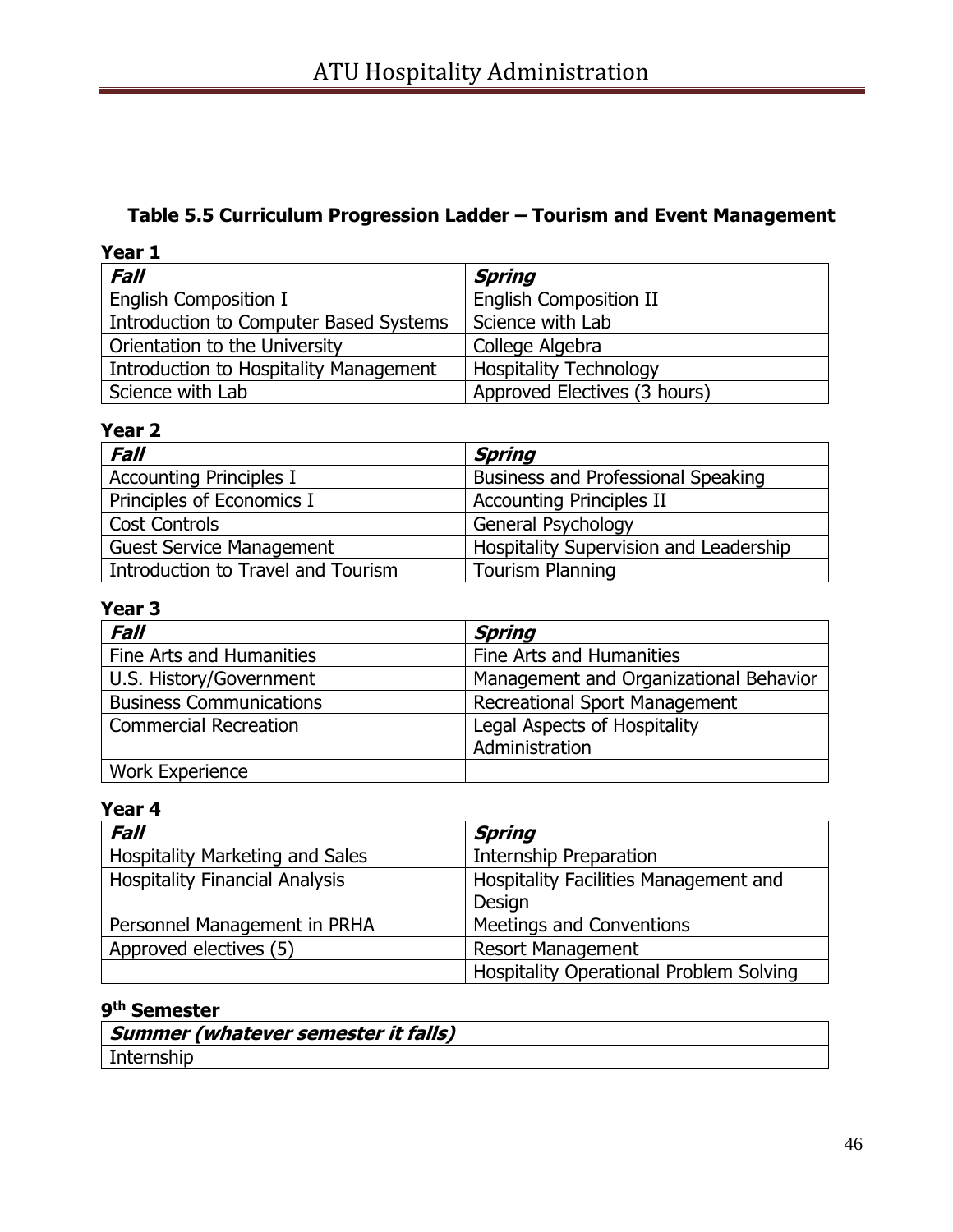#### **V c. In curricula designed with more than one area of concentration, specialization, or emphasis that are within the control of the program, including distance education, the requirements and learning outcomes of each are clearly distinguished.**

#### Evidence of Compliance:

Refer to Table 5.3, 5.4, and 5.5 for course requirements for each of the emphasis areas.

Program Learning Outcomes are clearly distinguished for each of the emphasis area and are included below:

#### **Lodging and Club Management Emphasis Learning Outcomes**

At the conclusion of the program, students will be able to:

- 1. Understand and analyze the functions of lodging and club operations.
- 2. Distinguish guest needs specific to operational settings.

#### **Tourism and Event Management Emphasis Learning Outcomes**

At the conclusion of the program, students will be able to:

- 1. Understand and analyze the role of tourism and event management.
- 2. Plan, organize, coordinate, develop, and evaluate the issues related to tourism planning and event management.

#### **Food and Beverage Management Emphasis Learning Outcomes**

At the conclusion of the program, students will be able to:

- 1. Understand and analyze the function of food and beverage operations.
- 2. Manage the entire operation; coordinate and evaluate all aspects of food and beverage services.

#### **V d. For each course offered specifically by the degree program or under the prerogative of the program, there is a detailed and organized syllabus.**

- **The syllabus contains the course learning outcomes (CLO's) written in measurable taxonomy.**
- **The syllabus contains the linkage between course learning outcomes and program learning outcomes.**
- **The syllabus contains a timeline of the subject matter covered, learning activities, and methods of assessment.**

 $\bullet$ 

#### Evidence of Compliance:

According to the ATU Faculty Handbook syllabi should be distributed in each class during the first week of the semester. At a minimum the following information should be included in syllabi for both face-to-face and electronic course delivery: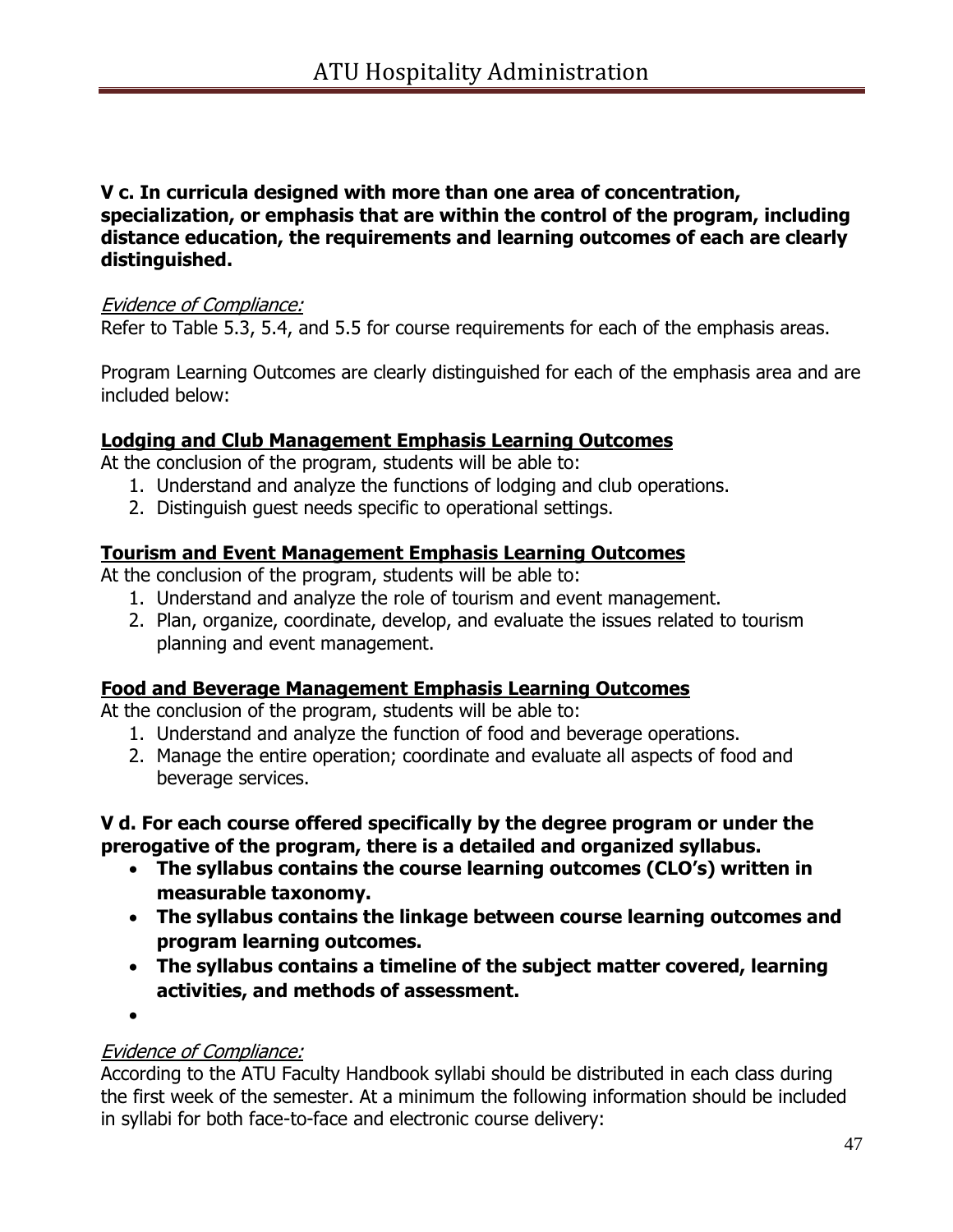- A. Course number
- B. Course title
- C. Name of instructor, office hours, contact information (telephone, email)
- D. Catalog description
- E. Text required for course
- F. Bibliography (supplemental reading list)
- G. Justification/rationale for course
- H. Course objectives
- I. Assessment methods (including grading policy)
- J. Policy on absences, cheating, plagiarism, etc.
- K. Course content (outline of material to be covered in the course)

Additional information pertaining to Course Syllabi can be located at this link:

### <http://www.atu.edu/academics/docs/fhsectionfour2014.pdf>

Course syllabi for all HA course are available at the following link:

### [http://www.atu.edu/prha/List\\_HA\\_Course\\_Syllabi.php](http://www.atu.edu/prha/List_HA_Course_Syllabi.php)

#### **V e. In the event that the program involves any relationship with organizations outside of the institution, such a relationship must include a written agreement defining the learning activity and responsibilities involved in assuring that the relationship is consistent with the mission of the program.**

#### Evidence of Compliance:

The Executive Housekeeping class utilizes Mount Magazine State Park and Lodge as a learning lab and there is a clearly defined written agreement between the Instructor of the Executive Housekeeping class and the Executive Housekeeper at Mount Magazine. The mission and intent of the exercise is clearly defined.

A few of the Hospitality Administration classes utilize various areas of Lake Point Conference Center at Arkansas Tech University for learning labs. Lake Point Conference Center is owned and operated by Arkansas Tech University, but is not on the main ATU campus. There is a mutual understanding with the Facility Director and HA Instructors when areas and facilities are utilized at Lake Point Conference Center. The mission and the intent of the exercise and/or project is for educational purposes only.

Any other relationships with entities outside of the Arkansas Tech University campus are clearly defined in a written agreement and are consistent with the mission of the program.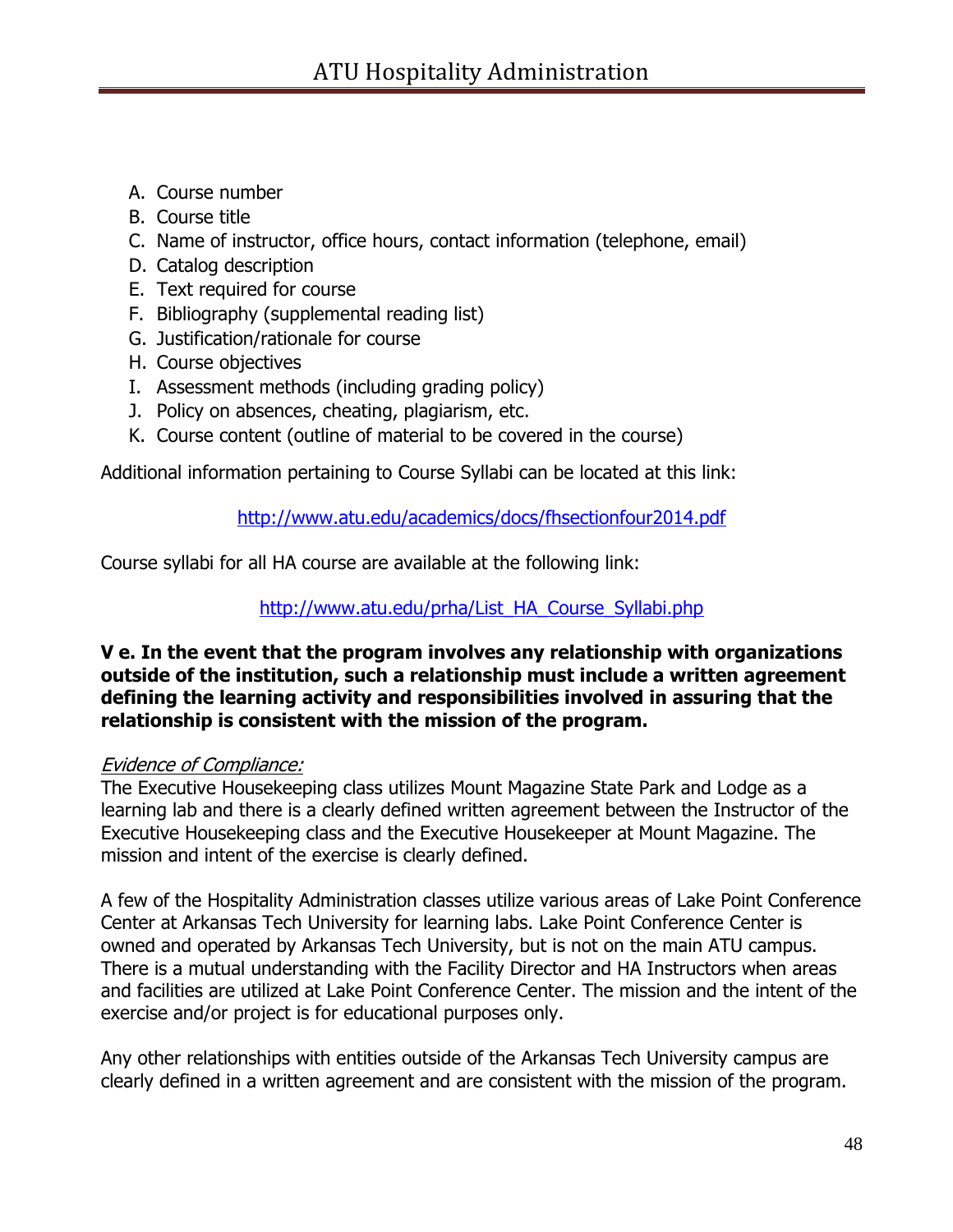# **Strengths and Weaknesses of the Curriculum:**

In appraising the Hospitality Administration curriculum the following strengths were identified:

- 1. The HA curriculum has a strong management/business base which provides students with preparation for management positions.
- 2. Comprehensive undergraduate core curriculum which covers all areas of hospitality management which prepares students for a variety of hospitality management positions.
- 3. The HA curriculum was divided into three emphasis areas in 2009; food and beverage management, lodging and club management, and tourism and event management which prepares students for management positions in a variety of areas.
- 4. State-of-the-art food lab and dining room.
- 5. ATU has a strong focus on teaching, so full-time tenure track faculty teach 9 to 12 credit hours each semester.
- 6. Well versed and highly experienced adjunct faculty.
- 7. HA faculty has a wide range of hospitality experiences and they bring those experiences to the classroom.
- 8. Technology in every classroom in Williamson Hall.
- 9. The required and supervised work experience and internship provides entry level management opportunities and experiences to HA graduates.
- 10.Experiential learning opportunities that are afforded throughout the HA curriculum.

In appraising the Hospitality Administration curriculum the following weaknesses were identified:

- 1. The HA faculty would like to have a lodging facility or at least a lodging lab to be used as a teaching lab for lodging and executive housekeeping courses.
- 2. Software for various HA classes so that students would/could gain more exposure to hospitality software applications.
- 3. The Tourism and Event Management emphasis curriculum needs to be revised additional classes in event management need to be added to better prepare students for a career in event management.
- 4. Need to look into revising and resurrecting the Menus class for the Food and Beverage Management emphasis.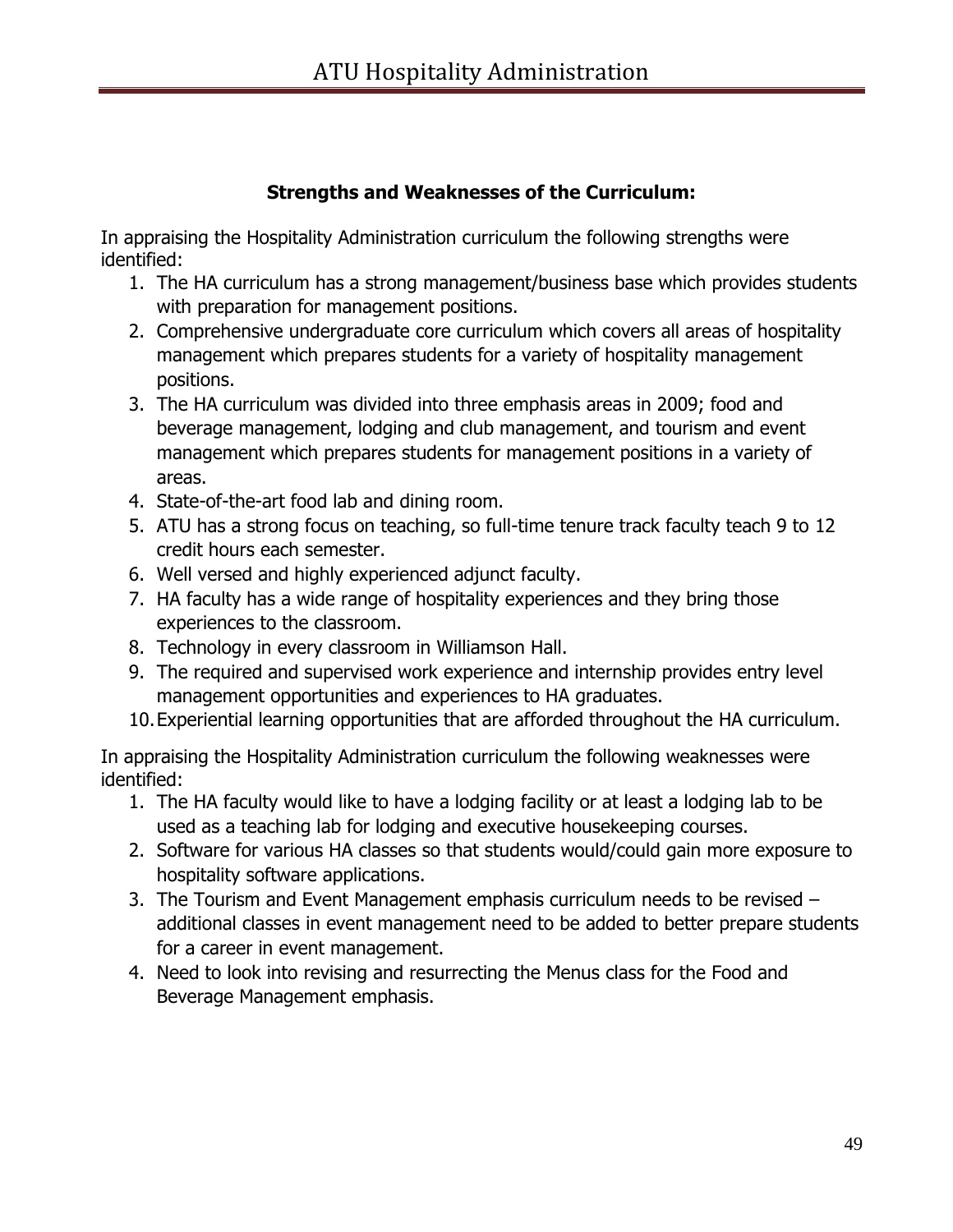# **Plan of Action**

- 1. Continue to work on and to seek opportunities to acquire a lodging facility or space that could be utilized as a lodging learning lab.
- 2. Continue with the HA technology class and look for funding opportunities for software.
- 3. Look to the ACPHA Accreditation process and self-evaluation for guidance with weaknesses in the curriculum in order to satisfy the standards and competencies for a quality undergraduate HA program.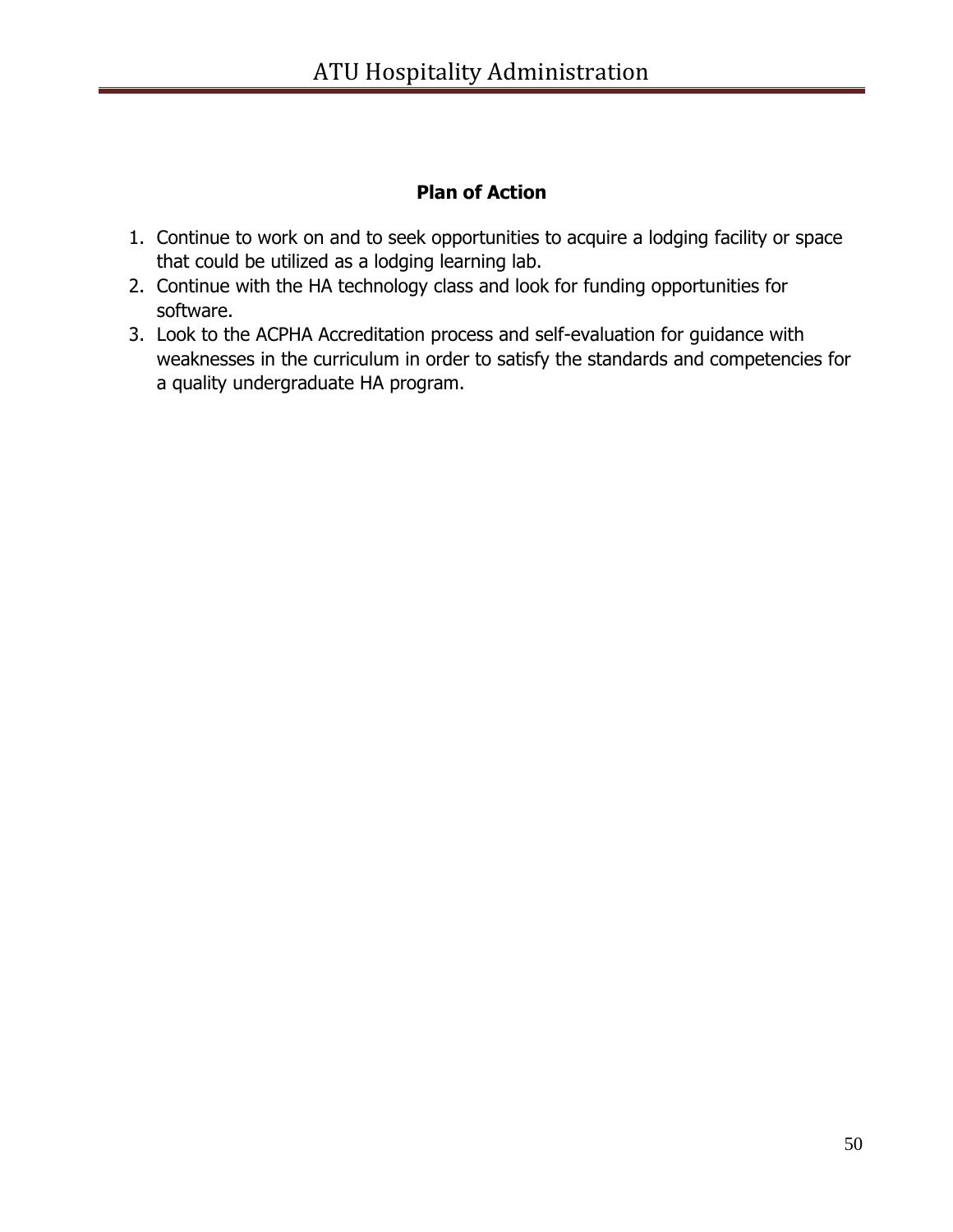# **VI. Instructional Resources**

#### **Standards**

#### **VI a. The faculty is numerically sufficient to achieve the objectives of the program and to perform the responsibilities assigned to it: instruction, advisement, academic planning, curricular development, and program direction.**

#### Evidence of Compliance:

The Hospitality Administration Program has three tenure track faculty positions and two non-tenure track positions. Two of the three tenure track faculty positions are filled at this time and one is vacant (due to the recent loss of Dr. Brenda Montgomery) and both of the non-tenure track positions are currently filled. Dr. Dong Soo Lee and Dr. Seungsuk Lee both are tenure track faculty members who are full-time and teach a minimum of 12 hours per semester. Ms. Susan West is a non-tenure track faculty member and she teaches a full load (12 hours) per semester. Ms. Cass Capen-Housely is our new Instructor/Event Coordinator and she has no teaching responsibilities at this time (as she was just hired in September); she will however teach a one three hour course each semester and oversee special events for the department.

Dr. Glen Bishop, Associate Professor of Recreation and Park Administration and Dr. Cathi McMahan, Department Head/Associate Professor of Recreation and Park Administration also teach a minimum of three hours a semester in the Hospitality Administration Program. The department also utilizes adjunct faculty, some on a regular basis, depending on program need, specialty areas, and student enrollment.

When fully staffed the HA Program will have five full-time faculty members which is sufficient to achieve the objectives of the program and to perform the responsibilities assigned to it: including instruction, advisement, academic planning, curricular development, and program direction. The HA Program currently consists of one Department Head (who splits a 6 hour administrative role with the Recreation and Park Administration Program), three Assistant Professors, one full-time Instructor/Event Coordinator, four Adjunct Instructors, one full-time Administrative Specialist, and five part-time student workers.

Teaching is the primary responsibility of the Hospitality Administration faculty at ATU. A typical teaching load is 12 credit hours per semester for each faculty member. However, during the annual evaluation process each spring faculty indicate prior to the upcoming academic year what percent of their time will be dedicated to teaching, scholarship, and service for evaluation purposes. Each faculty member may choose between 60%-80% of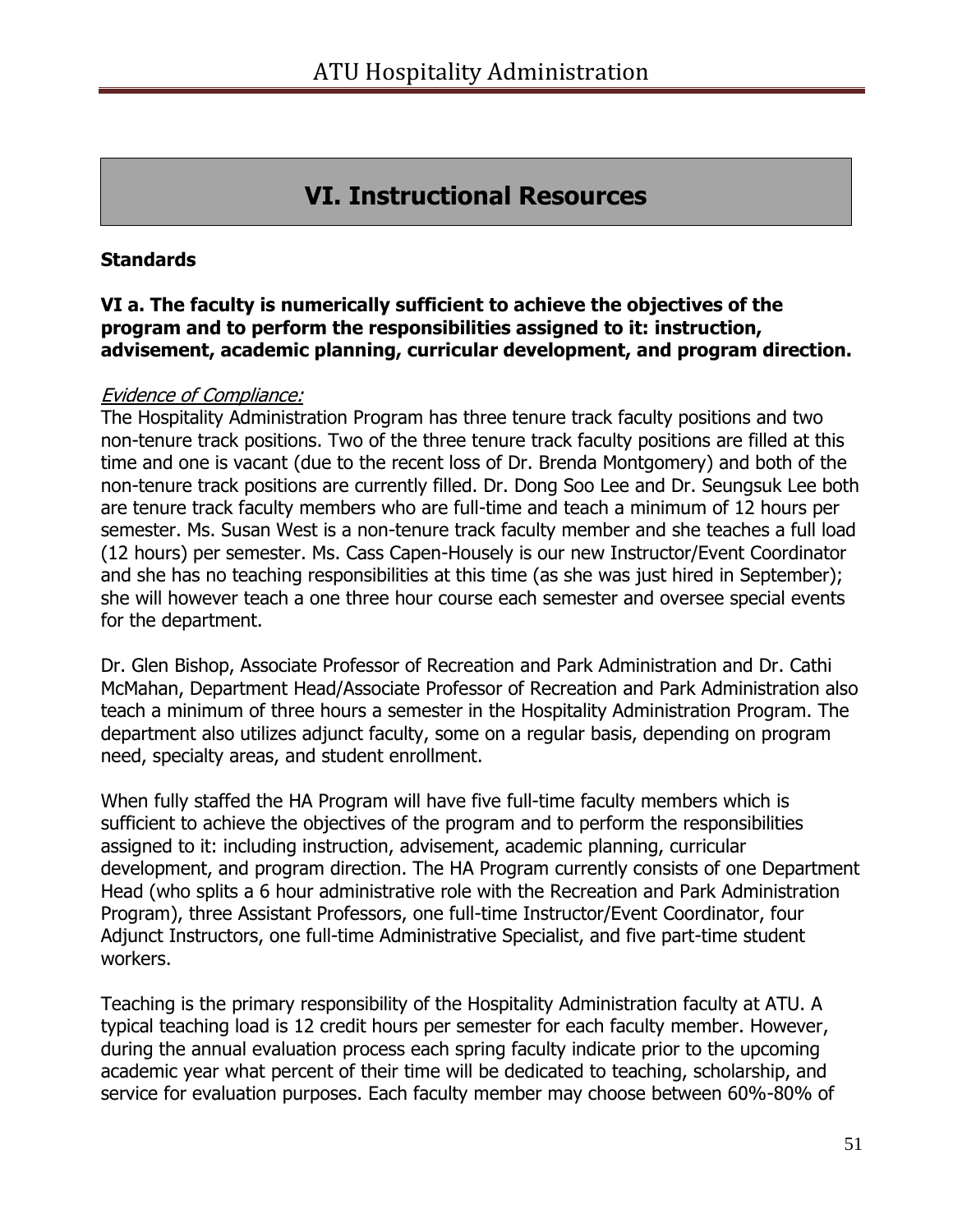their time dedicated to teaching, 10%-30% of their time dedicated to scholarship, and 10%-30% dedicated to scholarship.

#### **VI b. The preparation and qualifications of all members of the instructional staff are suited to the field and level of their assignments. Those in conventional academic fields hold advanced academic degrees or present evidence of scholarship or creative achievement appropriate to their positions; those in professional or technical fields have equally appropriate preparation and attainments.**

#### Evidence of Compliance:

Full-time faculty members hold at least one degree in parks, recreation, tourism, and related professions. All faculty members have demonstrated competency in the subject matter for which they are responsible. All adjunct faculty members have a master's degree or competency in the field for which they are responsible. (See Table 6.1 and Faculty Vitae).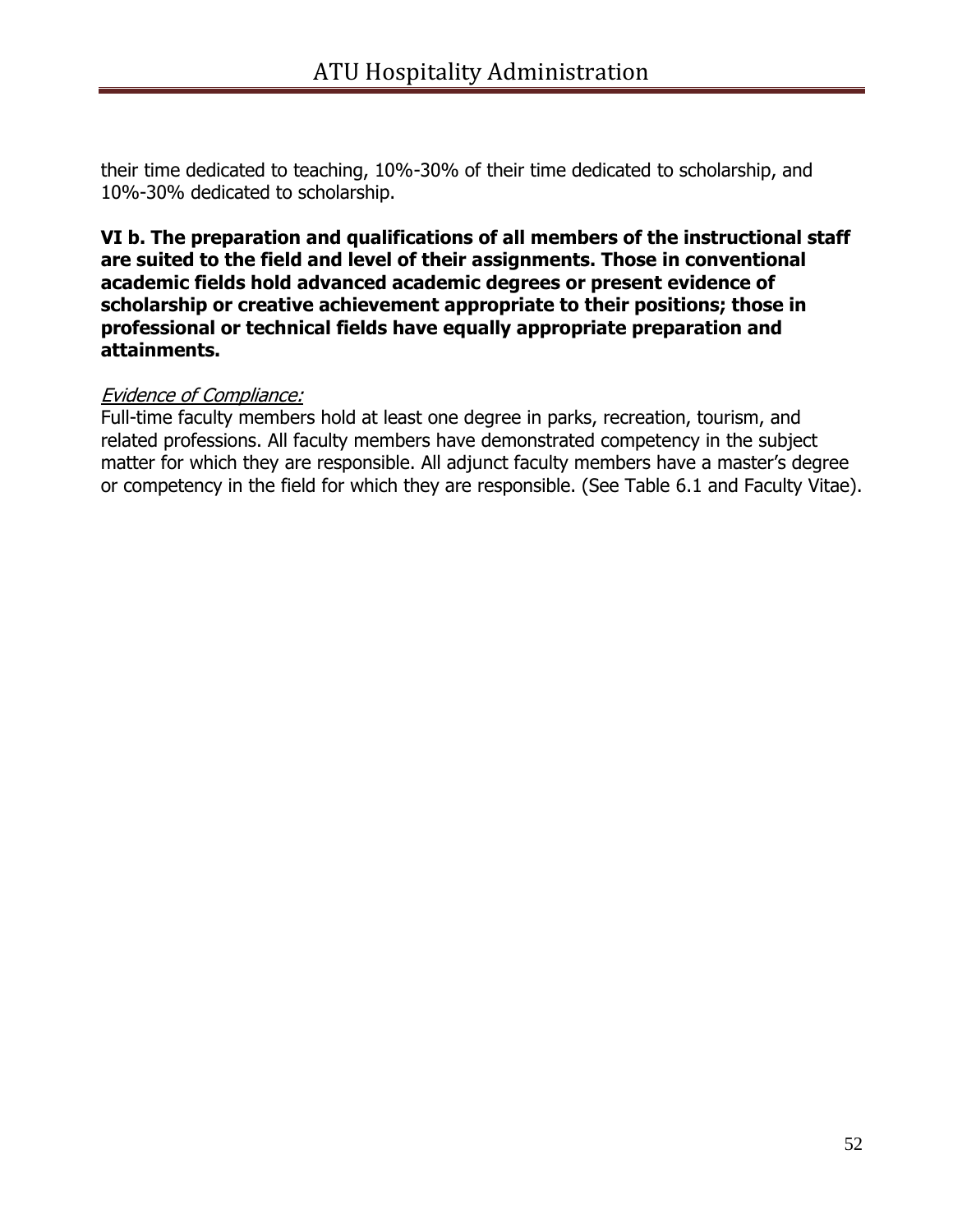| <b>Full Time</b>          | Lee, Dong Soo                                          | Lee,                                             | West,                                  | Capen-                                       |
|---------------------------|--------------------------------------------------------|--------------------------------------------------|----------------------------------------|----------------------------------------------|
| <b>Faculty</b>            |                                                        | <b>Seung suk</b>                                 | <b>Susan</b>                           | <b>Housley, Cass</b>                         |
| %time teaching            | 100                                                    | 100                                              | 100                                    | 25                                           |
| Doctorate                 | <b>Texas Tech</b>                                      | Iowa State                                       | University of                          |                                              |
| Institution               | <b>University</b>                                      | <b>University</b>                                | Arkansas                               |                                              |
| (major)                   | Hospitality<br>Administration                          | Food Service &<br>Lodging                        | 36 graduate hours<br>- Adult Education |                                              |
|                           |                                                        | Management                                       |                                        |                                              |
| (minor)                   | Management<br>Information<br>Systems                   |                                                  |                                        |                                              |
| Master's<br>Institution   | Pennsylvania<br><b>State University</b>                | Oklahoma State<br><b>University</b>              | University of<br>Arkansas              | Maryhurst<br><b>University</b>               |
| (major)                   | Hotel,<br>Restaurant, &<br>Institutional<br>Management | Hospitality<br>Management                        | Sociology                              | <b>MBA</b><br>Sustainable<br><b>Business</b> |
|                           | Kyunghee<br>University<br>Korea                        |                                                  |                                        |                                              |
|                           | <b>MBA</b><br>Tourism<br>Administration                |                                                  |                                        |                                              |
| Bachelor's<br>Institution | University of<br>Santo Tomas<br>Philippines            | Oklahoma State<br><b>University</b><br>Hotel and | Stephen F. Austin                      | Arkansas Tech<br>University                  |
| (major)                   | Tourism                                                | Restaurant<br>Administration                     | Sociology                              | <b>Business</b><br>Administration            |
| Areas of                  | Management                                             | Cost Controls,                                   | Hotel and Lodging                      | Food                                         |
| Expertise                 | Information                                            | Food                                             | Management,                            | Sustainability,                              |
|                           | Systems,                                               | Preparation,                                     | Facility Design,                       | Marketing, Event                             |
|                           | Tourism,                                               | Food Service                                     | Executive                              | Coordinating                                 |
|                           | Financial<br>Analysis                                  | Industry                                         | Housekeeping                           |                                              |
| Certifications            | CHIA, Certificate                                      | ServSafe, FMP,                                   | ServSafe                               |                                              |
|                           | of Managerial                                          | <b>CHIA</b>                                      | Instructor/Proctor,                    |                                              |
|                           | Accounting                                             |                                                  | CHE, ServSafe                          |                                              |
|                           |                                                        |                                                  | Alcohol                                |                                              |

**Table 6. 1 Faculty Profiles**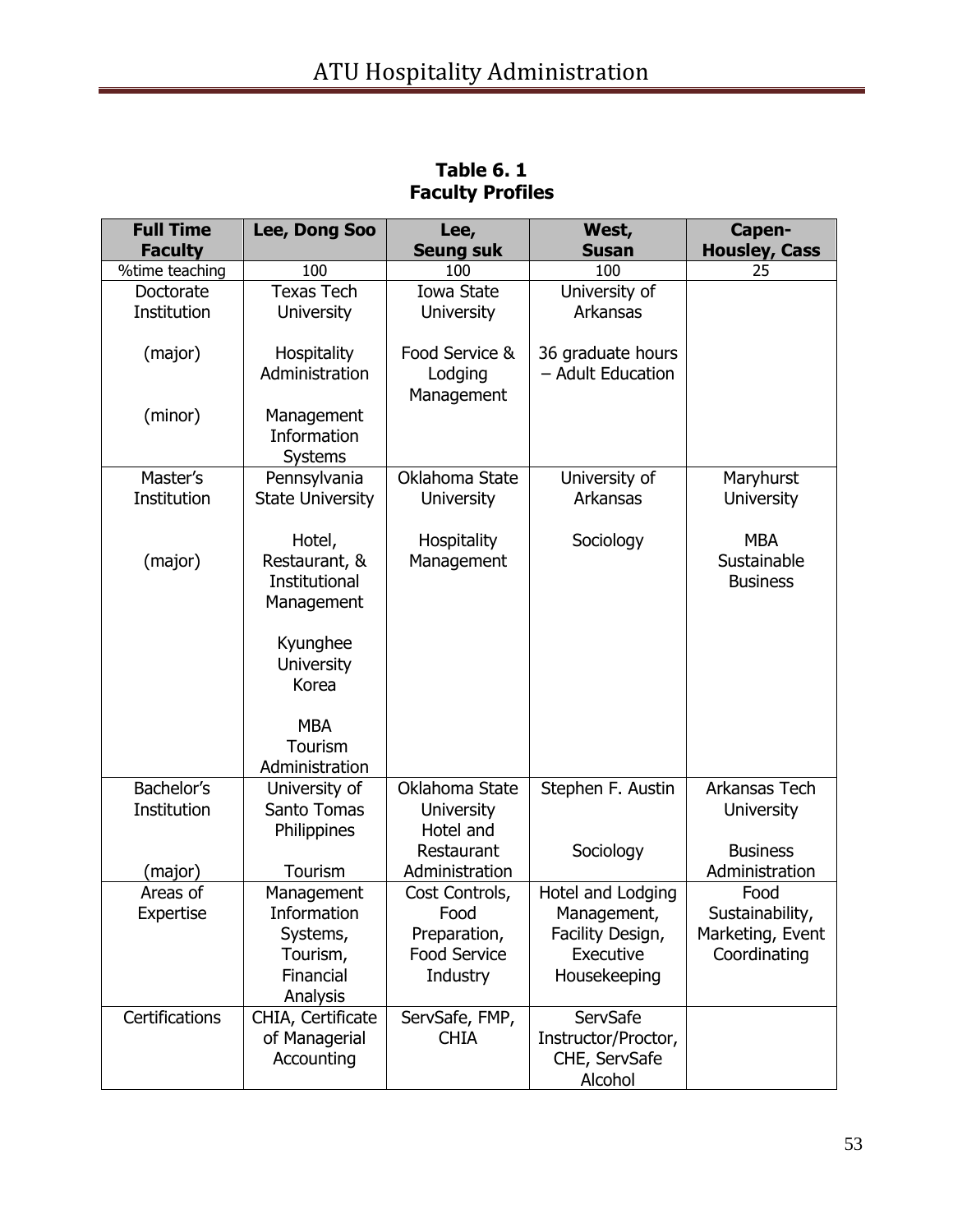| <b>Adjunct</b><br><b>Faculty</b>    | <b>Howell, Glenna</b>                                                                               | Green,<br><b>Lee</b>                                          | McCarter,<br><b>Walt</b>                                                    | Paassen,<br><b>Monique</b>                                                                          |
|-------------------------------------|-----------------------------------------------------------------------------------------------------|---------------------------------------------------------------|-----------------------------------------------------------------------------|-----------------------------------------------------------------------------------------------------|
| %time teaching                      | 25                                                                                                  | 25                                                            | 25                                                                          | 25                                                                                                  |
| Doctorate<br>Institution<br>(major) |                                                                                                     |                                                               |                                                                             |                                                                                                     |
| (minor)                             |                                                                                                     |                                                               |                                                                             |                                                                                                     |
| Master's<br>Institution             | Arkansas Tech<br><b>University</b>                                                                  | The Wine and<br><b>Spirits</b><br>Educational<br><b>Trust</b> | University of<br>Arkansas<br>Masters of                                     | European<br><b>University</b><br>International                                                      |
| (major)                             | M/NLL Leadership<br>and Learning                                                                    | Master of Wine                                                | Laws<br>Agricultural<br>Law<br>Juris Doctor                                 | Hospitality &<br>Tourism<br>Management                                                              |
|                                     |                                                                                                     |                                                               |                                                                             |                                                                                                     |
| Bachelor's<br>Institution           | Arkansas Tech<br><b>University</b>                                                                  | Arkansas Tech<br><b>University</b>                            | Arkansas Tech<br><b>University</b>                                          | European<br><b>University</b>                                                                       |
| (major)                             | Hospitality<br>Administration/Public<br><b>Relations</b>                                            | Recreation and<br>Park<br>Administration                      | Agricultural<br><b>Business</b>                                             | <b>International</b><br>Hospitality &<br>Tourism<br>Management                                      |
| Areas of<br>Expertise               | Catering, Guest<br>Service, Introduction<br>to Food and<br>Beverage,<br><b>Restaurant Expertise</b> | Wine, Wine<br>Production,<br>Beverage<br>Management           | Agriculture,<br>Agricultural<br>Law, and Legal<br>Aspects of<br>Hospitality | Tourism<br>Management,<br>International<br>Education Skills,<br><b>Broad Industry</b><br>Experience |
| Certifications                      | ServSafe                                                                                            | ServSafe<br>Alcohol                                           | Law License                                                                 | <b>Advanced Food</b><br>Safety, Hotel<br>Management                                                 |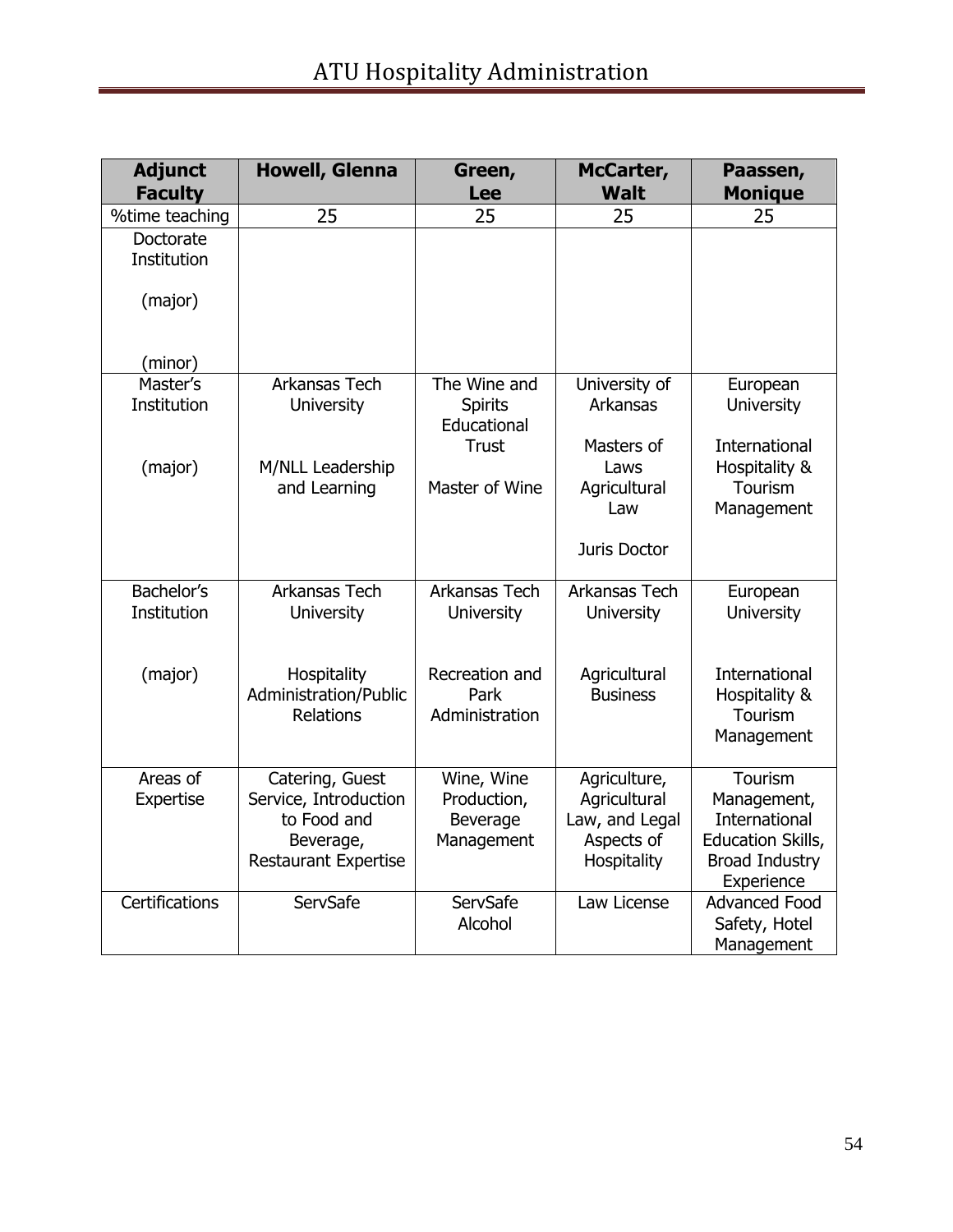#### **VI c. Professional, clerical, and paraprofessional staff members are available and adequate to assist instructional faculty in materials preparation, supervision, tutoring, and other general tasks.**

#### Evidence of Compliance:

Karen Hall is the PRHA Department Administrative Specialist. She is the full time professional and clerical staff person for the PRHA Department. She manages the HA budget and accounts. She assists faculty with preparation and copying of teaching materials and assist with other responsibilities. Ms. Hall also supervises all PRHA Department student workers – both work study and non-work study student workers.

Cass Capen-Housley is the new Instructor/Event Coordinator for the Hospitality Administration Program. Cass will teach one three hour class per semester and will dedicate the rest of her time to planning, organizing, staffing, and overseeing special events in the Williamson Dining Room. These special events will showcase the skills of the hospitality students, expose the HA students to catering and special events, promote the HA Program to the public and potential majors and donors, and provide students with experience in the industry. Presently, one of the main responsibilities of the Event Coordinator is to plan, purchase, prepare, and serve the food (utilizing HA students) for the President's Box for all home football games.

Fellowships are provided to HA students who apply and qualify for them. The two fellowship students assist instructors in the food labs, in beverage management and guest service management courses. They also assist the Event Coordinator with the planning, organizing, preparation, and clean-up for special events.

Joyce Driggers is the Institutional Services staff member for Williamson Hall. She is responsible for the physical appearance and cleanliness of the building. She assists with the cleaning and care of the Williamson Dining Room before and after meals and special events.

We also hire a number of student workers (both work study and non-work study students) to assist with the day-to-day operations of the PRHA Department and special events hosted by the Hospitality Administration Program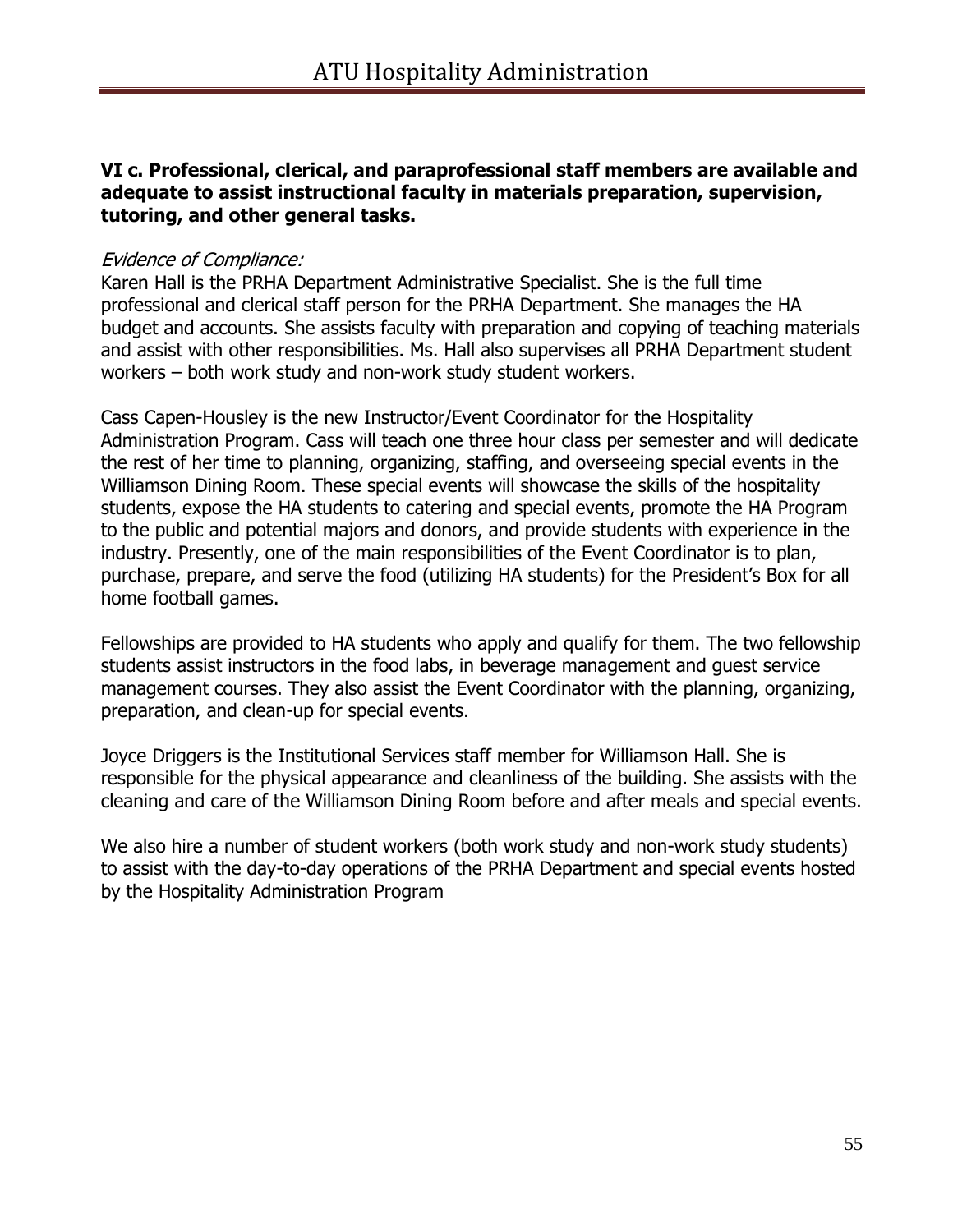**VI d. Conditions of service, including appointment, promotion, salary, workload, etc. are equitable and administered ethically.**

- **What does the program consider to be the duties and responsibilities of the individual faculty member?**
- **Where are these described?**
- **Describe the conditions of service for faculty, including policies and procedures on tenure and promotion, workload, salary, etc.**

# Evidence of Compliance:

It is the policy of the University to hold the normal teaching load to approximately twelve semester hours, with some variations because of differing teaching problems in certain departments. The normal twelve-hour load is intended to provide the instructor with the time and opportunity for the most effective instruction and for some research. The General Statement of Policy/Procedure for Faculty Teaching Workload can be found in the Arkansas Tech University Faculty handbook located at this link:

<http://www.atu.edu/academics/docs/fhsectionfour2014.pdf>

If a situation necessitates that a faculty member teach more than the required 12 hours per semester, they are paid an overload for the additional hours assigned to them. The Hospitality Administration Program complies with Arkansas Tech University's policies and procedures in relation to salaries, promotion, tenure, sabbatical leaves, leaves of absence, and related policies.

Salary: HA faculty salaries (nine month contracts) are comparable to other department's faculty salaries on campus. HA faculty also have the opportunity to teach summer courses for additional salary for either a 5-week or 10-week summer term.

Additional information pertaining to promotion, tenure, university services, sabbatical and other leaves, and workload assignments can be found in the Arkansas Tech University Faculty Handbook and is available at the following links:

Promotion:<http://www.atu.edu/academics/docs/fhsectiontwo2014.pdf> (page 69)

Tenure:<http://www.atu.edu/academics/docs/fhsectiontwo2014.pdf> (page 73)

University services: <http://www.atu.edu/academics/docs/fhsectiontwo2014.pdf> (page 89)

Sabbatical and other leaves:<http://www.atu.edu/academics/docs/fhsectiontwo2014.pdf> (page 96)

Workload assignments: <http://www.atu.edu/academics/docs/fhsectionfour2014.pdf>

Salaries:<http://www.atu.edu/academics/docs/fhsectiontwo2014.pdf> (page 86)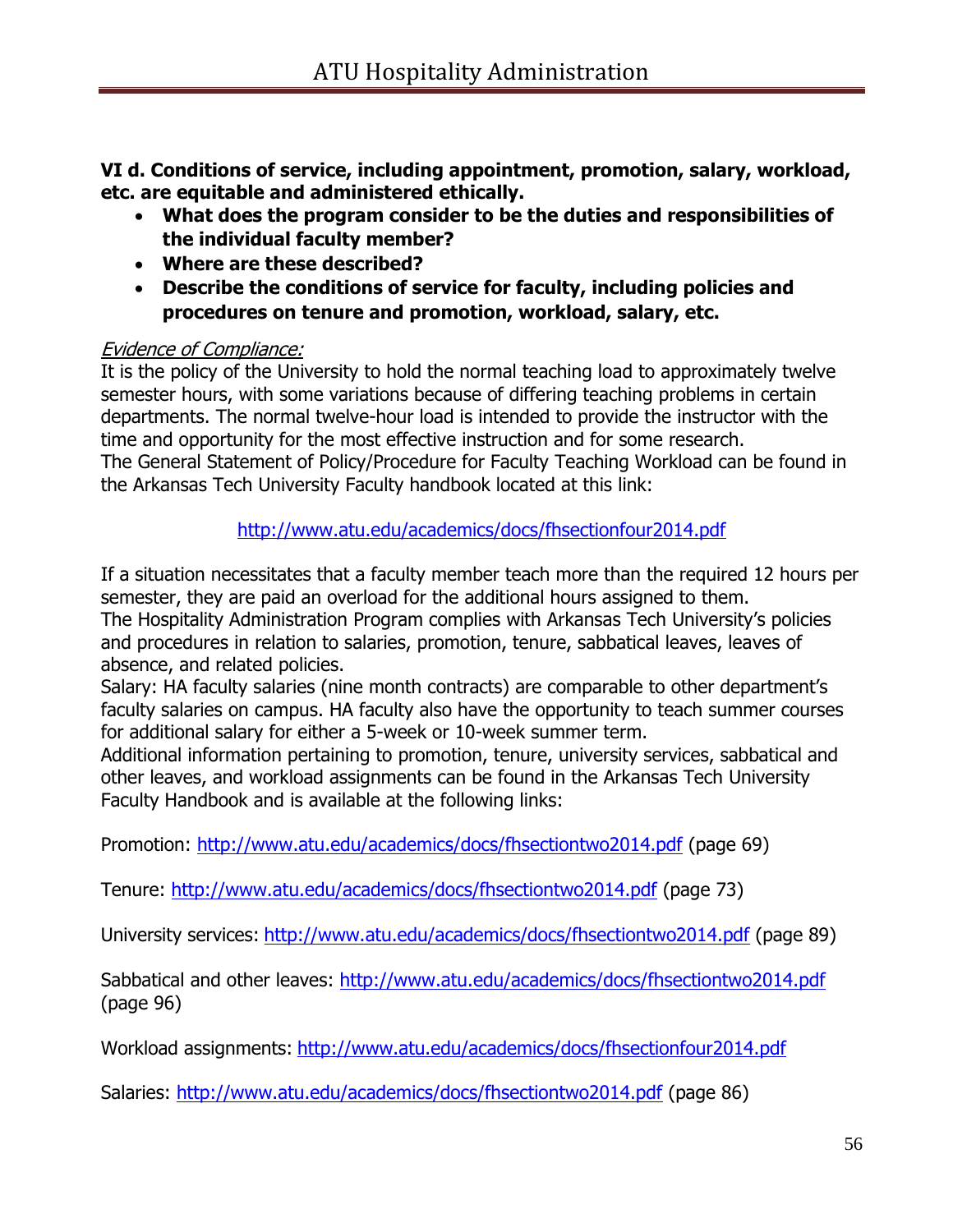# **VI e. The faculty is substantively involved in curricular development and evaluation and in the formulation of academic policies and practices.**

#### Evidence of Compliance:

Faculty and the department chair set policies and procedures within the department. The PRHA Department Head is responsible for implementing these policies and procedures. Examples of policies and procedures would include waiver and/or substitution of major courses, the process of handling incomplete grades, and internship and work experience guidelines. Policies and procedures affecting the PRHA Department are typically discussed in faculty meetings.

Faculty Senate is also a venue for developing and implementing academic polies and procedures. There is routinely at least one member of the PRHA Faculty on the Faculty Senate.

The Arkansas Tech University Faculty Handbook is the policy manual for the college and is available at this link:

# <http://www.atu.edu/academics/docs/entirehandbook2014.pdf>

The HA faculty discusses curricular issues during bi-weekly faculty meetings and annual retreats. The HA faculty instigates curriculum development and evaluation with advice from the HA Advisory Committee, Internship Site Supervisors, students, and alumni. Additional information pertaining to curricular development and evaluation and the formulation of academic policies and practices is available at this link:

<http://www.atu.edu/academics/docs/fhsectionfive2014.pdf>

# **VI f. Mechanisms are in place and regularly utilized for evaluating teaching effectiveness and effectiveness in career and academic advisement.**

- **Describe the mechanisms in place for evaluating teaching effectiveness. How often does such evaluation occur?**
- **What mechanisms are used to evaluate effectiveness of faculty in career and academic advisement? How often does such an evaluation occur?**

# Evidence of Compliance:

Students in the Hospitality Administration Program provide informal feedback through comments and suggestions to the faculty, both solicited and unsolicited.

Examples of evaluating teaching effectiveness include the following:

Mid-term Evaluations: Students provide formal feedback for every RP course at mid-term of each semester per department policy.

Student Evaluation of Courses: Student evaluations of courses are administered every time a course is taught for non-tenured faculty and at least once a year (spring or fall) for each course for tenured faculty. Student evaluations of courses provide students with an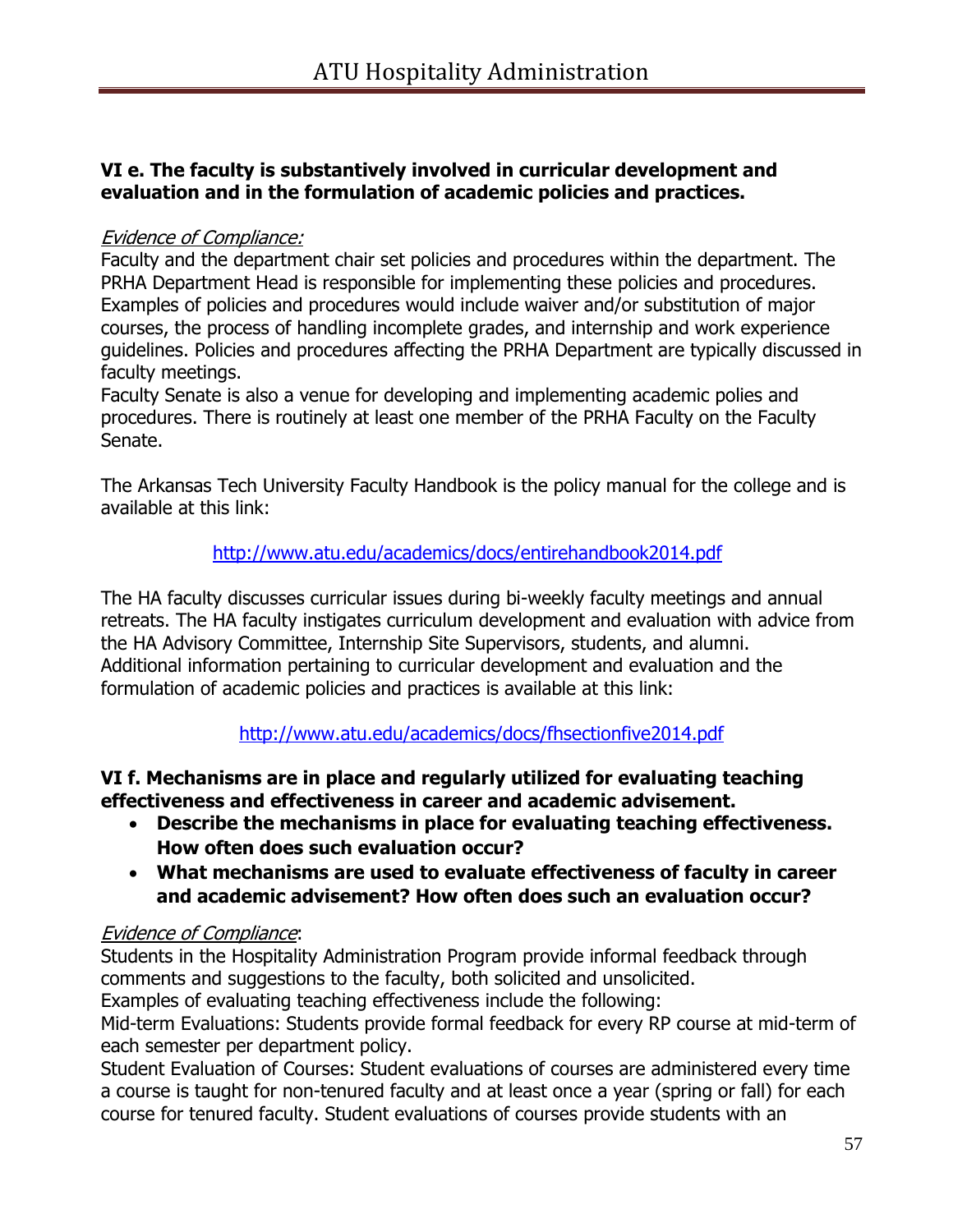opportunity to give feedback to instructors. Additional information pertaining to the administration and utilization of Student Evaluation of Courses is available at the following link:

<http://www.atu.edu/academics/docs/entirehandbook2014.pdf> (page 67)

Peer Evaluation of Teaching: There is a departmental Peer Evaluation Committee consisting of senior faculty in the PRHA Department and senior faculty outside of the department who evaluate each faculty member's teaching each spring. Each faculty member submits a teaching portfolio to the Peer Review Committee, made up of 4-6 senior faculty members, who complete a formative evaluation of the faculty member's teaching effectiveness after reviewing the portfolio and meeting with each faculty member individually.

Information pertaining to Peer Evaluation of Teaching and Annual Faculty Evaluations is available at the following link:

<http://www.atu.edu/academics/docs/entirehandbook2014.pdf> (page 64)

Arkansas Tech University places a heavy emphasis on advising as an important aspect of teaching for faculty and an important part of the educational experience for students. Hospitality Administration students are normally assigned to a faculty advisor based on their emphasis or interest. Every attempt is made to assign advisees equally among full time faculty. However, even though students are assigned to a faculty advisor, students may seek academic advising from any of the full time HA faculty. Occasionally, students request and are granted a change of advisor for whatever reason.

Arkansas Tech University requires that degree audits be completed for each student at least 3 semesters prior to graduation. The degree audit is completed by the faculty advisor and is facilitated by the Academic Advising Transcript that is produced by the online BANNER advising system. Once the degree audit is completed, it is checked and signed by the student, checked and signed by the Department Head, and then it is sent to the Dean's office where it is checked for errors and if correct signed by the Dean.

The degree audit is then sent to the Registrar's office for the final check and approval. The formal degree audit process provides a check and balance system for faculty advising and makes changes, if needed in advising. Graduation check lists (currently in the process of being revised by the Registrar), developed by the Registrar's office for each emphasis in the Hospitality Administration degree program, are used to advise students throughout their degree process so there is continuity throughout the advising and degree audit process.

The academic curricula are also outlined, by semester, in the Arkansas Tech University undergraduate catalog to allow students to follow the sequence of courses, suggested course loads and choices for electives for each emphasis.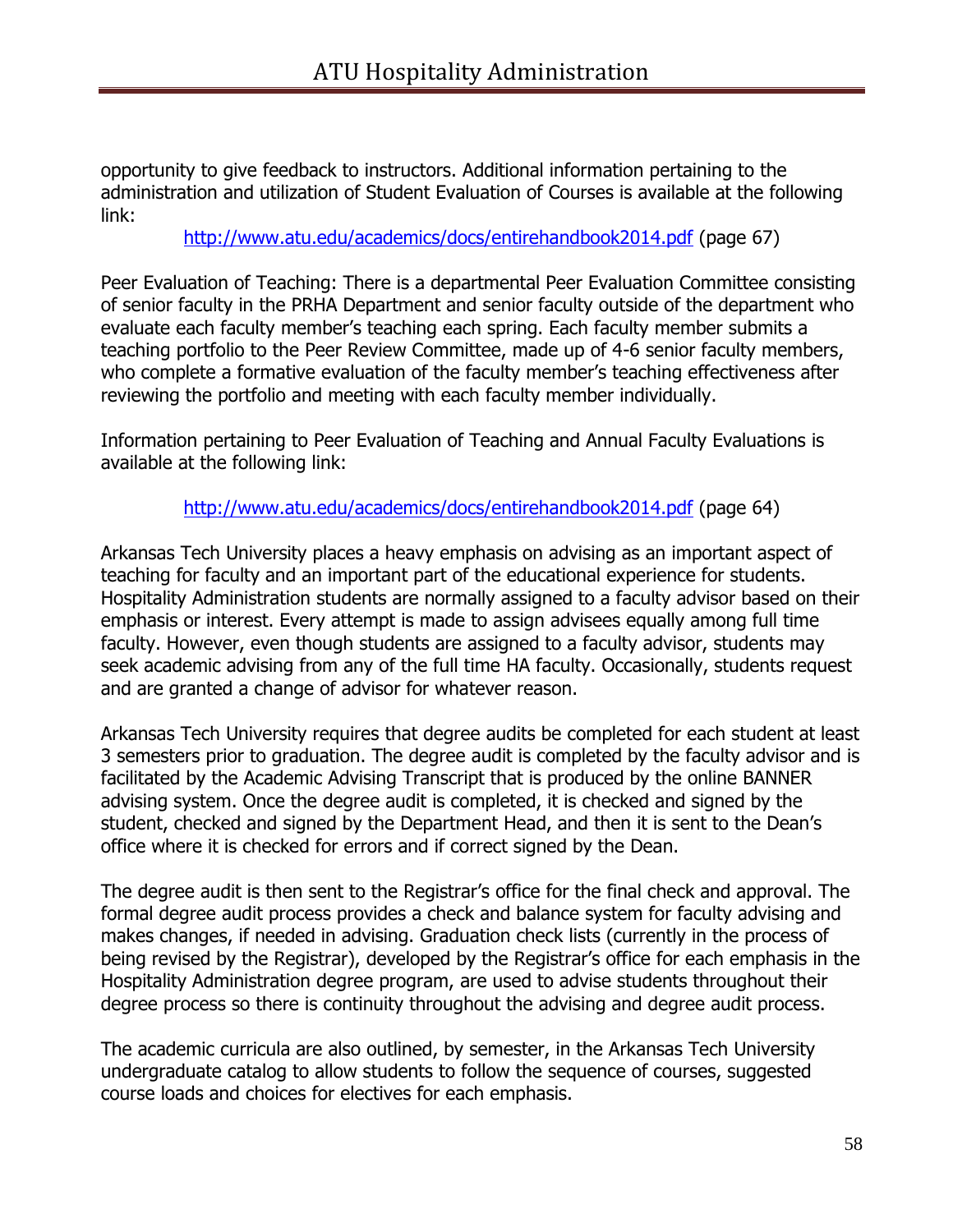Current advising in the Hospitality Administration Program is comprised of the following:

- One-on-one meetings with faculty advisor and student at least 2 times per year
- BANNER Degree Evaluation and transcript available to faculty and students, providing real-time program progress
- Degree planning and degree audit with advisor
- Pre-internship checklist to audit eligibility for the internship semester

The current ratio of faculty advisors to advisees is approximately 30-40 students to one faculty advisor. Only full time faculty is assigned advising responsibility. Students are encouraged to visit their faculty advisor as needed and at least 30 minutes are scheduled and reserved for each advisee for pre-registration advising in April and November.

Currently students are asked to complete a short paper survey on their academic advising experience and leave it in the office with the PRHA Administrative Specialist. The surveys are then reviewed by the Department Head and discussed in a faculty meeting.

Through various courses and advisement, the Hospitality Administration Program provides students with information regarding career opportunities and settings. In addition to this information, the HA Program maintains up-to-date job information and postings on the Parks, Recreation, and Hospitality Administration web site. This information is available at the following link:

# <http://www.atu.edu/prha/jobads.php>

Arkansas Tech University's Norman Career Services provides career development and employment opportunities through a variety of services, including workshops, campus interviews, career fairs, and employment referrals. Its staff help students explore career opportunities; learn resume writing, interviewing, and other job hunting skills; identify potential employment opportunities; and provides access to a range of part-time positions, job shadowing opportunities, and internships. Additional information on Norman Career Services is available at this link:

#### <http://www.atu.edu/career/>

Presently there is no mechanism in place to evaluate career advisement. However, Norman Career Services is in the process of addressing this issue and is looking into purchasing software that would assist with this task. This is also something that needs to be addressed in a senior exit interview and/or alumni survey in the future.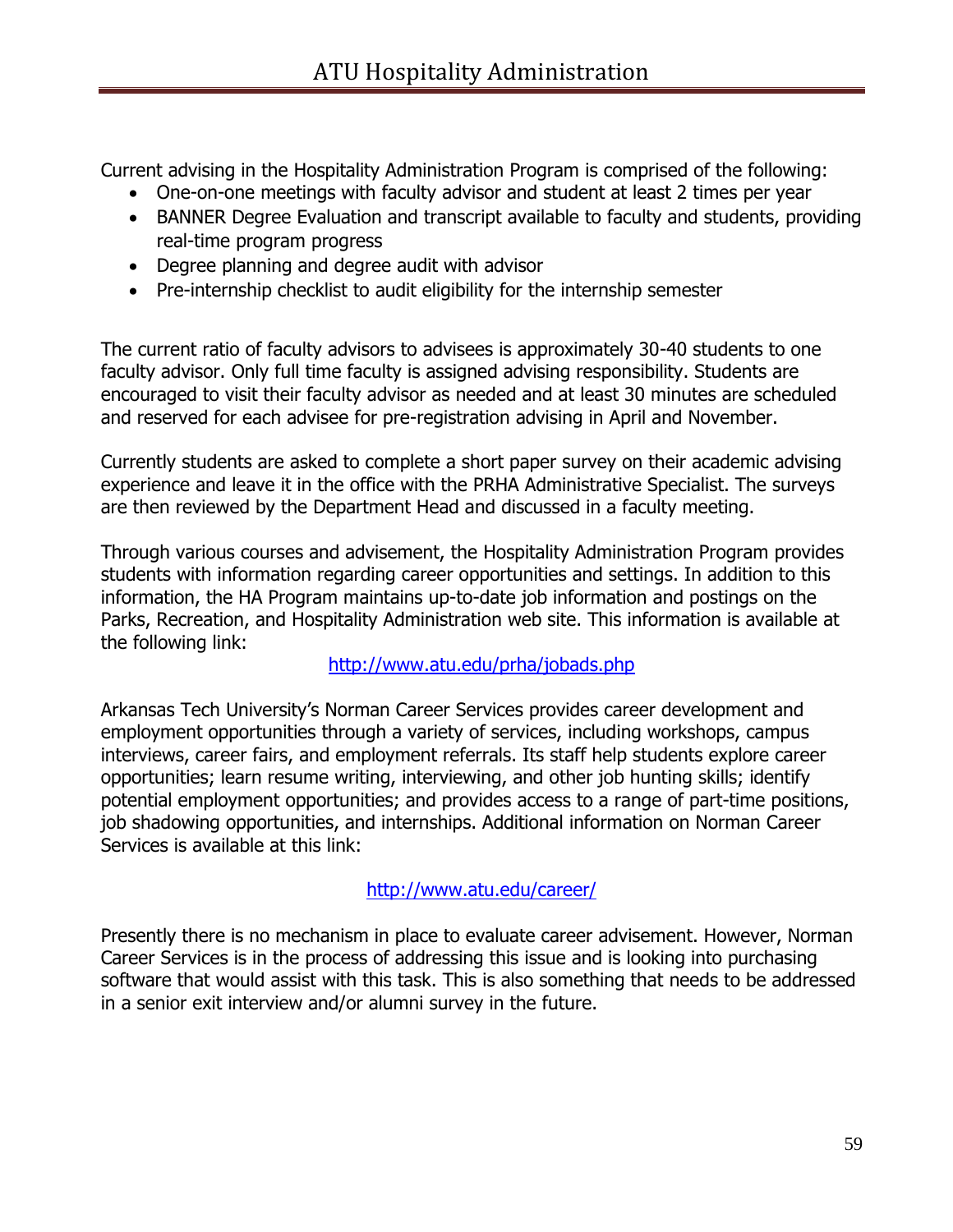# **VI g. Program core requirements are taught by full-time faculty.**

#### Evidence of Compliance:

As indicated in Table 6.2 93% of the professional core courses are taught by full-time faculty members.

| <b>Instructors for HA Program Core Requirements</b> |                                                |                                    |  |  |
|-----------------------------------------------------|------------------------------------------------|------------------------------------|--|--|
| Course #                                            | <b>Course Title</b>                            | Instructor(s)                      |  |  |
| HA 1043                                             | <b>Introduction to Hospitality Management</b>  | West, Howell                       |  |  |
| HA 1063                                             | <b>Hospitality Technology</b>                  | D. Lee                             |  |  |
| <b>HA 2003</b>                                      | <b>Cost Controls</b>                           | S. Lee                             |  |  |
| HA 2023                                             | Hospitality Supervision and Leadership         | West                               |  |  |
| HA 2053                                             | <b>Work Experience</b>                         | D. Lee, S. Lee, and West           |  |  |
| HA 2063                                             | <b>Guest Service Management</b>                | D. Lee                             |  |  |
| HA 4001                                             | Internship Preparation                         | McMahan                            |  |  |
| HA 4013                                             | <b>Hospitality Marketing and Sales</b>         | West, D. Lee                       |  |  |
| HA 4023                                             | Hospitality Facilities Management and Design   | West                               |  |  |
| HA 4033                                             | Legal Aspects of Hospitality Administration    | <b>McCarter</b>                    |  |  |
| HA 4073                                             | <b>Hospitality Financial Analysis</b>          | D. Lee                             |  |  |
| HA 4113                                             | Personnel Management in PRHA                   | D. Lee, S. Lee                     |  |  |
| HA 4203                                             | <b>Hospitality Operational Problem Solving</b> | West                               |  |  |
| <b>HA 4116</b>                                      | Internship                                     | D. Lee, S. Lee. West, &<br>McMahan |  |  |

**Table 6.2**

### **VI h. There is an appropriate balance between full-time and part-time faculty to enable the program's objectives to be realized.**

#### Evidence of Compliance:

Yes, there is an appropriate balance between full-time and part-time faculty to enable the program's objectives to be met. The majority of the classes in the HA Program are currently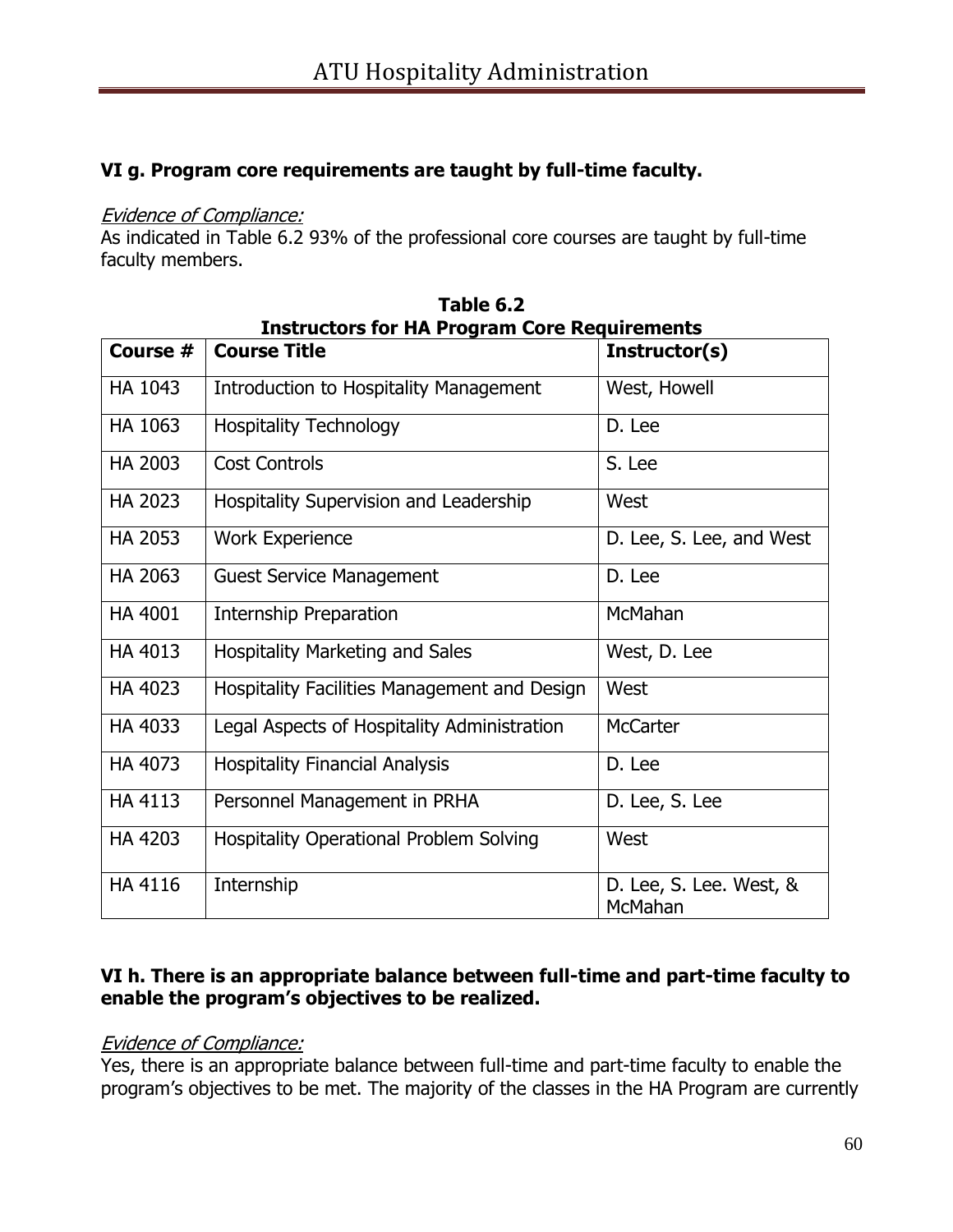being taught by full-time faculty. The HA Program only employs four adjunct faculty members.

### **VI i. Members of the faculty demonstrate continuous professional growth, productivity, and enhancement of experience in their areas of expertise.**

#### Evidence of Compliance:

Faculty members in the Hospitality Administration Program actively participate in continuing professional development. Details on the level of professional activity are provided in faculty vitae. Faculty members regularly attend and participate in local, regional, and national conferences. Faculty members maintain memberships in a variety of professional organizations.

Faculty vitae are located at the following link:

### [http://www.atu.edu/prha/Faculty\\_Vitae\\_DLee.php](http://www.atu.edu/prha/Faculty_Vitae_DLee.php)

#### **VI j. There is evidence that the professional development of the faculty is encouraged, supported, and evaluated.**

#### Evidence of Compliance:

Members of the faculty of the Hospitality Administration Program have the same professional development opportunities as all other faculty in the University. Faculty members regularly attend and participate in on-campus workshops, local, state, and national conferences. Faculty members attain and maintain various certifications, secure and maintain memberships in professional organizations, host and or/present workshops or seminars, and maintain subscriptions to professional publications. See faculty vitae for further details.

An important professional development resource is the opportunity to apply for and receive a professional development grant. These grants allow faculty members to conduct research, pursue an academically creative idea, or attend a professional enhancement activity. More information on Professional Development Grants is available at this link:

[http://www.atu.edu/research/faculty\\_dev.php](http://www.atu.edu/research/faculty_dev.php)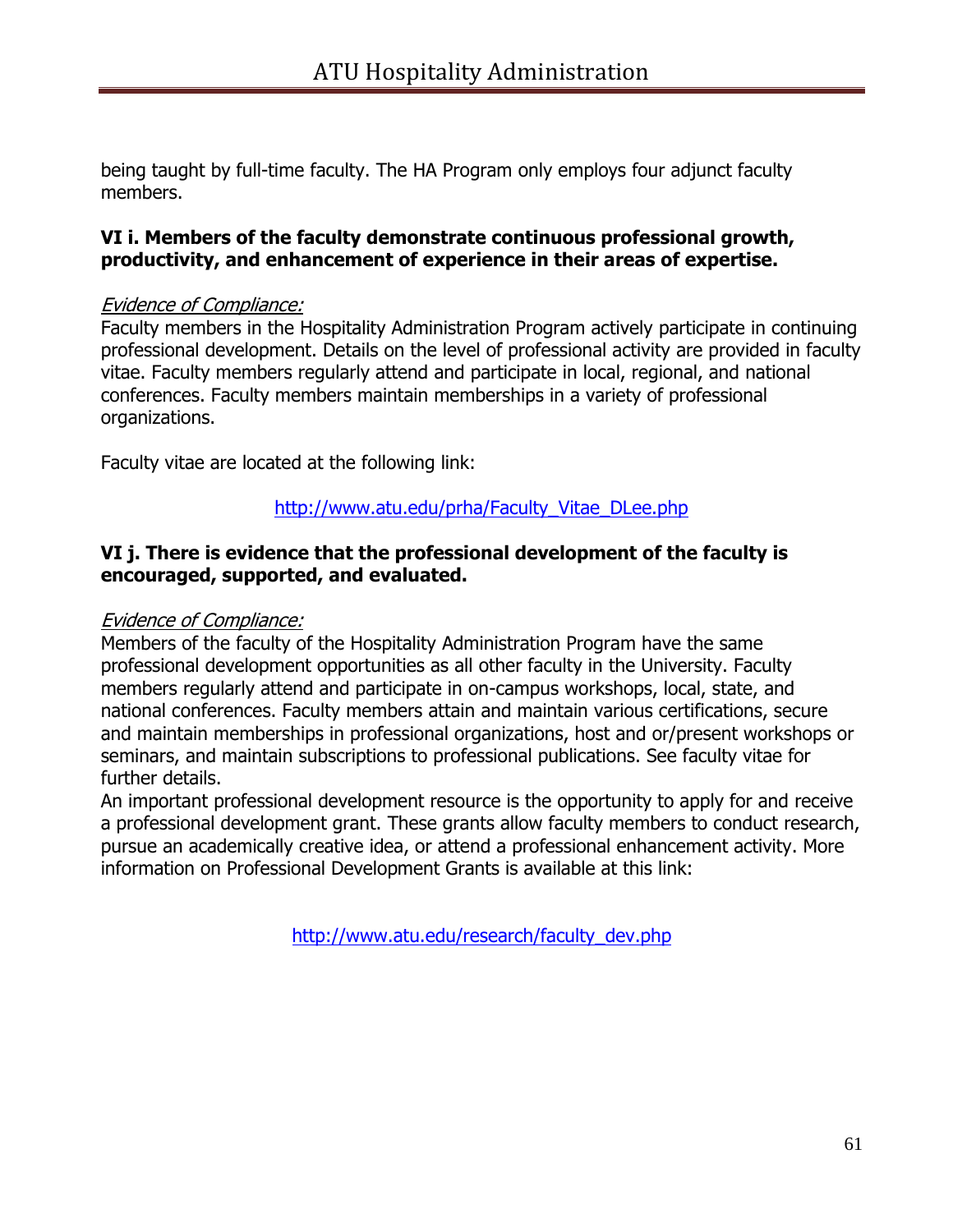# **Strengths and Weaknesses of Instructional Resources:**

Some of the strengths of the Hospitality Administration Program in terms of instructional resources would include the following:

- 1. The number of HA faculty positions has increased over the years, with two full-time faculty positions being added in 2005.
- 2. A new position was just created for a full-time Instructor/Event Coordinator with this person coming on board in Fall 2014.
- 3. The flexibility of the HA faculty to teach a variety of classes.
- 4. We are fortunate to have a full-time Administrative Specialist, some other departments have to share administrative support.

Some of the weaknesses of the Hospitality Administration Program in terms of instructional resources would include the following:

- 1. Finding qualified HA faculty with terminal degrees has been a challenge.
- 2. Low salaries. ATU is lagging behind the norm on faculty salaries.
- 3. Providing time for faculty to participate in scholarly activity in a university which emphasizes teaching is a challenge.

# **Plan of Action**

- 1. Continue to recruit qualified HA faculty with terminal degrees. At this time we are currently advertising for a fifth HA faculty member and hope to find someone with a terminal degree.
- 2. Continue to address the issue of low salaries at ATU. We have a new University President who has briefly addressed this issue, so hopefully she will be able to find a solution to the problem.
- 3. As mentioned previously, we have a new University President and hopes are that she will address the issue of release time for scholarly activity.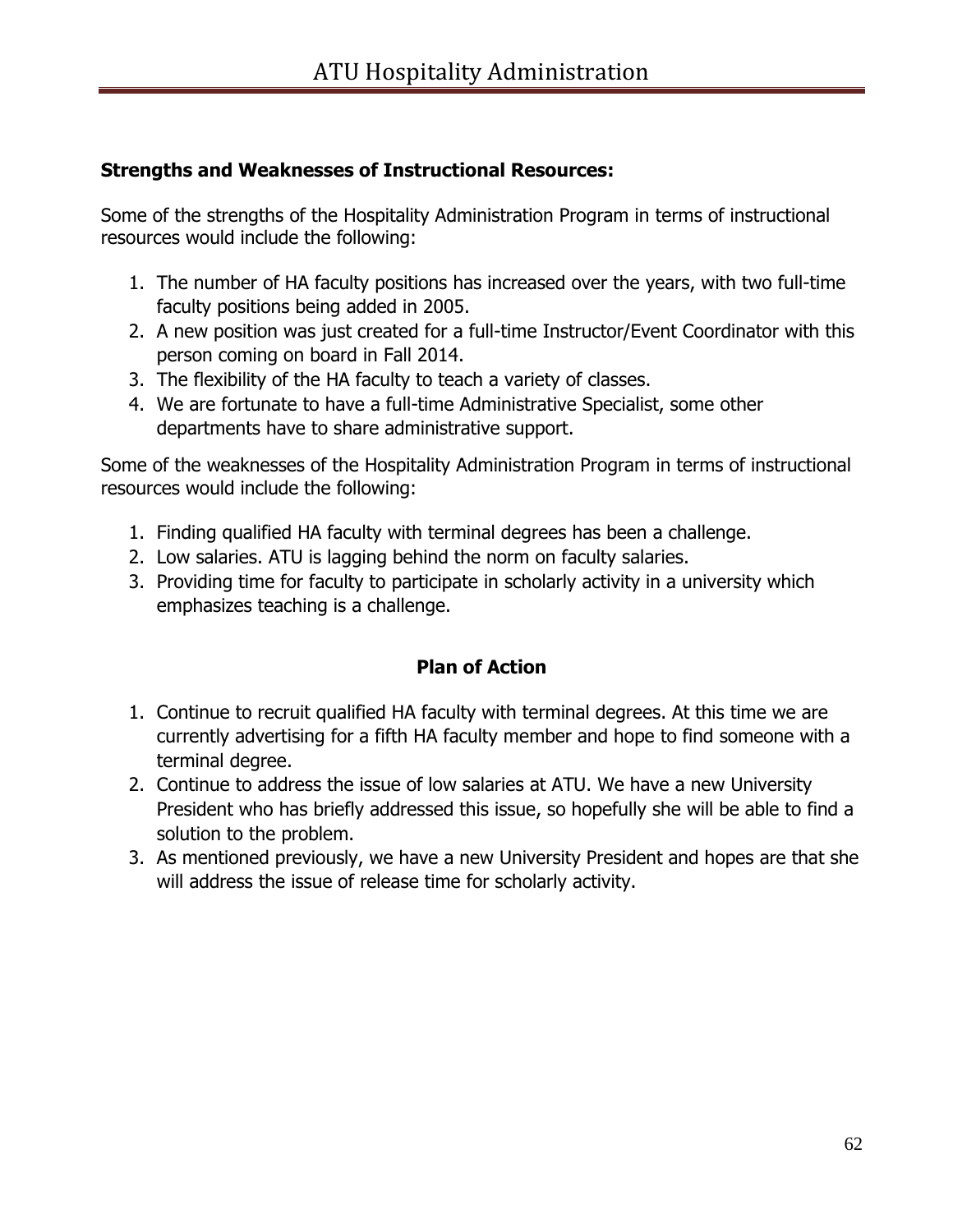# **VII. Student Support Services**

### **Standards**

**VII a. Accurate and clearly stated information about admission, progression, retention, dismissal, and graduation requirements is available in written form and on-line. These requirements meet or exceed the minimum standards or the parent institution.** 

- **Describe how the program communicates to its students concerning its academic policies and procedures. This would include information about the program's admission, progression, retention, dismissal, and graduation requirements.**
- **Describe, if applicable, the program's policies and procedures governing the number of hours a student can receive credit for activities outside the classroom such as life experience, fieldwork, directed study, etc.**

### Evidence of Compliance:

Most communication from faculty and/or staff will sent through the student's official Tech email address. All freshmen go through a required orientation at the beginning of their freshman year in which university policies and procedures are covered. The Hospitality Administration Program adheres to the written policies and procedures for admission, progression, retention, dismissal, and graduation requirements established by the University. These policies and procedures are outlined in the Undergraduate catalog, on the ATU Admissions website, and in the Student Handbook.

Admission requirements are available at the following links:

<http://www.atu.edu/academics/catalog/admission.html>

<http://www.atu.edu/admissions/requirements.php>

<http://issuu.com/arkansastechuniversity/docs/studenthandbook2014>

Retention and dismissal requirements are available at the following link:

<http://www.atu.edu/academics/catalog/regulations-procedures.html>

Graduation of HA students has always been a priority of the Program. The HA faculty takes pride in getting to know the students and seeing the students succeed. If a student is looking to drop out, the faculty will do what they can to intervene and to help the student to find a solution to the problem and keep them in school it at all possible.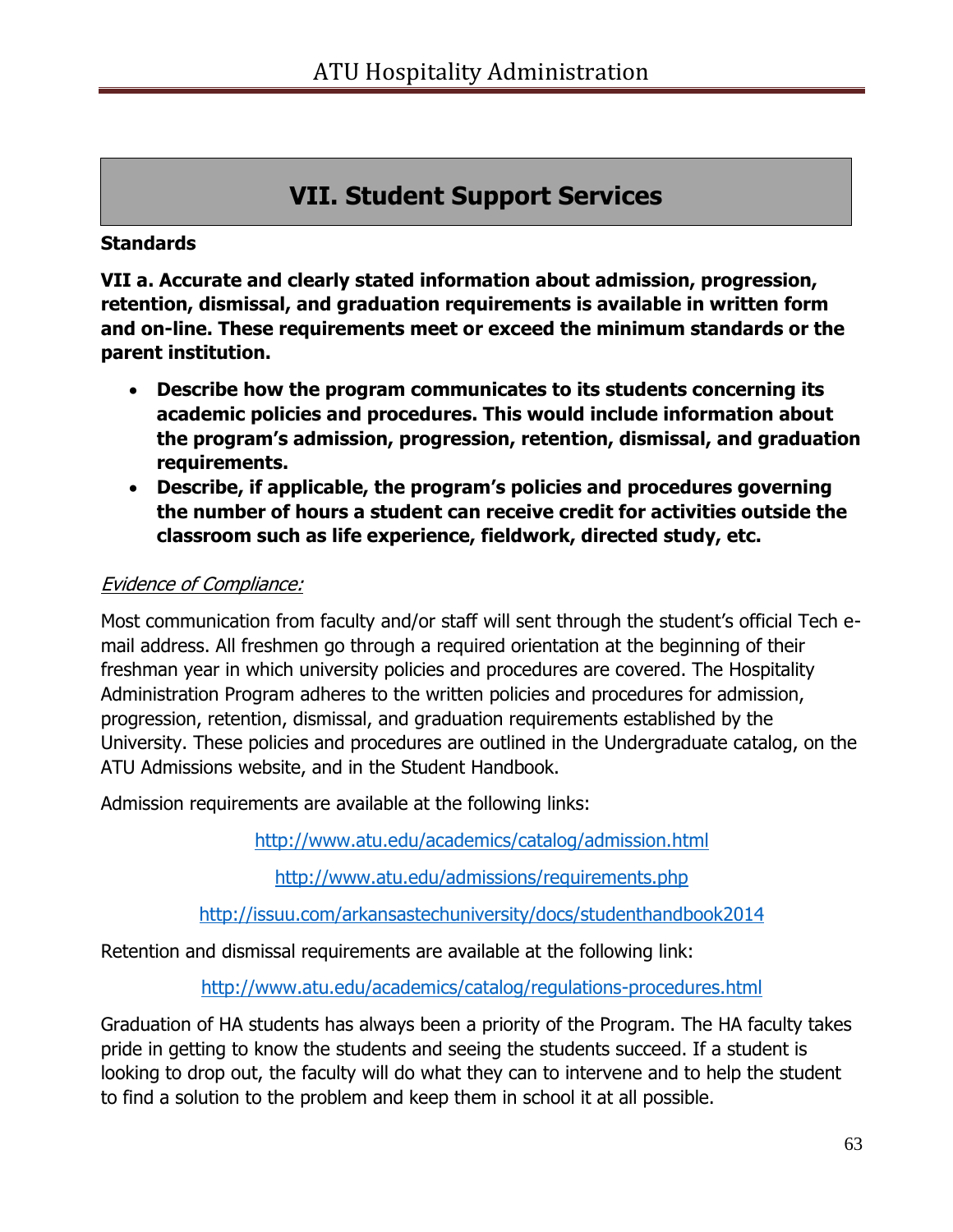Arkansas Tech University has a retention plan in place and has won a national award for their retention efforts. In August 2005 a Director of Retention Services was hired to oversee the Bridge to Excellence (B2E) program. In the B2E program, Arkansas Tech University faculty members volunteer to serve as mentors to the freshmen working with them to keep them in school during their freshman year when the dropout rate is high. The B2E program's continuing goals include: (1) increasing Arkansas Tech University's freshmen retention rate, (2) boosting freshmen participants' GPA's and (3) and improving Arkansas Tech University's graduation rates. The Bridge to Excellence (B2E) Year 12 (Fall 12) reports is available at the following link:

#### [http://www.atu.edu/ir/docs/retention-info/retention-bridge/B2E\\_Year12.pdf](http://www.atu.edu/ir/docs/retention-info/retention-bridge/B2E_Year12.pdf)

Additional information pertaining to the Bridge to Excellence Mentoring Program can be found at the following link:

# <http://www.atu.edu/b2e/>

ATU is also fortunate to provide a Student Support Services Program. The Student Support Services Program is a federally funded TRIO Program. The mission of the ATU Student Services Program is to increase the retention and graduation rates among the program participants by providing comprehensive, individualized academic support.

Additional information on the ATU Student Support Services Program can be found at the following link:

# <http://www.atu.edu/sss/>

Information pertaining to ATU graduation requirements is included at the following link:

# <http://www.atu.edu/academics/catalog/graduation-requirements.html>

Hospitality Administration students may enroll in HA 2053 Work Experience and receive 3 credit hours for 100 hours of supervised work with a hospitality organization or agency approved by the ATU HA faculty. HA 2053 Work Experience is required for all HA majors and minors. All HA majors are required to complete HA 4116 Internship. this 6 credit hour course requires 12-14 hours and 560 hours of professional, supervised work at a hospitality agency or organization chosen by the student and approved by the HA faculty and PRHA Department Chair. No credit is given for prior work experience when the student was not enrolled in the class. Both Work Experience and Internship are closely supervised by a HA faculty member and an agency supervisor with weekly reports submitted by the student and a final report at the conclusion of the experience.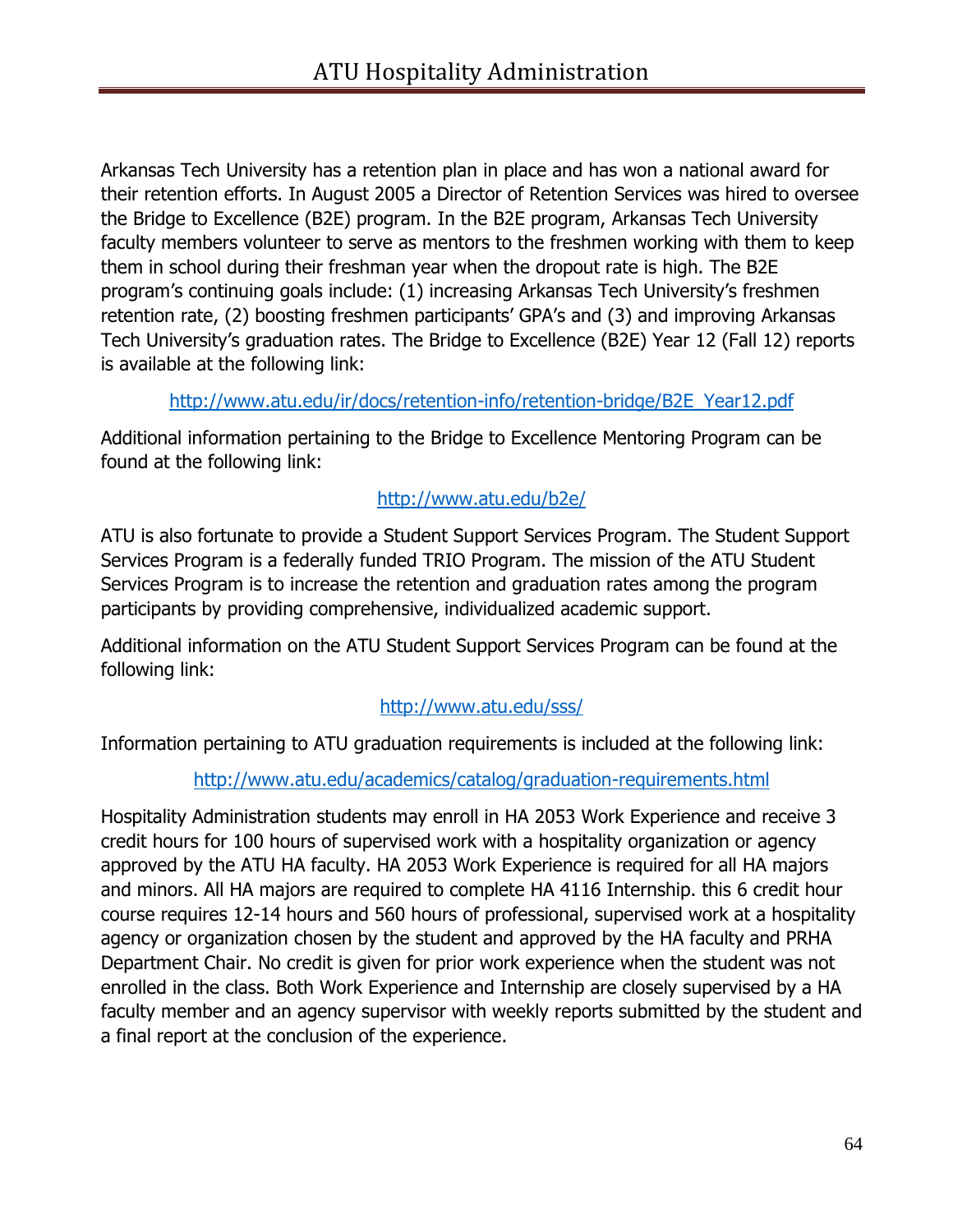**VII b. Transfer credit is granted for courses taken at another institution only when the course work and the level of the transfer applicant's achievement permits the student to complete satisfactorily the remaining upper division professional course work.** 

 **Describe the program's transfer/change of major policies and practices from both within the institution and from another institution.** 

The Hospitality Administration Program adheres to the written policies and procedures for transfer credit that are established by the University. These policies and procedures are outlined in the Undergraduate catalog and on the ATU Admissions website.

Arkansas Tech University has articulation agreements with a number of two year colleges and four-year institutions within and outside the State of Arkansas. No lower division courses are transferred for upper division courses. No college credit is given for prior work experience or life experience. ATU does have an articulation agreement with 13 high schools and vocational-technical schools in Arkansas offering the ProStart foodservice and Lodging Management Program. This articulation allows concurrent high school/college credit for lower division courses that can be verified by the school where the student completed the curricula. There are certain criteria that must be met to receive college credit, such as a minimum course grade or certification.

Additional information pertaining to transfer credit is included at the following links:

<http://www.atu.edu/academics/catalog/admission.html>

<http://www.atu.edu/registrar/transfer.php>

Information on transferring credit earned from a foreign/international institution can be found at the following link:

# [http://www.atu.edu/registrar/transfer\\_credit\\_foreign.php](http://www.atu.edu/registrar/transfer_credit_foreign.php)

# **VII c. Opportunities for appropriate and confidential academic advising and counseling are available.**

#### Evidence of Compliance:

Arkansas Tech University places a heavy emphasis on advising as an important aspect of teaching for faculty and an important part of the educational experience for students. Hospitality Administration students are normally assigned to a faculty advisor once they have earned 59 plus hours based on their emphasis or interest. Freshmen and sophomore students are advised in the ATU Academic Advising Center. Every attempt is made to assign advisees equally among full time faculty.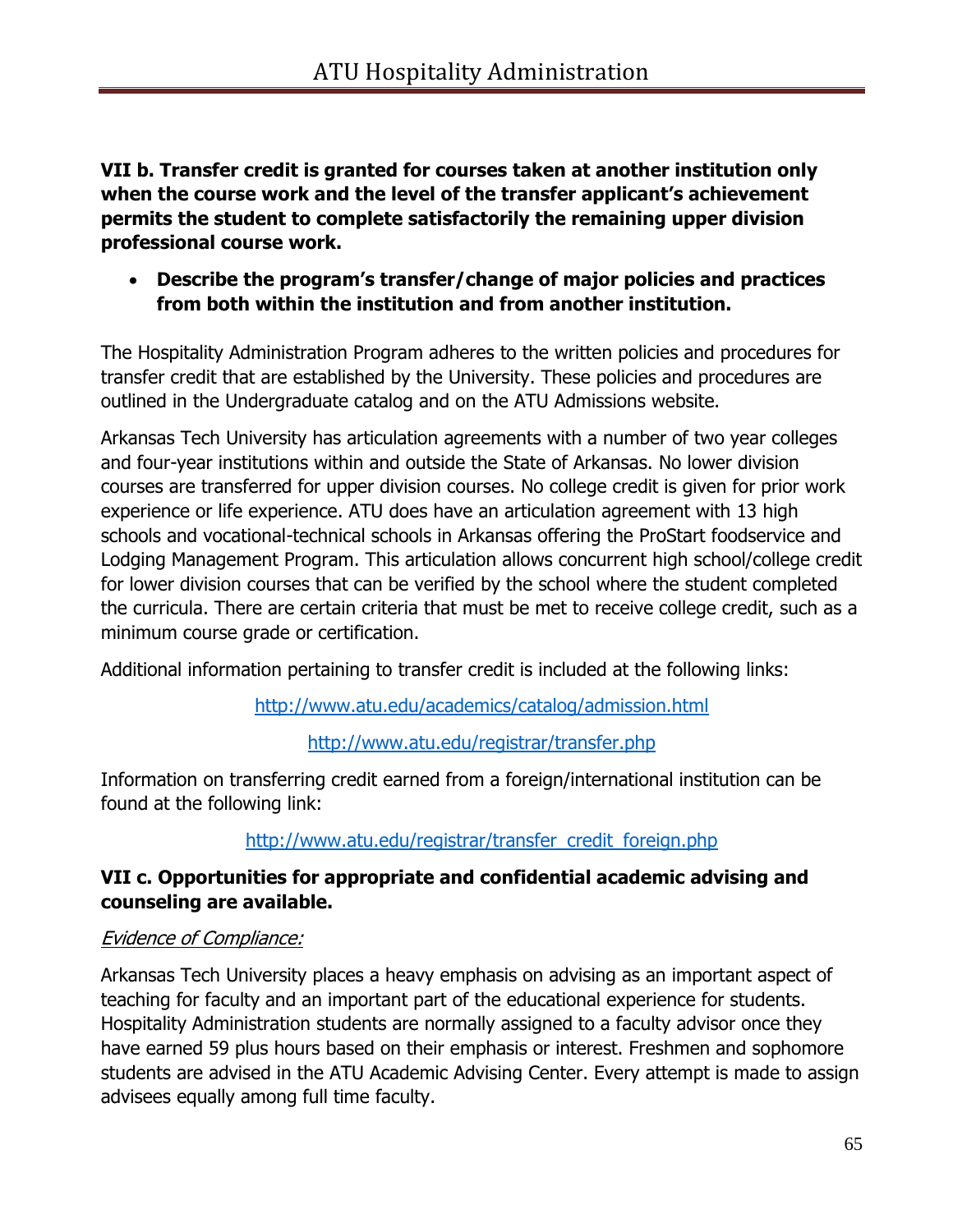However, even though students are assigned to a faculty advisor, students may seek academic advising from any of the full time HA faculty. Occasionally, students request and are granted a change of advisor for whatever reason.

Arkansas Tech University requires that degree audits be completed for each student at least 3 semesters prior to graduation. The degree audit is completed by the faculty advisor and is facilitated by the Academic Advising Transcript that is produced by the online BANNER advising system. Once the degree audit is completed, it is checked and signed by the student, checked and signed by the Department Head, and then it is sent to the Dean's office where it is checked for errors and if correct signed by the Dean. The degree audit is then sent to the Registrar's office for the final check and approval.

The formal degree audit process provides a check and balance system for faculty advising and makes changes, if needed in advising. Graduation check lists (currently in the process of being revised by the Registrar), developed by the Registrar's office for each emphasis in the Recreation and Park Administration degree program, are used to advise students throughout their degree process so there is continuity throughout the advising and degree audit process. The academic curricula are also outlined, by semester, in the Arkansas Tech University undergraduate catalog to allow students to follow the sequence of courses, suggested course loads and choices for electives for each emphasis.

Current advising in the Hospitality Administration Program is comprised of the following:

- One-on-one meetings with faculty advisor and student at least 2 times per year
- BANNER Degree Evaluation and transcript available to faculty and students, providing real-time program progress
- Degree planning and degree audit with advisor
- Pre-internship checklist to audit eligibility for the internship semester

The current ratio of faculty advisors to advisees is approximately 25-30 students to one faculty advisor. Only full time faculty is assigned advising responsibility. Students are encouraged to visit their faculty advisor as needed and at least 30 minutes are scheduled and reserved for each advisee for pre-registration advising in April and November.

Each of the HA faculty members have their own office which allows for confidential academic advising and career counseling.

In addition to the Hospitality Administration Program resources, Arkansas Tech University has established the Roy and Christine Sturgis Academic Advising Center. This center has numerous resources to assist entering freshmen, sophomores, transfer students, and undeclared majors in enrolling in classes and understanding degree requirements. The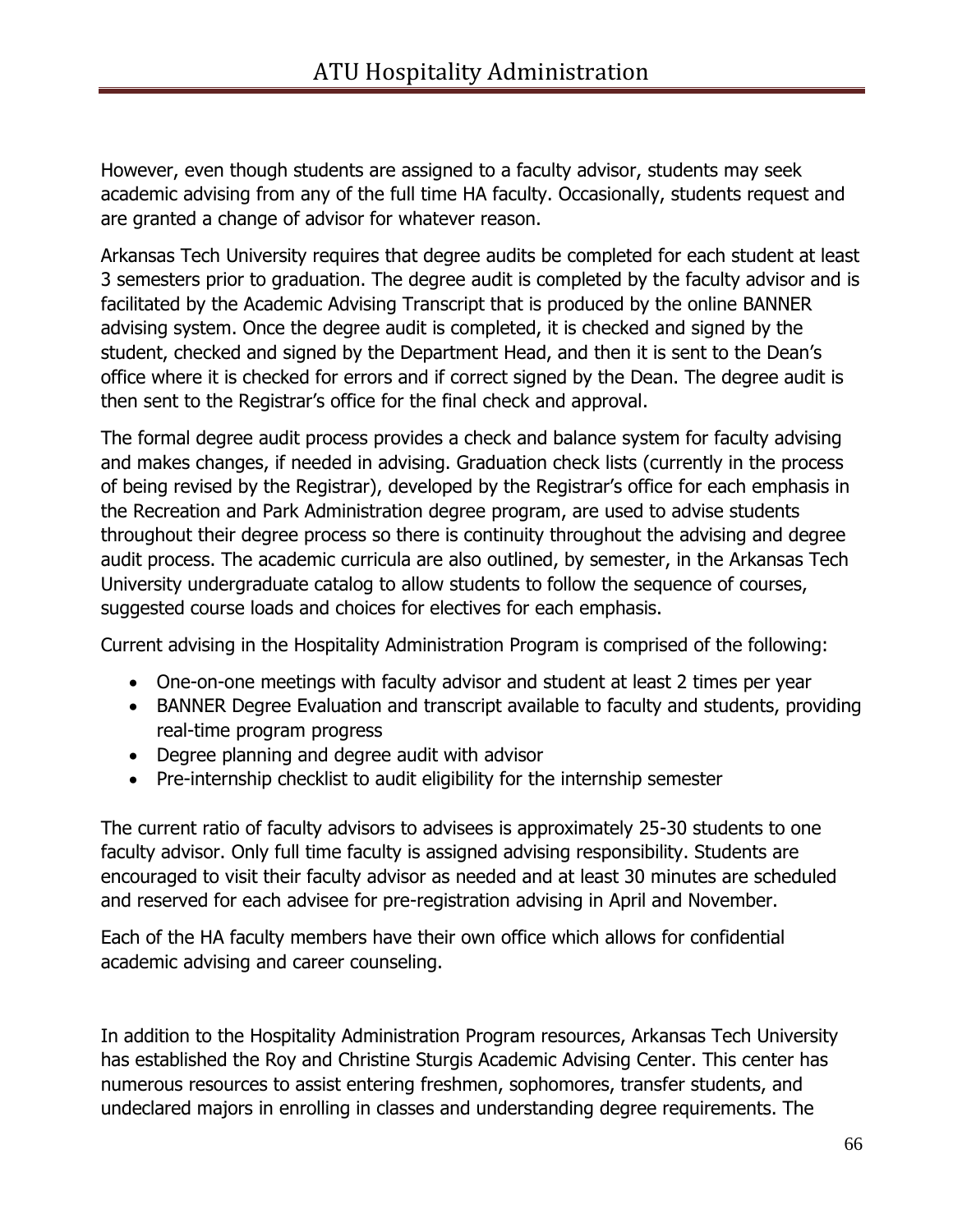center also provides additional resources for students pertaining to other aspects of college life. More information on the Academic Advising Center is available at this link:

### <http://www.atu.edu/advising/index.php>

According to the ATU Academic Advising Center website "All first-time, incoming freshmen complete their first academic advising appointment and register for classes in the Academic Advising Center (AAC). Beginning Fall 2013, all freshmen (excluding the College of Professional Studies) will continue to be advised by the AAC's professional staff until sixty (60) credit hours are completed. At the completion of 60 credit hours, students will be aided by the AAC advisor in the transition to a faculty advisor. For students coming to Arkansas Tech before Fall 2013, all undeclared students will be advised in the Academic Advising Center. After changing a major or declaring a major, students may call or go by the department of their major to ask the name of their advisor."

Additional resources for counseling services are available on the ATU campus. The ATU Health and Wellness Center provides a wide range of primary health care and wellness educational programming, consultation, and referral services that meet the particular needs of today's students. The link to the ATU Health Center is:

### <http://www.atu.edu/hwc/>

The ATU Counseling Center provides a wide range of free and confidential counseling, consultation and outreach services to the Tech community. The Counseling Center provides professional personal and group counseling services free to enrolled ATU students. The Center also provides outreach programming and a number of print and media resources. The link to the ATU Counseling Center is:

<http://www.atu.edu/cslcenter/services.php>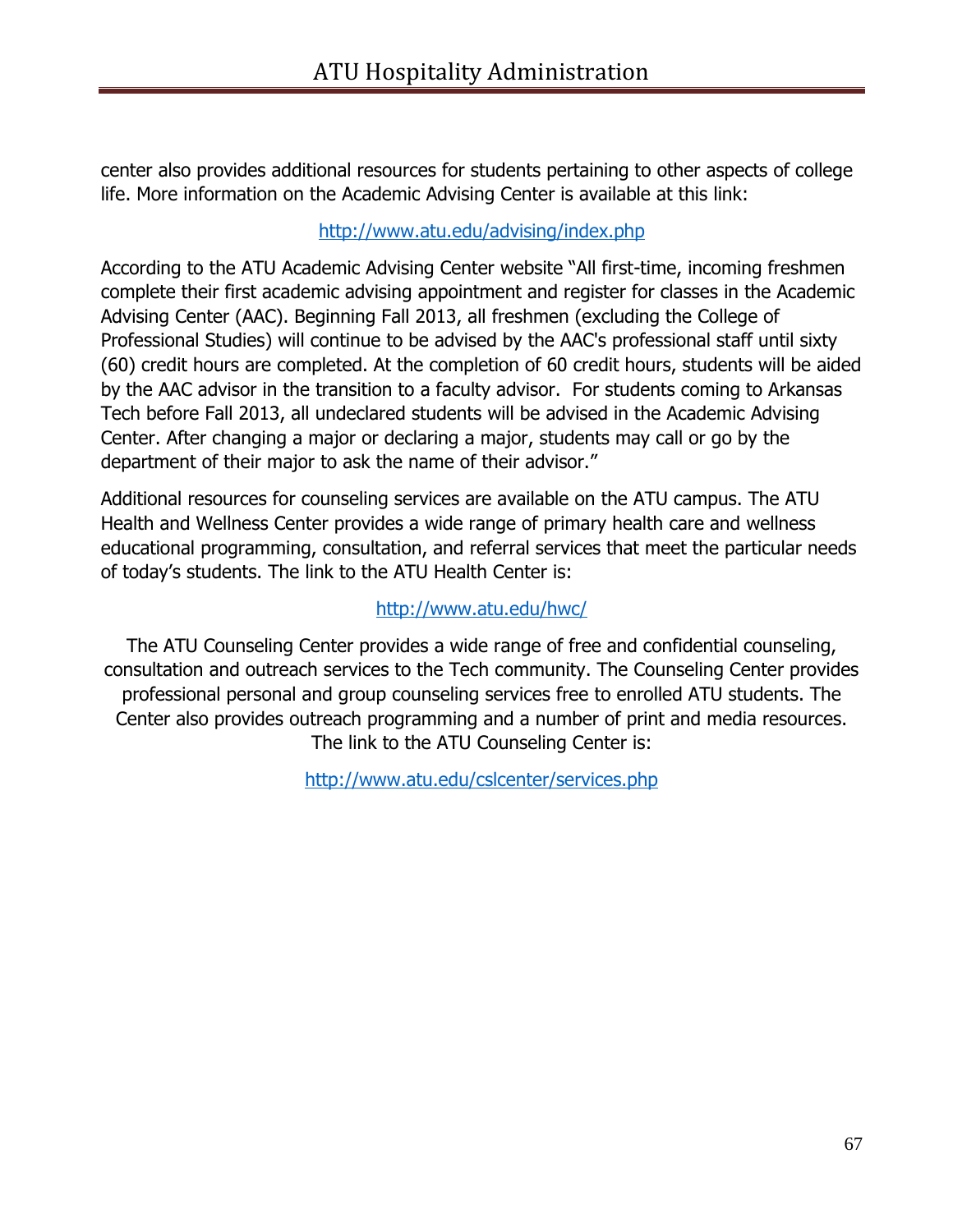**VII d. Opportunities exist for students to receive exposure to career preparation services.**

- **Describe the efforts of the program to enable the student to develop an awareness of the values and norms of the hospitality industry.**
- **Are there career symposiums with hospitality industry or career fairs available?**
- **Is there a career advisement and placement center? Are the services offered appropriate and adequate to serve the mission of the program and the needs of the students?**

# Evidence of Compliance:

The dynamics, values, and norms of the hospitality industry are discussed in virtually every class in the HA Program. All of the HA faculty have industry experience; such as lodging, food service, and convention management and can share/relate those experiences to the students in their classes.

Through various courses and advisement, the Hospitality Administration Program provides students with information regarding career opportunities and potential career settings. In addition to this information, the HA Program maintains up-to-date job information and postings on the Parks, Recreation, and Hospitality Administration web site. This information is available at the following link:

# <http://www.atu.edu/prha/jobads.php>

The Hospitality Administration Program's internship selection process also helps students gain skills in career planning and placement. Our internship placement process mimics the job search process. Students must complete resumes and cover letters in HA 4001 Internship Preparation and then in turn send them out to potential internship sites. These agencies may or may not grant interviews, and based on the interview, may or may not extend the offer for an internship placement to the student. Students, in turn, may or may not choose to accept a placement opportunity with a given agency. This system appears to work well and increases our students' confidence in both job-hunting, and in adjusting to the employment process.

Arkansas Tech University's Norman Career Services provides career development and employment opportunities through a variety of services, including workshops, campus interviews, career fairs, and employment referrals. Its staff help students explore career opportunities; learn resume writing, interviewing, and other job hunting skills; identify potential employment opportunities; and provides access to a range of part-time positions,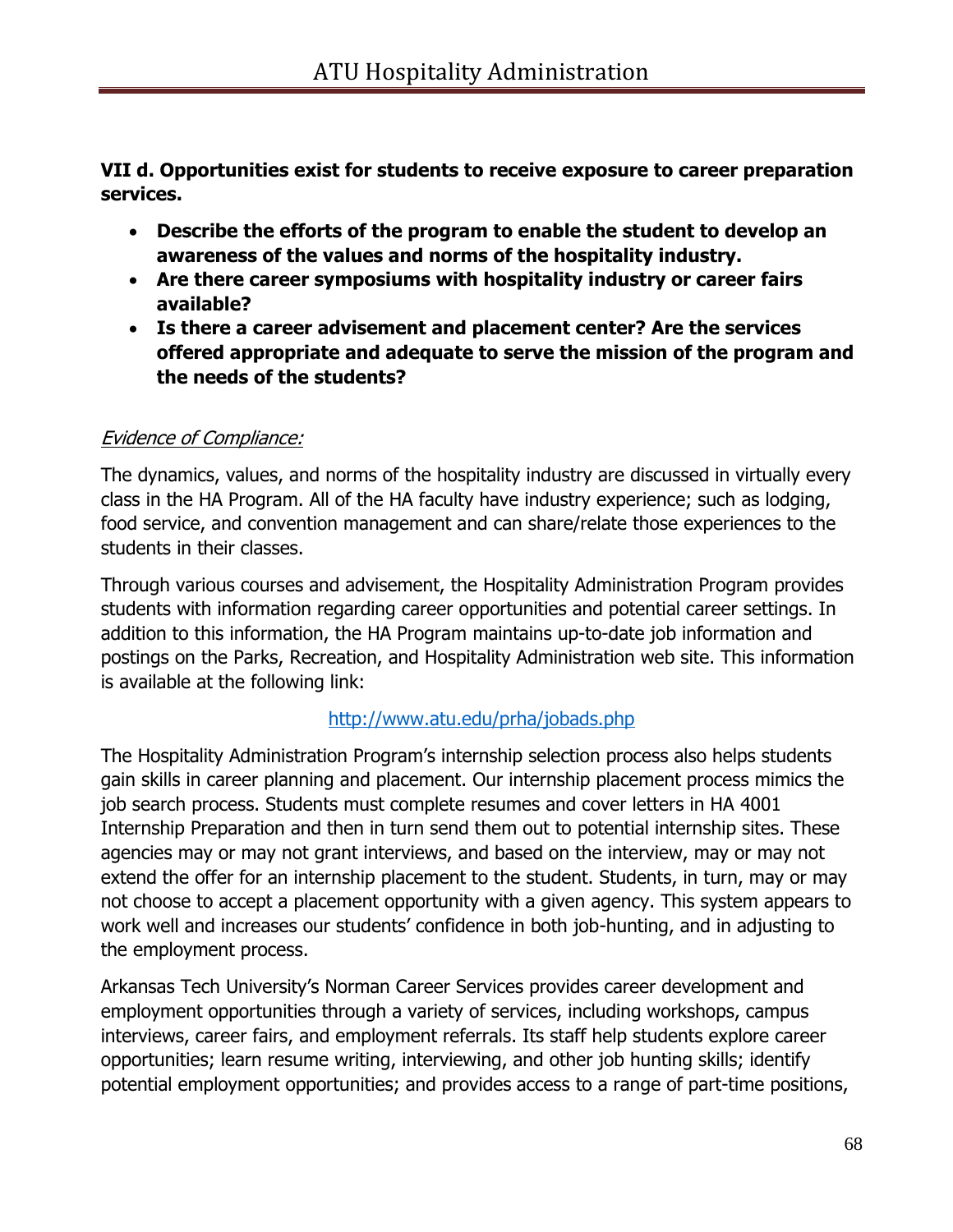job shadowing opportunities, and internships. Additional information on Norman Career Services is available at this link:

# <http://www.atu.edu/career/>

Students in the Parks, Recreation, and Hospitality Administration Department are required to take a 1 credit hour class HA/RP 4001 Internship Preparation. Students are required to enroll in the course the semester prior to their internship as the course is designed to help students prepare for internship, graduation, and employment post-graduation. The class covers such topics as: resume preparation, cover letters, thank-you and follow-up letters, how to interview, professional dress, job searches, and professional portfolios.

Hospitality Administration faculty has always helped direct individual students into career opportunities. Hospitality alumni are a great resource for hiring graduates and also a great resource for networking. Alumni are good about letting HA faculty know about part-time or permanent job openings (and in turn ask that the job announcements be posted on the PRHA web site). We also host a PRHA Department Career Opportunities Day each spring, which affords students in the department the opportunity to network with professionals in the field. This event started out rather small, but has continued to grow and serves as an excellent career development and recruitment venue for both agencies and students.

Also many of the Hospitality students have an opportunity to work in the industry while attending ATU. Some students work with the campus foodservice provider either in the cafeteria or in catering services. We have a number of students that work at Lake Point Conference Center – which is owned and operated by ATU (however, not the PRHA Department). Due to the central location of ATU some of the students may work for one of the numerous Arkansas State Parks (primarily the Lodge at Mount Magazine).

# **VII e. Effective procedures exist to assure the reasonable progress or students toward meeting stated graduation requirements.**

 **Describe the policies and procedures for developing and maintaining satisfactory records for each student in the program. Is this information secure?**

# Evidence of Compliance:

The student's academic records are maintained for advisement purposes in the PRHA Department Office. Student's files include any forms, class schedules, degree checklist, degree audit, transcripts, and other correspondence pertaining to the student. In compliance with Federal and state laws, information from student files is not released without consent from the student. Although students may examine their folders at any time, only the PRHA Department Administrative Assistant, Department Head, or advisor is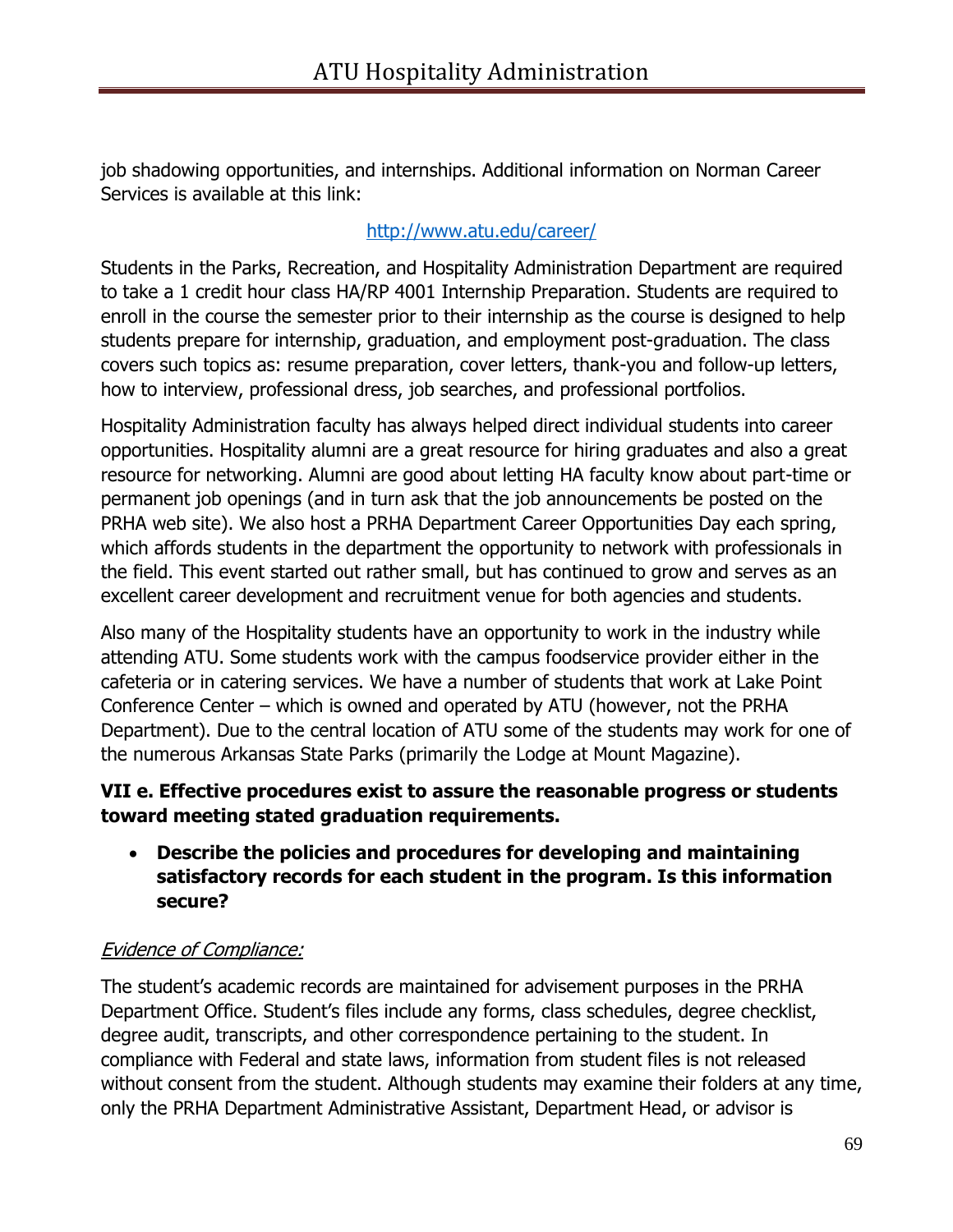permitted to retrieve it for them. These files are kept in a locked office after working hours. This provides confidentiality and security for student files.

All ATU students must file a degree audit at least 3 semesters before graduation. The degree audit is a contract between the student and the University stating what course the student needs to complete to meet graduation requirements. The student must satisfactorily complete the courses listed and the University cannot add, delete, or make changes to the courses on the degree audit after it has been signed by the student, faculty advisor, Department Chair, Dean, and Registrar. If changes are to be made at any level a formal Amendment to the Degree Audit must be filed.

All required forms including Degree Audits, Amendment to Degree Audit, etc. are available at this link:

# <http://www.atu.edu/registrar/forms-faculty.php>

Arkansas Tech University and the PRHA Department adhere to FERPA. Information on this policy is available at this link:

#### <http://www.atu.edu/ucounsel/>

### **VII f. The program maintains an active website that contains updated information including the program overview, mission and learning outcomes, faculty profiles, curricular offerings, academic policies, special events, and student organizations.**

#### Evidence of Compliance:

The PRHA Department does maintain an active website that contains updated information. At times it is difficult to keep the website up-to-date and current, but we have hired a student worker that will work with us to keep the website up-to-date and current

Information pertaining to the HA Program overview can be located at the following link:

#### [http://www.atu.edu/prha/programs\\_hospi.php](http://www.atu.edu/prha/programs_hospi.php)

Information pertaining to the HA mission and learning outcomes can be located at the following link:

#### <http://www.atu.edu/prha/hamission.php>

Information pertaining to faculty profiles can be located at the following link:

<http://www.atu.edu/prha/faculty.php>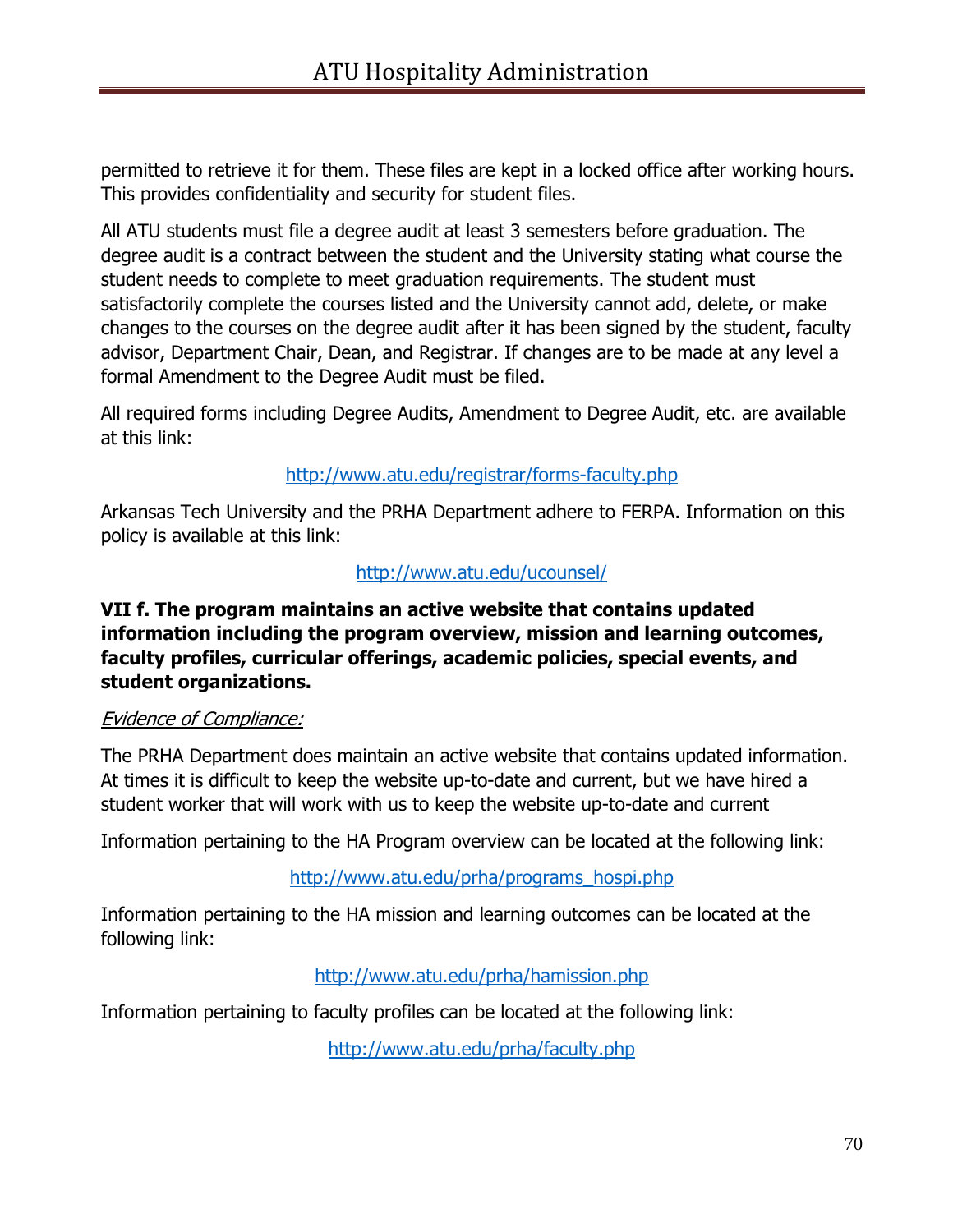Information pertaining to curricular offerings and course descriptions can be located at the following links:

[http://www.atu.edu/academics/catalog/colleges/applied\\_sciences/dept\\_parks\\_rec.html](http://www.atu.edu/academics/catalog/colleges/applied_sciences/dept_parks_rec.html)

<http://www.atu.edu/academics/descriptions/?subject=HA>

Information pertaining to academic policies and procedures can be located at the following link:

<http://www.atu.edu/academics/catalog/regulations-procedures.html>

Information pertaining to Williamson Dining can be located at this link:

<http://www.atu.edu/prha/diningroom.php>

Information pertaining to HA Society (student organization) can be located at this link:

### <http://www.atu.edu/prha/hasociety.php>

### **VII g. Support services are offered for traditional students, non-traditional students, students with special needs, and those students participating in distance education.**

#### Evidence of Compliance:

A variety of support services are offered for traditional students, non-traditional students, students with special needs, and those students participating in distance education.

ATU Student Services consist of a number of departments that provide support to students. The ATU Student Services homepage list all departments that fall under the Student Services umbrella and can be located at this link:

<http://www.atu.edu/studentservices.php>

Tutoring Services are offered for all ATU students through the Doc Bryan Tutoring Center. The Doc Bryan Tutoring Center offers free one-on-one tutoring in Math, Science, English, History, Political Science, and additional courses as needed. Additional information regarding Doc Bryan Tutoring Center can be located at this link:

#### <http://www.atu.edu/studentservices.php>

ATU Student Wellness is comprised of the following departments: Counseling Services, Disability Services, Health Services, and Testing Services.

Further information regarding ATU Counseling Services can be located at this link:

<http://www.atu.edu/cslcenter/>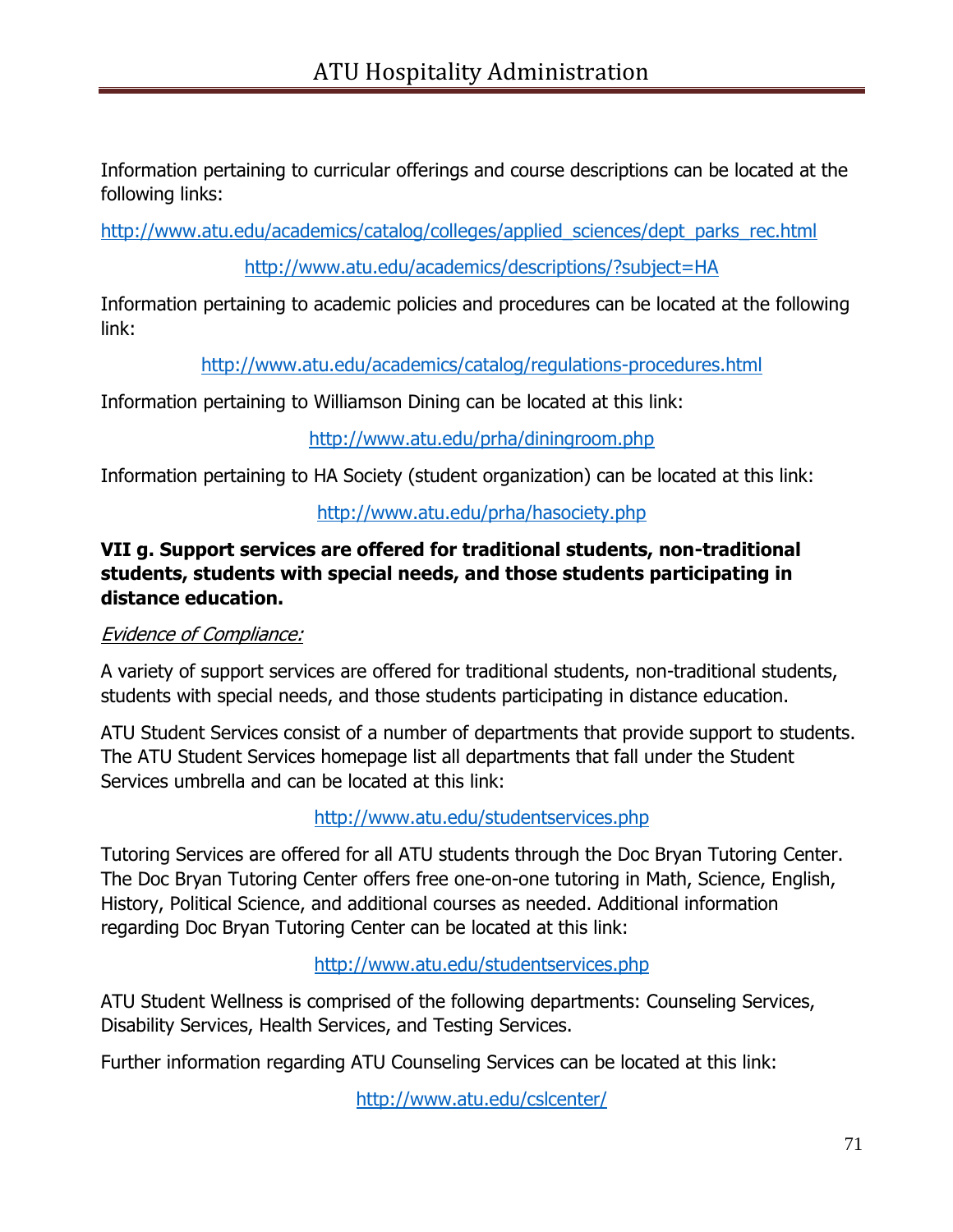Further information regarding Disability Services can be located at this link:

<http://www.atu.edu/disabilities/>

Further information regarding ATU Health Services can be located at this link:

<http://www.atu.edu/hwc/>

Further information regarding ATU Testing Services can be located at this link:

# <http://www.atu.edu/testing/>

For the past twelve years ATU has provided a Bridge to Excellence (B2E) Freshman Mentoring Program. The B2E program helps guide ATU freshmen as they transition to college by providing motivation and support to help improve academic success, increase retention and encourage persistence to graduation. At this time all of the HA faculty members serve as B2E mentors and are fortunate to have HA majors as their mentees. Additional information regarding the ATU B2E program can be located at this link:

### <http://www.atu.edu/b2e/>

ATU also offers a Student Support Services Program. The Student Support Services Program is a federally funded TRIO Program. The mission of the Student Support Services Program is to increase the retention and graduation rates among program participants by providing individualized academic support. Additional information on the Student Support Services Program can be located at the following link:

#### <http://www.atu.edu/sss/>

ATU's Office of Information Systems operates the Campus Support Center which is located on campus in the Ross Pendergraft Library and Technology Center. The Campus Support Center is staffed 24 hours a day, 7 days a week and provides support services for students enrolled in on-line, distance education, and eTech courses. Additional information on the Office of Information Systems can be located at the following link:

<https://ois.atu.edu/?p=1395>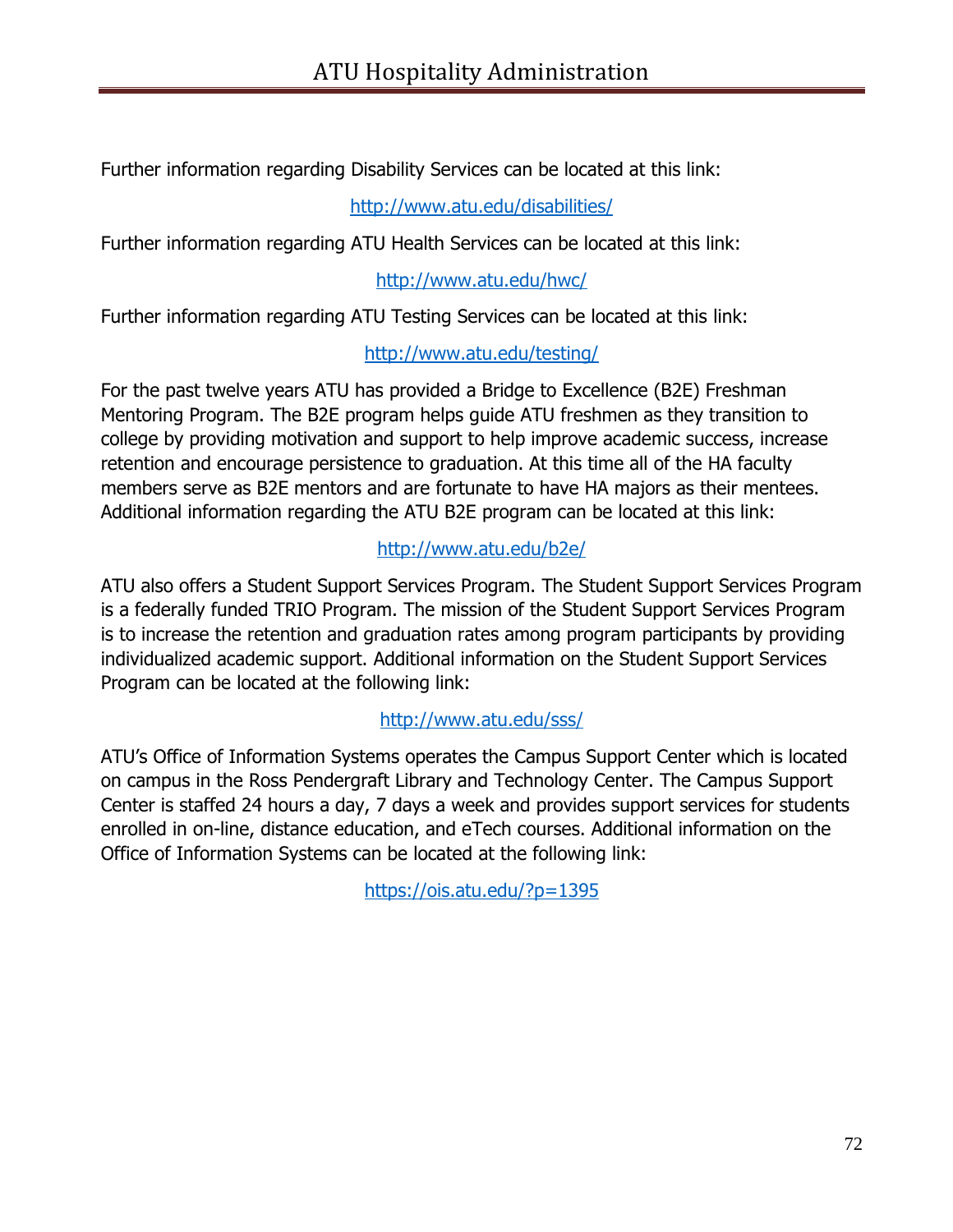# **Strengths and Weaknesses of Student Support Services:**

In appraising the program with respect to Student Support Services the following strengths were noted:

- 1. The Bridge to Excellence Program offers mentors/advisors to entering freshmen in order to ensure their success in the college environment.
- 2. Adequate counseling services are now available on campus.
- 3. ATU Health Services have been expanded to meet the increasing health needs of the ever growing campus.
- 4. A well-staffed Academic Advising Center provides advising for all freshmen and sophomore students.
- 5. A new and revised retention plan has been in effect for several years increasing the number of students who stay in school especially during and after their freshmen year.
- 6. Improved testing services on campus and a new testing facility.
- 7. Improved presence and offerings in ATU Disability Services.
- 8. More personnel and a re-structuring of Student Services in order to more thoroughly assist students across campus.
- 9. Additional services being offered through Student Services due to increase in enrollment.
- 10.Increased presence and re-structuring of the Tutoring Center.
- 11.Increased presence and re-structuring of Norman Career Services.
- 12.More career related workshops and offerings from Norma Career Services.

In appraising the program with respect to Student Support Services the following weaknesses were noted:

- 1. Still lacking a strong relationship with Norman Career Services related to surveys for graduates pertaining to job, salaries, etc.
- 2. Communication is lacking much of the time between Student Services and academics.

# **Plan of Action**

- 1. Continue to work on a relationship with Norman Career Services, especially now as they are purchasing new software to survey graduates.
- 2. Continue to try to keep the lines of communication open between all areas of the campus – encourage an open dialogue.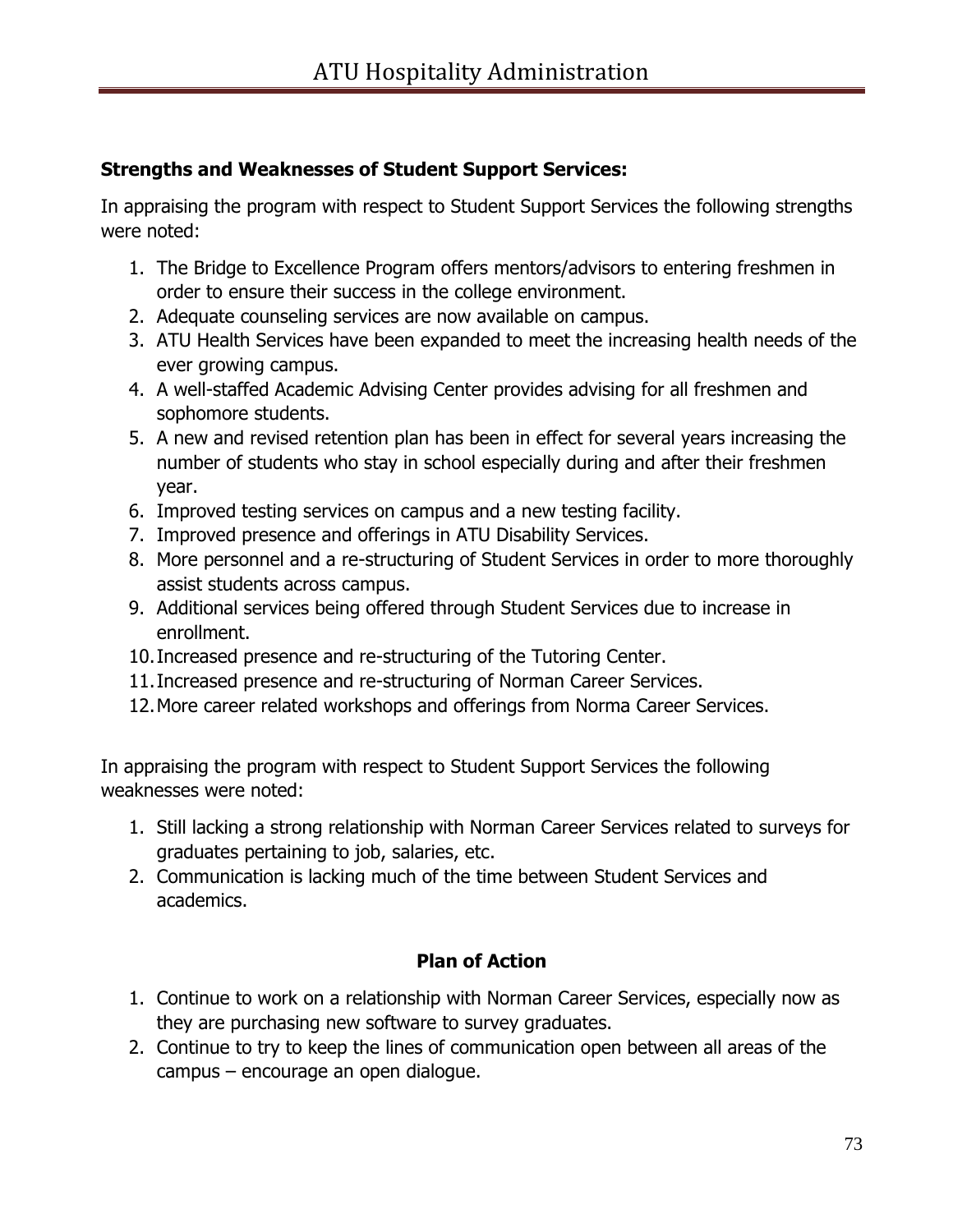| <b>Academic Year</b> | 2011-2012 |               | 2012-2013 |               | 2013-14 |               |
|----------------------|-----------|---------------|-----------|---------------|---------|---------------|
|                      | Fall      | <b>Spring</b> | Fall      | <b>Spring</b> | Fall    | <b>Spring</b> |
| # of Students        | 109       | 116           | 120       | 110           | 90      | 96            |
| # of graduates       | 24        |               | 23        |               | 20      |               |

### **Table 7.1 ACPHA Student Profile**

| <b>Undergraduate</b><br><b>Enrollment</b> | 3 Years Ago       |         | 2 years Ago       |         | 1 Year Ago        |         |
|-------------------------------------------|-------------------|---------|-------------------|---------|-------------------|---------|
|                                           | <b>University</b> | Program | <b>University</b> | Program | <b>University</b> | Program |
| Freshmen                                  | 3842              | 27      | 4221              | 20      | 4167              | 20      |
| Sophomore                                 | 1702              | 22      | 1649              | 31      | 1702              | 22      |
| <b>Juniors</b>                            | 1344              | 18      | 1588              | 38      | 1634              | 35      |
| <b>Seniors</b>                            | 1861              | 33      | 1986              | 33      | 2215              | 39      |
| Average ACT/SAT                           |                   |         | 21.87             | 21.83   | 21.99             | 21.90   |
| <b>Student Retention</b><br>% Rate        | 42.86%            | 70%     |                   | 46.15%  |                   |         |
| # of Graduates                            | 1970              | 20      | 2053              | 24      | 2588              | 23      |
| Student/Faculty<br>Ratio                  | 16.81             |         | 19.81             |         | 19.73             |         |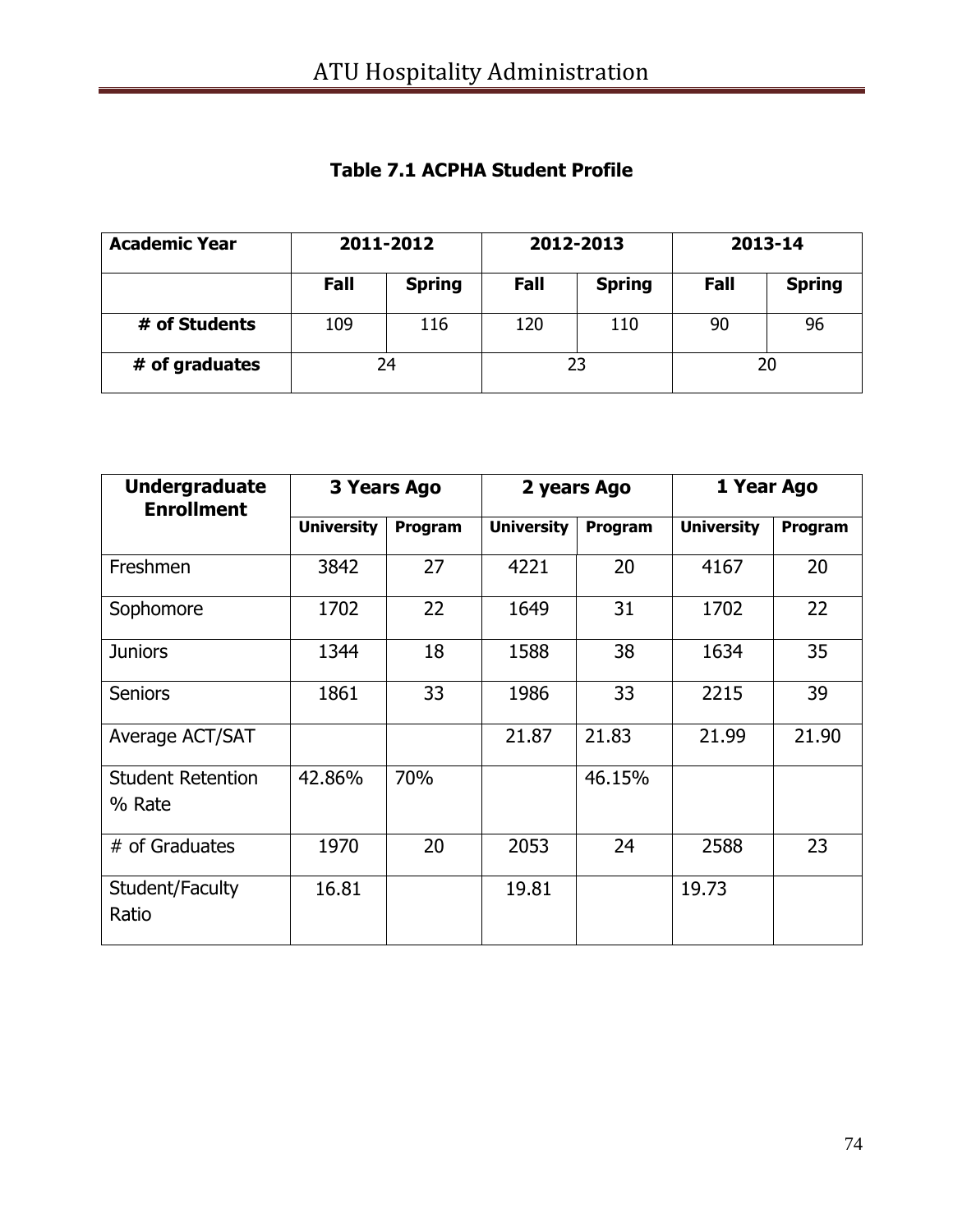# **VIII. Physical and Learning Resources**

#### **Standards**

#### **VIII a. The program has access to appropriate physical resources, such as classroom space, office space, and facilities and equipment in order to satisfactorily meet the program's mission, and learning outcomes.**

#### Evidence of Compliance:

The Parks, Recreation, and Hospitality Administration Department expanded to occupy all of Williamson Hall in 1999 when ATU Testing Services moved across campus. Offices for the PRHA Department faculty are located in Williamson Hall. All of the department's full-time faculty members occupy single offices. Each office is equipped with a desk, chairs, bookcases, filing cabinets, and a telephone with voice mail, direct Internet access, wireless Internet access, and a personal computer with a printer. There is a scanner, fax machine, copy machine, and typewriter in the Main Department office. Both full and part-time faculty members have mailboxes in the Main Department office.

Adjunct faculty do not have their own separate offices; however, they do have access to one office that is equipped with a desk, chairs, bookcases, filing cabinets, a telephone with voice mail, direct Internet access, wireless Internet access, and computer with printer that they can share. Adjunct faculty may also meet with students in one of the conference rooms or classrooms, if necessary. Heating, air conditioning, ventilation, noise, inadequate electrical outlets, and simply the age of the building are areas where faculty offices need improvement.

Review of the floor plan of Williamson Hall reveals that the building has adequate conference rooms for faculty use, study areas for students, and meeting space for student organizations. The first floor of Williamson Hall includes three conference rooms, one study area for students, and at least two areas that could be utilized as meeting space for student organization meetings. The second floor of Williamson Hall includes primarily two classrooms, faculty offices, and storage areas.

There are two medium size classrooms (one on each floor of the building) with a capacity of 45 students that are utilized for the majority of PRHA classes. There is also a site design lab with 16 drafting tables and a computer lab with 20 networked computers on the second floor of Williamson. The computer lab has a synchronizer for the instructor's use in teaching computer software applications. A reading/student resource room with a number of periodicals, resource books and materials, and job information is located in the first floor of Williamson. There is also a networked computer lab with 16 PCs on the first floor of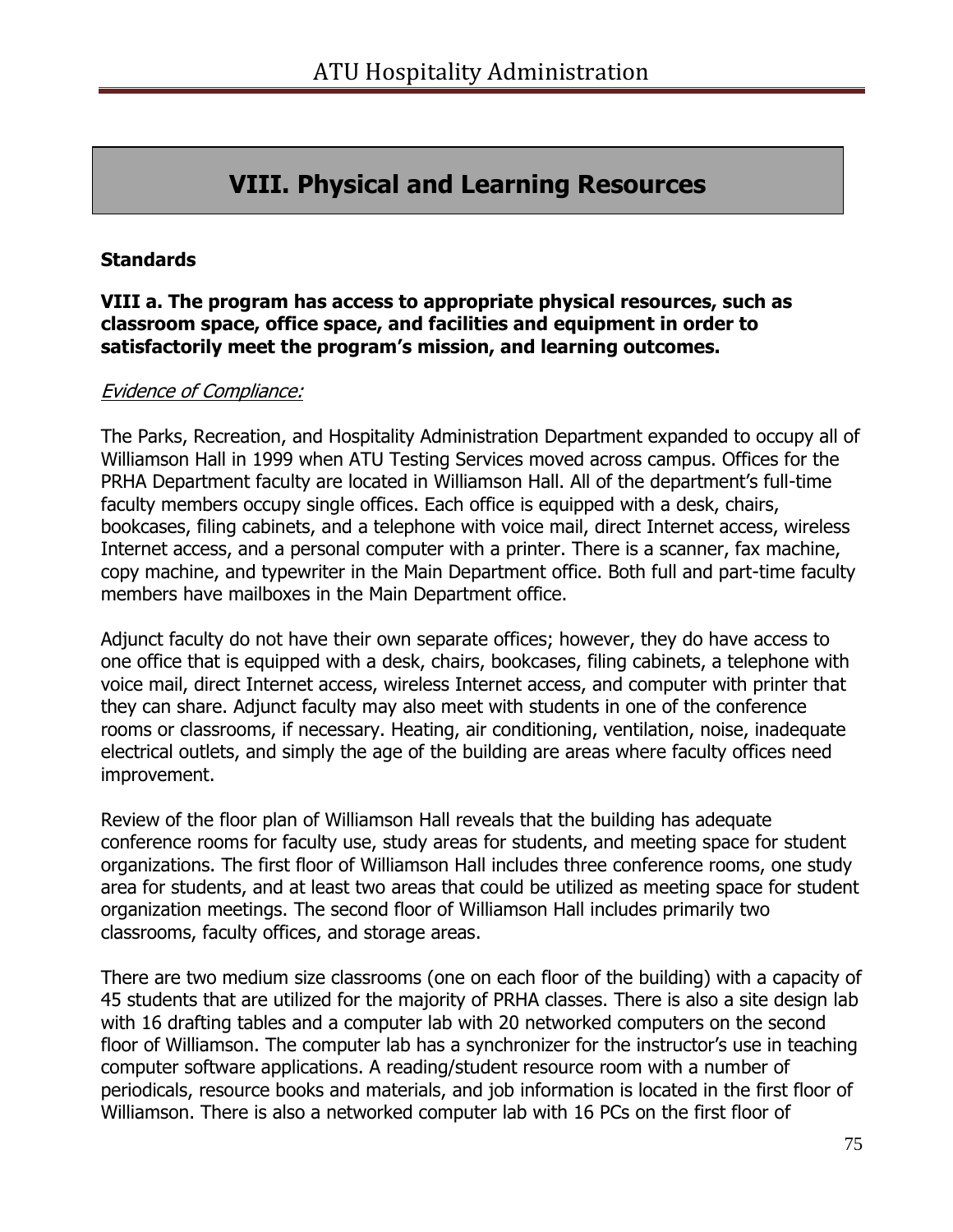Williamson. Students have access to print from the PCs in both computer labs in the Department's Main office.

Williamson Hall also houses the Williamson Food Lab which boasts 1670 square feet of commercial kitchen equipment. Williamson Dining Room also serves as a learning lab and boasts over 2430 square feet.

The Hospitality Administration Program has ample access to instructional equipment. Wireless Internet access is available throughout the building; including all classrooms, faculty and staff offices, computer labs, and the dining room. Both classrooms have computer-mediated instructional resources built into them (the downstairs classroom contains a SmartBoard). This set-up allows faculty members to use the Internet, computerbased instruction, video, Elmo, and other media during classes. In addition, basic audiovisual needs (a digital camera, overhead projectors, a flip video recorder, DVD and VCR players, laptop computers, scanners, LCD projector, and large screen television) are owned by the department and are available for instructional use. Additional items are available through the ATU Technology Center. Additional information on the ATU Technology Center is available at this link:

#### <http://www.atu.edu/techcenter/>

All faculty and staff are provided with computers, and all of these are networked with the University system. This system provides linkages to the Internet as well as to University services needed for efficient operation of the PRHA Department (e.g., financial management, personnel records, student records, and registration). Software applications include word processing, spreadsheet, data base management, and basic statistics.

The PRHA Department maintains two computer labs, located in Williamson Hall. The computer lab that is located downstairs includes 16 individual PCs and the computer lab that is located upstairs includes 20 individual PCs. Several additional student computer labs are located throughout the campus. All computer labs have Internet access and a selection of widely used software for word processing, desktop publishing, data management and analysis, and programming presentations.

Elsewhere on the ATU campus, space is also ample. The Ross Pendergraft Library is well equipped for study and conference meetings. Information about the Ross Pendergraft Library is available at this link:

<http://library.atu.edu/>

The Doc Bryan Student Center provides meeting and conference space for student and professional organizations. Also the newest addition to the ATU Campus is the Baswell Techionery. The Baswell Techionery provides meeting space for student organizations. More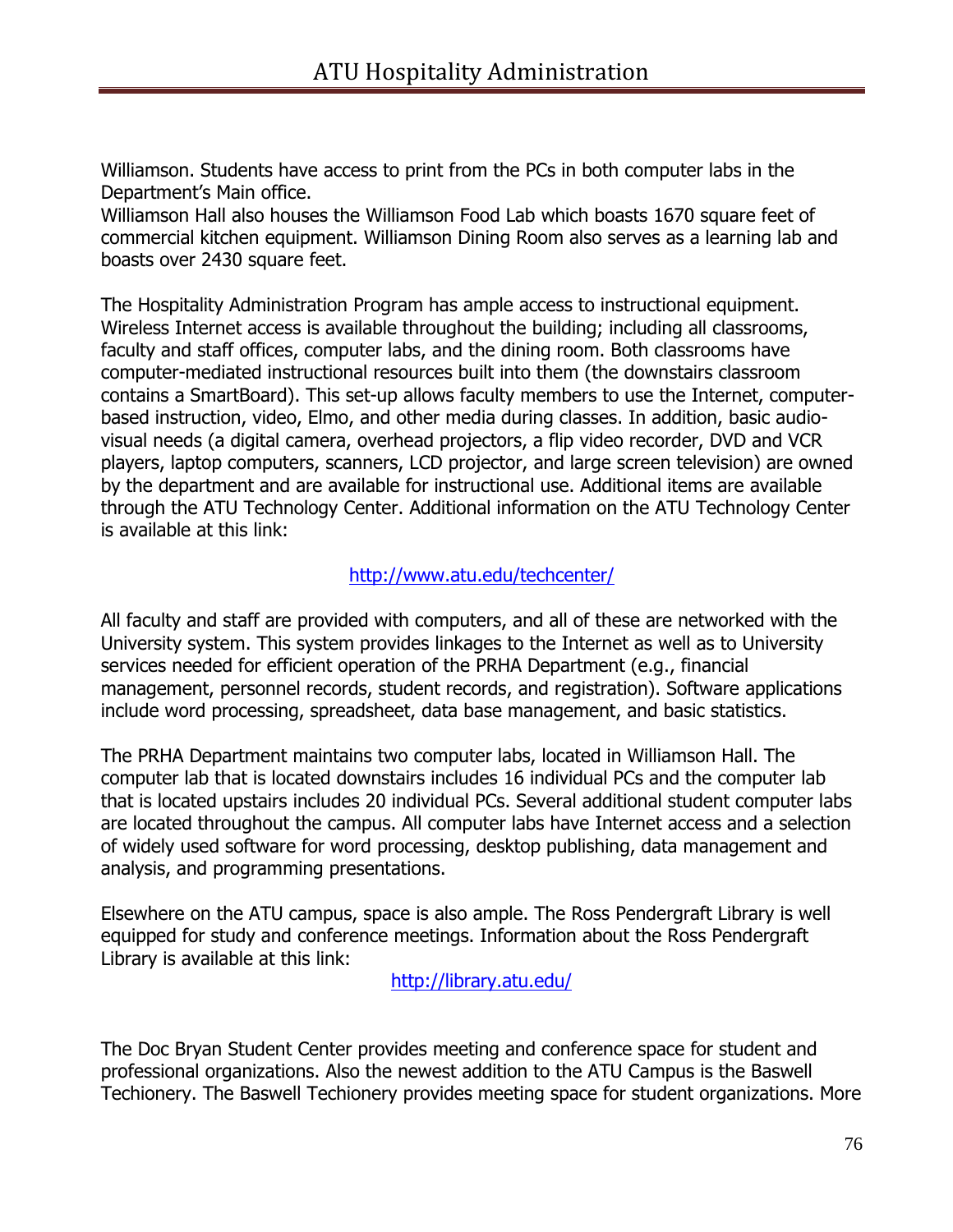information about the Doc Bryan Student Center and Baswell Techionary and its services are available at this link:

<http://www.atu.edu/studentservices.php>

The PRHA Department also has a Cooperative Agreement with Mt. Magazine State Park near Paris, Arkansas, to use their park facilities as a laboratory for a number of HA courses including: Executive Housekeeping, Hospitality Facilities Management and Design, Front Office Management, Advanced Lodging, Personnel Management, Work Experience, and Internship. This Cooperative agreement is intact, but has no strings attached and is available on an as needed basis. Arkansas Tech University also operates Lake Point Conference Center, which may also be utilized as a learning lab for the HA Program.

#### **VIII b. Physical resources and facilities are equitably available for daytime, evening, and distance sessions and are located so that each student or group of students has access to them. If off campus facilities are used for programmatic instruction, describe the contractual obligations involved in retaining the use of these facilities.**

#### Evidence of Compliance:

Physical resources and facilities are equitably available for daytime, evening, and distance sessions. We do not teach courses anywhere but on the main ATU campus located in Russellville, AR. We have not contractual obligations with any facilities off of the main campus. We do have informal arrangements with a number of hotels, restaurants, and hospitality entities/venues within the State of Arkansas.

#### **VIII c. Appropriate learning resources and facilities (libraries) are available to support the program's outcomes.**

#### Evidence of Compliance:

The Williamson Food Lab and Dining Room provide state-of-the-art facilities and are available to support the program's outcomes. Williamson Hall does serve as the hub of learning resources and facilities and is also available to support the program's outcomes. We have adequate classroom space, computer labs, meeting rooms, and physical space for our current needs. We would like to see the addition of a lodging lab of some nature and an outdoor pavilion to provide space for outside dining and special events in the near future. We also would like to see a remodel of Williamson Hall – the building needs some attention. The Ross Pendergraft Library is an excellent resource. The Ross Pendergraft Library & Technology Center opened in June of 1999 with the official dedication taking place in October of the same year. Planning for the new facility began in 1997 with a \$12.4 million gift for the project from the Donald W. Reynolds Foundation of Tulsa in honor of Ross Pendergraft, class of 1948. The previous library facility had been constructed in 1936 and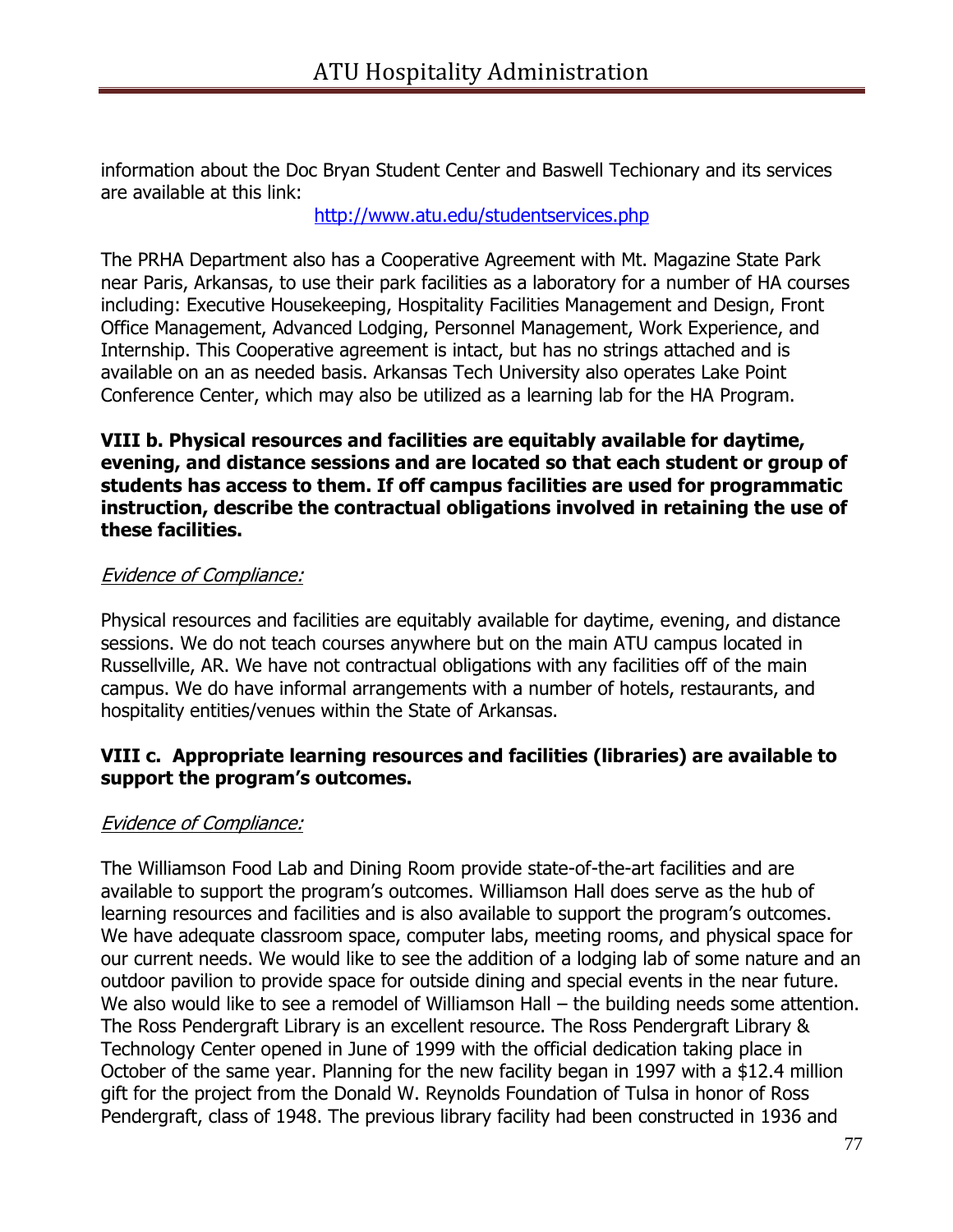remodeled in 1966. The building is 91,000 square feet with 27,000 square feet of usable space on each of the three floors. The facility houses the library, technology center, computer services, a board room, and various offices. The mission and core values of Pendergraft Library are available at this link:

<http://library.atu.edu/about/missionstatement.php>

The library's web-based catalog and other electronic services are accessible to all ATU faculty and students from any remote location. The library also offers equipment and support to students and faculty working on multimedia projects. Digital and video cameras are available to be checked out.

#### **VIII d. The library access system (including technical and non-technical reference materials, books, journals, and online databases) reflects the current needs of both the students and the faculty in meeting the program's mission and outcomes.**

 **To what extent are faculty and students involved in the formulation of and implementation of library policies and procedures in the selection of learning resources?** 

#### Evidence of Compliance:

The Ross Pendergraft Library houses over 160,000 bound volumes (books and journals), over 110,000 government documents, and over 10,000 multimedia titles (sound and video recordings). The Library also subscribes to over 1000 current periodicals. The ATU Library maintains subscriptions to all leading journals in hospitality and tourism, included in these subscriptions are the Cornell Hospitality Quarterly, Hospitality Design, Journal of Leisure Research, Leisure Sciences, and International Journal of Contemporary Hospitality Management. The HA Faculty have worked closely with the librarian assigned to our department to create a Library Guide for research in the area of Hospitality Administration. Additional information on the HA Library Guide is available at this link:

#### <http://libguides.atu.edu/ha>

The library's web-based catalog and other electronic services are accessible to all ATU faculty and students from any remote location. The library also offers equipment and support to students and faculty working on multimedia projects. Digital and video cameras are available to be checked out.

The Parks, Recreation, and Hospitality Administration Department is allotted approximately \$1,800 per year for books and an additional \$1,000 is budgeted for multimedia. Overlapping acquisitions from other departments (such as business, management and marketing, and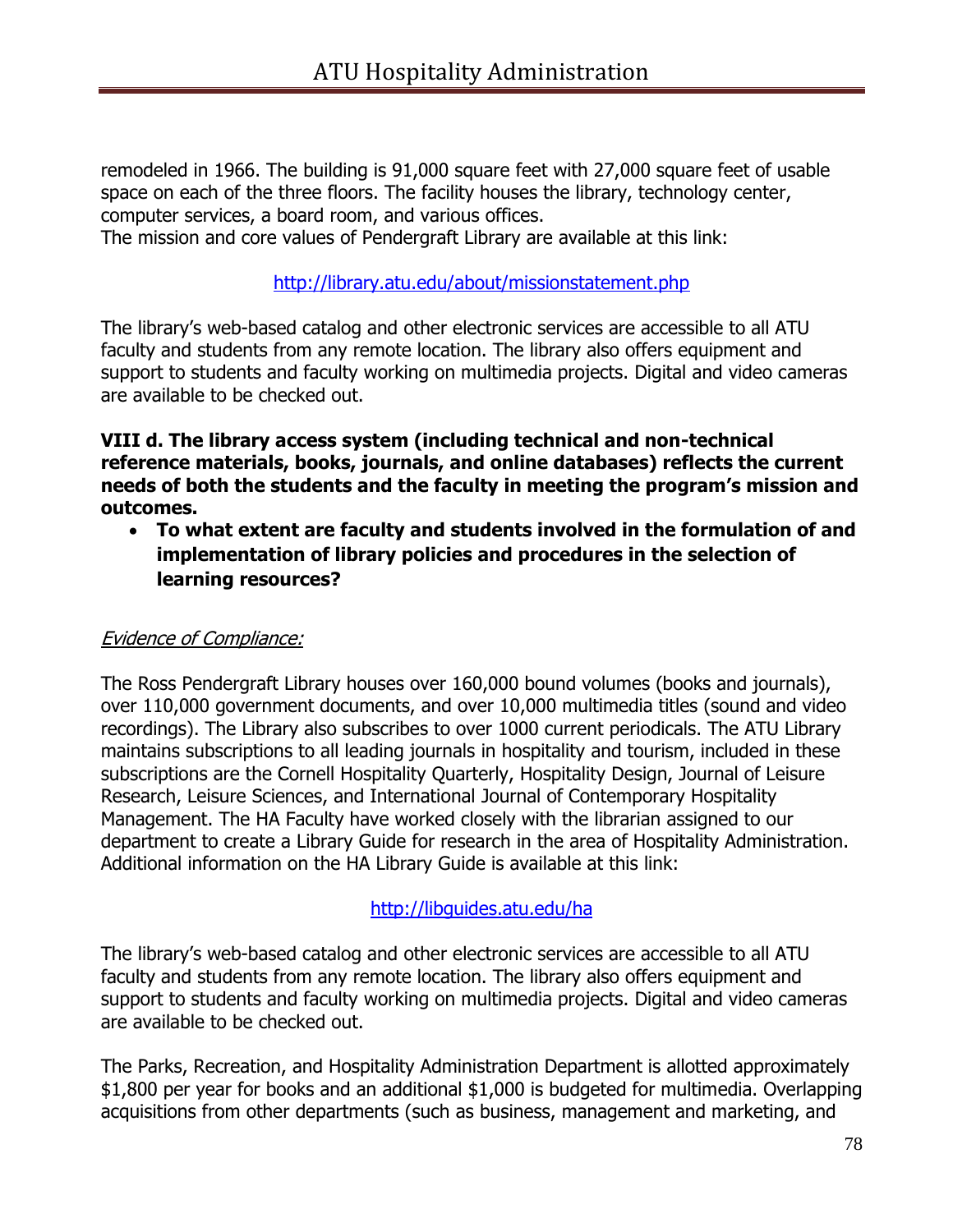accounting) also add to the library offerings for our students. Library funds for the PRHA Department are allocated by request from faculty members on a first come, first serve basis

#### **Strengths and Weaknesses of Physical and Learning Resources:**

In appraising the program in terms of physical and learning resources the following strengths were identified:

- 1. Williamson Food Lab and Dining Room
- 2. Computer labs and access in Williamson Hall
- 3. Location of Williamson Hall on campus

In appraising the program in terms of physical and learning resources the following weaknesses were identified:

- 1. No lodging lab or lodging operations software.
- 2. Need for larger classrooms in Williamson
- 3. The age and condition of Williamson Hall. We have been able to maintain the facilities fairly well, but the building really is in need of renovation (central air and heat, improved wiring, removal of paneling, painting, etc.)

#### **Plan of Action**

- 1. We would like to work with ATU Administration and the ATU Development Office to secure a facility for a lodging lab. We would be happy to utilize space on campus, if it became available; otherwise we will need to look off campus.
- 2. As ATU enrollment increases, we hope that the enrollment in the Hospitality Administration Program will increase. If and when, we see an increase in enrollment we will need classrooms that will hold more than 44 students.
- 3. Impress upon Administration the need for building upgrades and renovation. It would improve faculty morale and could increase student enrollment.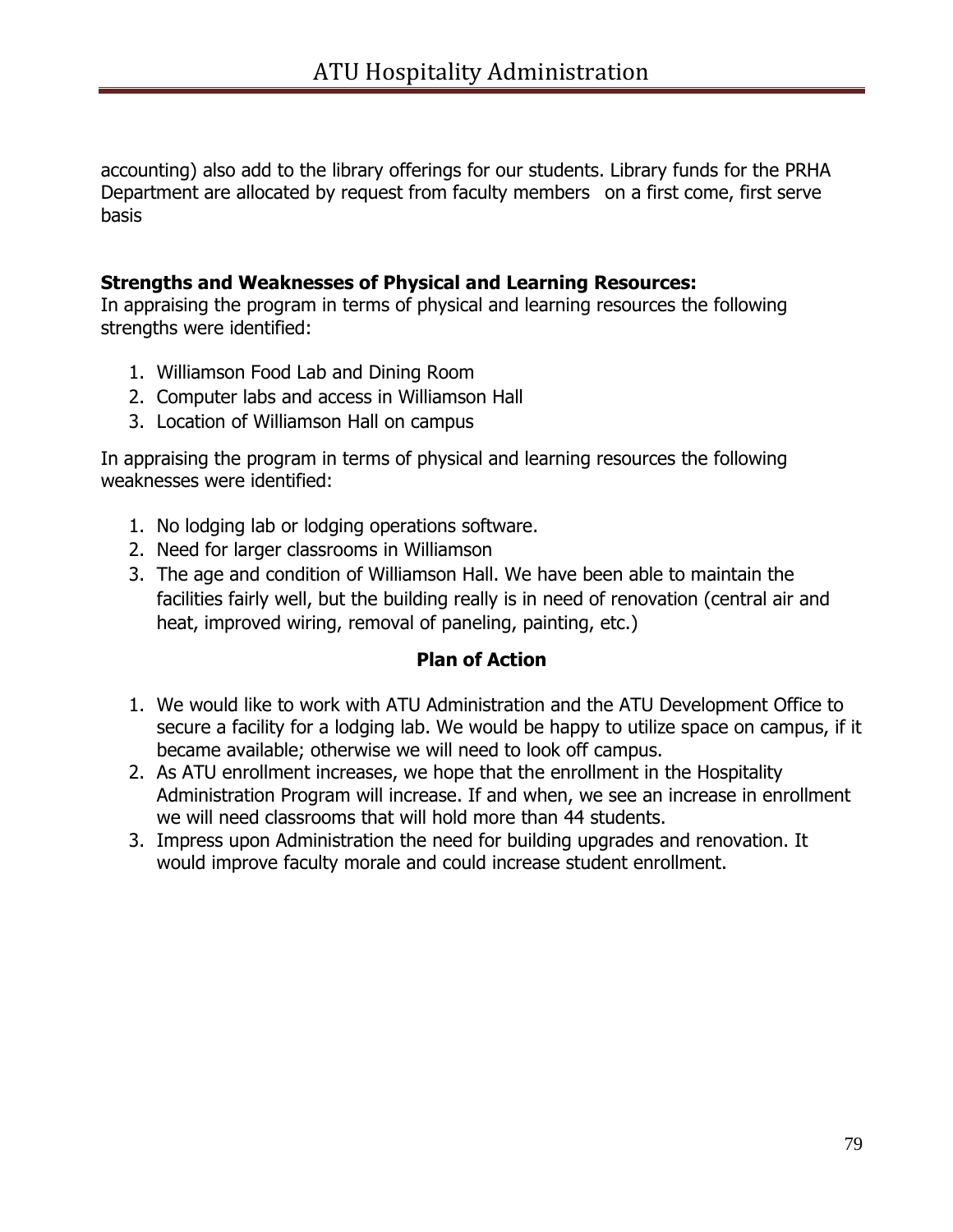# **IX. Financial Resources**

#### **Standards**

#### **IX a. Financial resources are sufficient to support the educational objectives and meet contractual obligations.**

#### Evidence of Compliance:

The PRHA Department Operating Budget has essentially remained the same over the past few years. The total of the Operating Budget for 2014-2015 is \$600,813; this amount includes faculty, staff, and student worker salaries. The PRHA Department's Supplies and Services budget is \$22,810, which is comparable to other departments in the College of Applied Sciences.

| <b>Faculty Salaries</b>            |                  | \$269,096 |
|------------------------------------|------------------|-----------|
| McMahan .25 FTE                    |                  |           |
| S. Lee 1.0 FTE                     |                  |           |
| D. Lee 1.0 FTE                     |                  |           |
| West 1.0 FTE                       |                  |           |
| Capen-Housley 1.0 FTE<br>$\bullet$ |                  |           |
| Vacant 1.0 FTE<br>$\bullet$        |                  |           |
| Administrative Specialist          |                  | \$20,445  |
| <b>Adjunct Salaries</b>            |                  | \$13,900  |
| <b>Student Workers</b>             |                  | \$7,519   |
| Supplies and Services              | *department wide | \$22,810  |
| Travel                             | *department wide | \$1,990   |
| Capital Outlay                     |                  | \$0       |

The budget for the PRHA Department and HA Program has stayed relatively the same for the past three years as indicated in Table 9.1.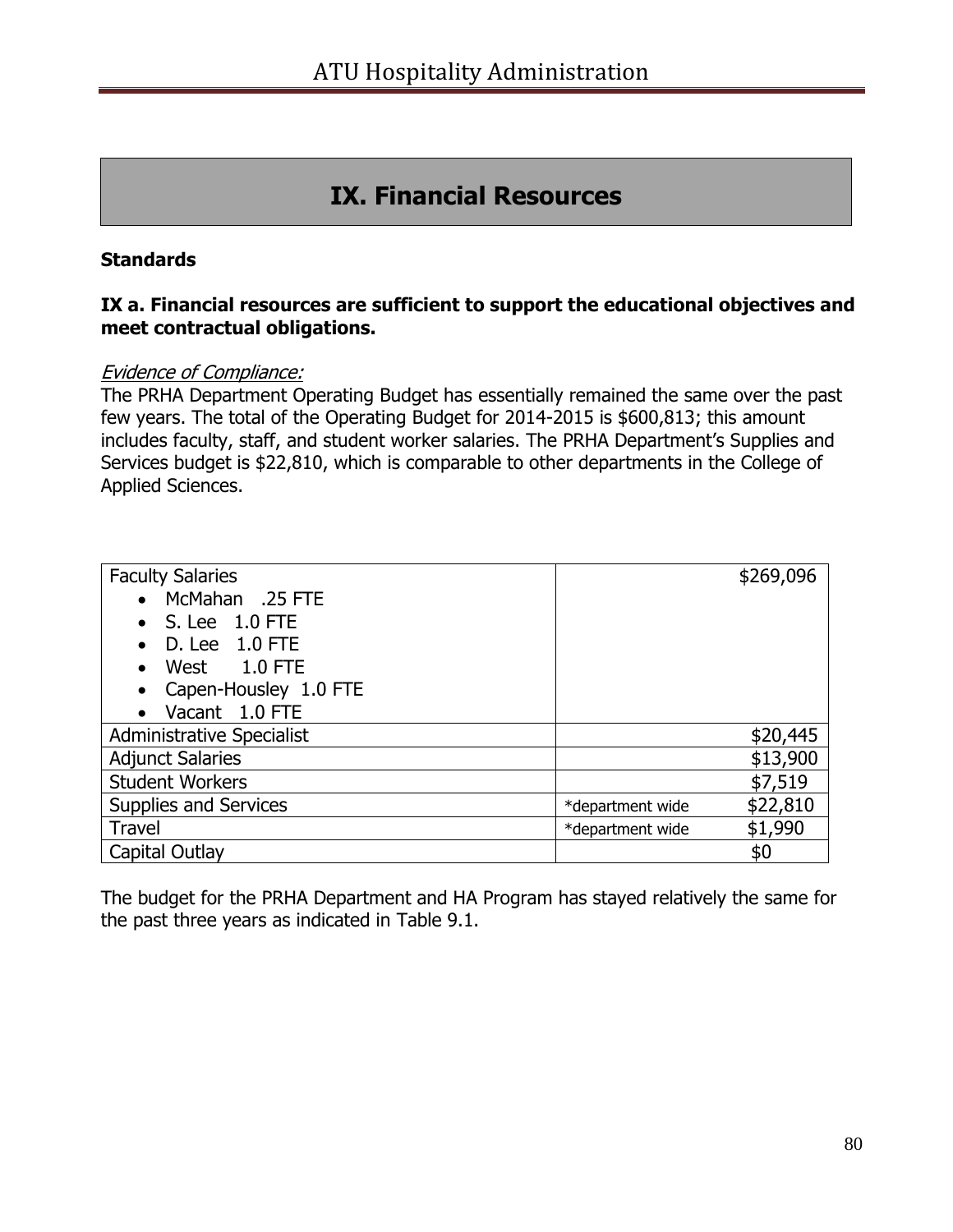**IX b. Evidence indicates the program has sufficient financial stability to enable it to continue to meet its contractual obligations and to achieve its educational objectives over a reasonable future period.**

 **Are there any current significant financial problems over the next five years that affect the program's ability to achieve its mission and outcomes? The commentary should identify any assumptions such as enrollment trends, retention rates, and consolidation of programs or other significant factors on which expectations are based.** 

#### Evidence of Compliance:

One good thing about Arkansas institutions for higher education is that even though budgets are low, they are consistent. We don't suffer from extreme highs and lows, even through the economic downturns recently ATU's overall budget has remained relatively the same. The financial resources for Hospitality Administration have not declined; however, they have not improved much either. We did get approval and funds in the budget to hire a full-time Instructor/Event Coordinator in 2014.

Travel funds have not increased; however, faculty have an opportunity to apply for funds through Professional Development Grants through the Academic Affairs Office and also can apply for funding for travel/continuing education from a pool though the Dean's Office.

Supply funds have increased slightly. In some cases supplies funds are offset from fees being assessed for each student enrolled in a number of the HA courses (HA 2913 Basic Food Preparation, HA 4983 Advanced Food Production, HA 2063 Guest Service Management, HA 4063 Beverage Management, and HA 4243 Advanced Lodging Operations Management). A supervisor travel fee is also assessed for HA 4116 Internship. Lab fees and instructional fees are rolled into "Supplies and Services" in the annual operating budget for the PRHA Department. Revenue generated from meals (prepared and served by students) and special events is also rolled into "Supplies and Services" in the annual operating budget for the PRHA Department. The "Supplies and Services" line-item is also currently where capital expenses are incurred.

The Hospitality Administration food lab and dining room have now been in existence for approximately 10 years and we will need to begin adding, replacing, and repairing equipment soon. We have requested an equipment fund of \$10,000 in years past, but have not been successful in securing the funds. We will continue to seek funds for equipment.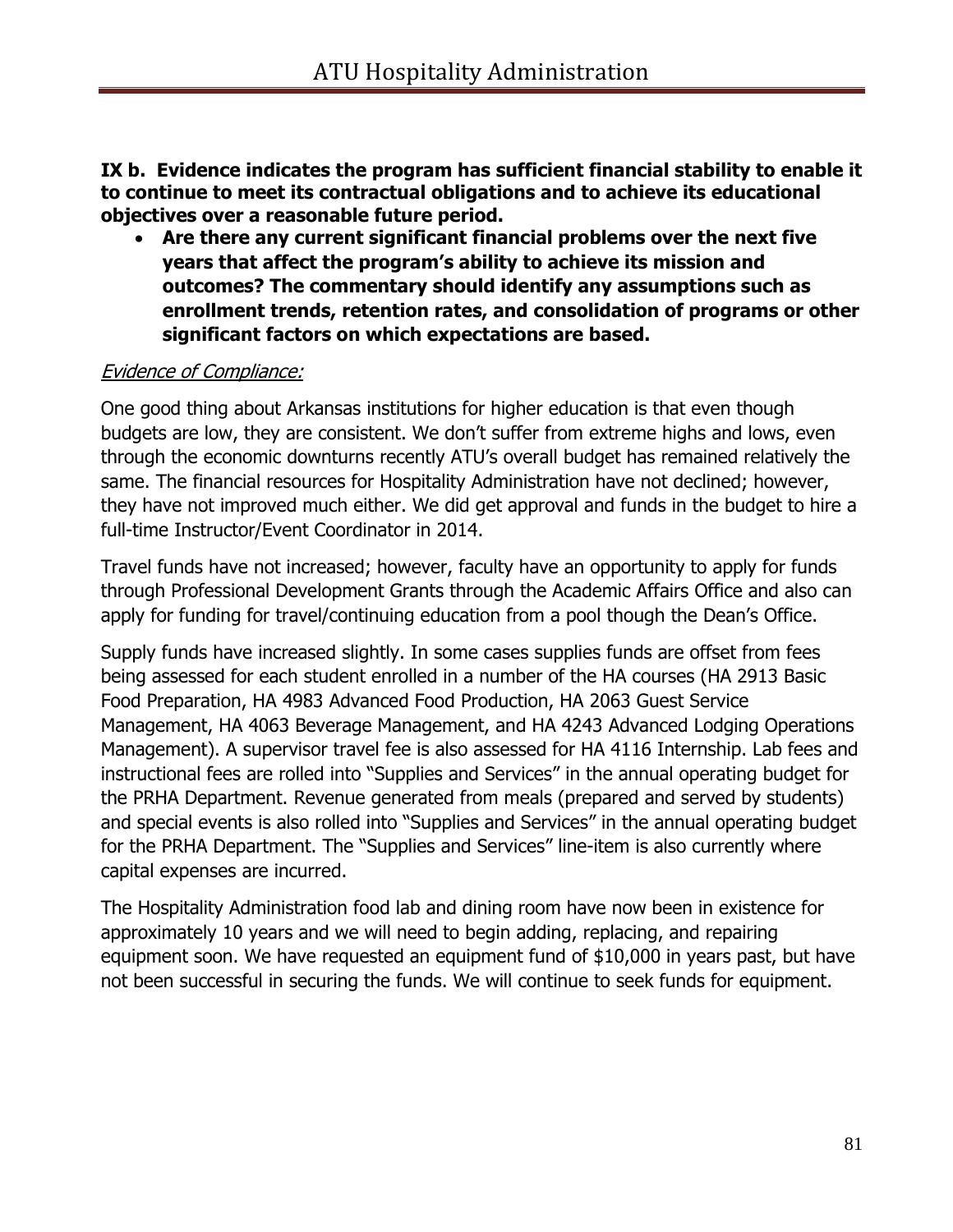### **Strengths and Weaknesses of Financial Resources:**

In appraising the standard on financial resources the follow strengths were noted:

- 1. Hospitality has hired one new faculty member in 2008, one new faculty member in 2009, and one new faculty member in 2012. We currently have an open search for a fifth faculty member (this will replace the position that Dr. Brenda Montgomery held).
- 2. Created position for an Instructor/Event Coordinator this position is one-quarter time teaching and three quarter time handling events.
- 3. No budget cuts were noted.

In appraising the standard on financial resources the following weaknesses were noted:

- 1. A fund to add, replace, and repair equipment for the food and dining labs needs to be established.
- 2. Travel funds need to be increased so that faculty can attend state, regional, and national conferences.
- 3. Salaries need to be raised to meet the average salaries for hospitality faculty across the region or SREB level so ATU can attract and retain faculty.
- 4. The HA Program needs a lodging lab.

### **Plan of Action**

- 1. Continue to address the importance of a capital equipment fund/budget as equipment needs to be added, replaced, and repaired continuously.
- 2. Impress upon administration the importance of travel funds as faculty need to be kept abreast of current trends in the industry.
- 3. The topic of salaries has come up with the new University President and it sounds as though she will be addressing this issue.
- 4. Continue to explore avenues and options in order to create and develop a lodging lab.